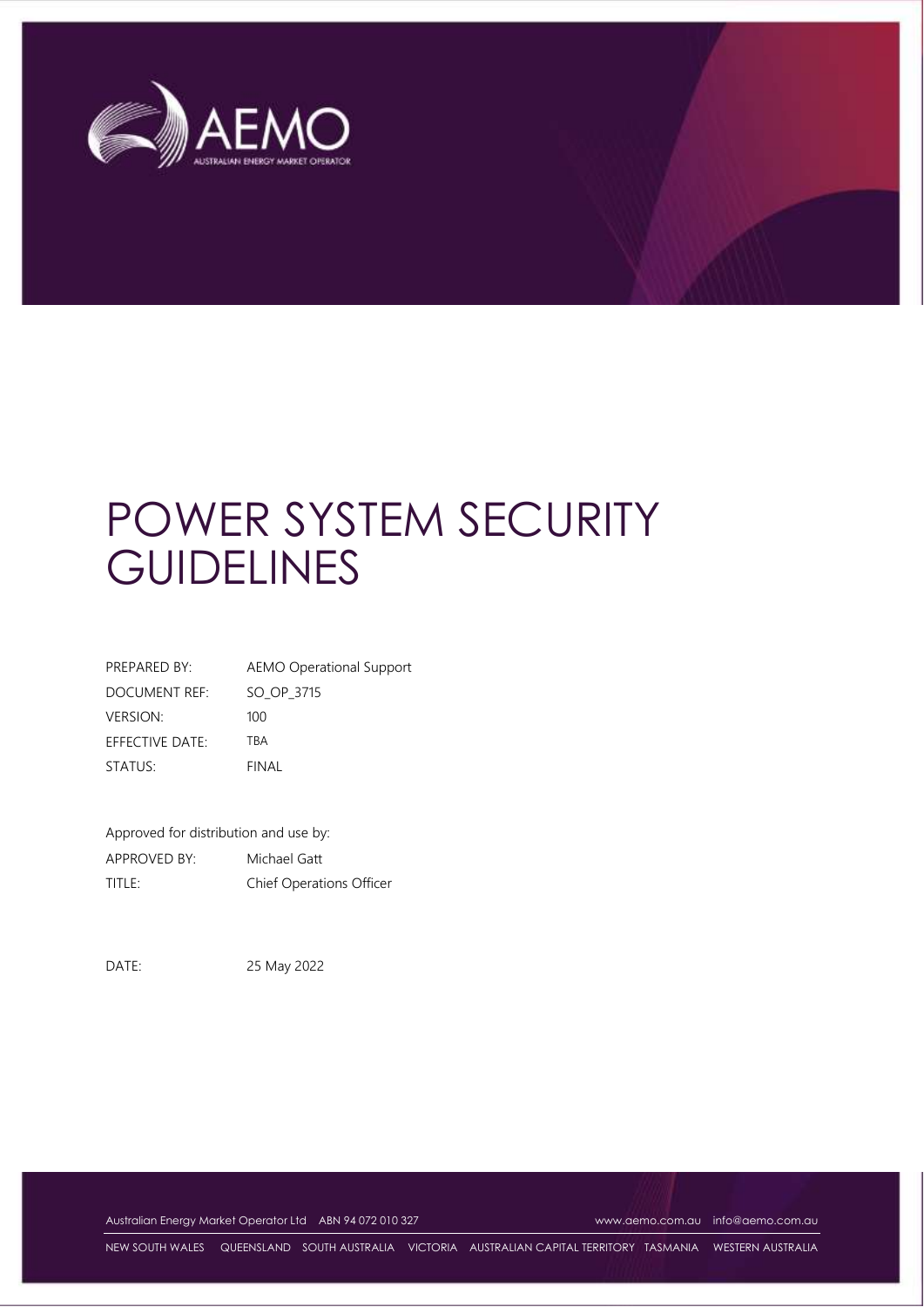

# <span id="page-1-0"></span>**CURRENT VERSION RELEASE DETAILS**

| Version | <b>Effective Date</b> | Summary of Changes                                                                                                                                                                                                                                                                                                                                                                                                                         |
|---------|-----------------------|--------------------------------------------------------------------------------------------------------------------------------------------------------------------------------------------------------------------------------------------------------------------------------------------------------------------------------------------------------------------------------------------------------------------------------------------|
| 100     | 25 May 2022           | Table 5 - Vulnerable Transmission Lines; and<br>Table 6 - Special Reclassification of Transmission Lines during lightning<br>have been removed from SO_OP_3715 and published on AEMO's website:<br>https://www.aemo.com.au/energy-systems/electricity/national-electricity-market-<br>nem/system-operations/power-system-operation/power-system-operating-<br>procedures/list-of-vulnerable-transmission-lines<br>Table reference updated. |

**Note: There is a version history at the end of this document.**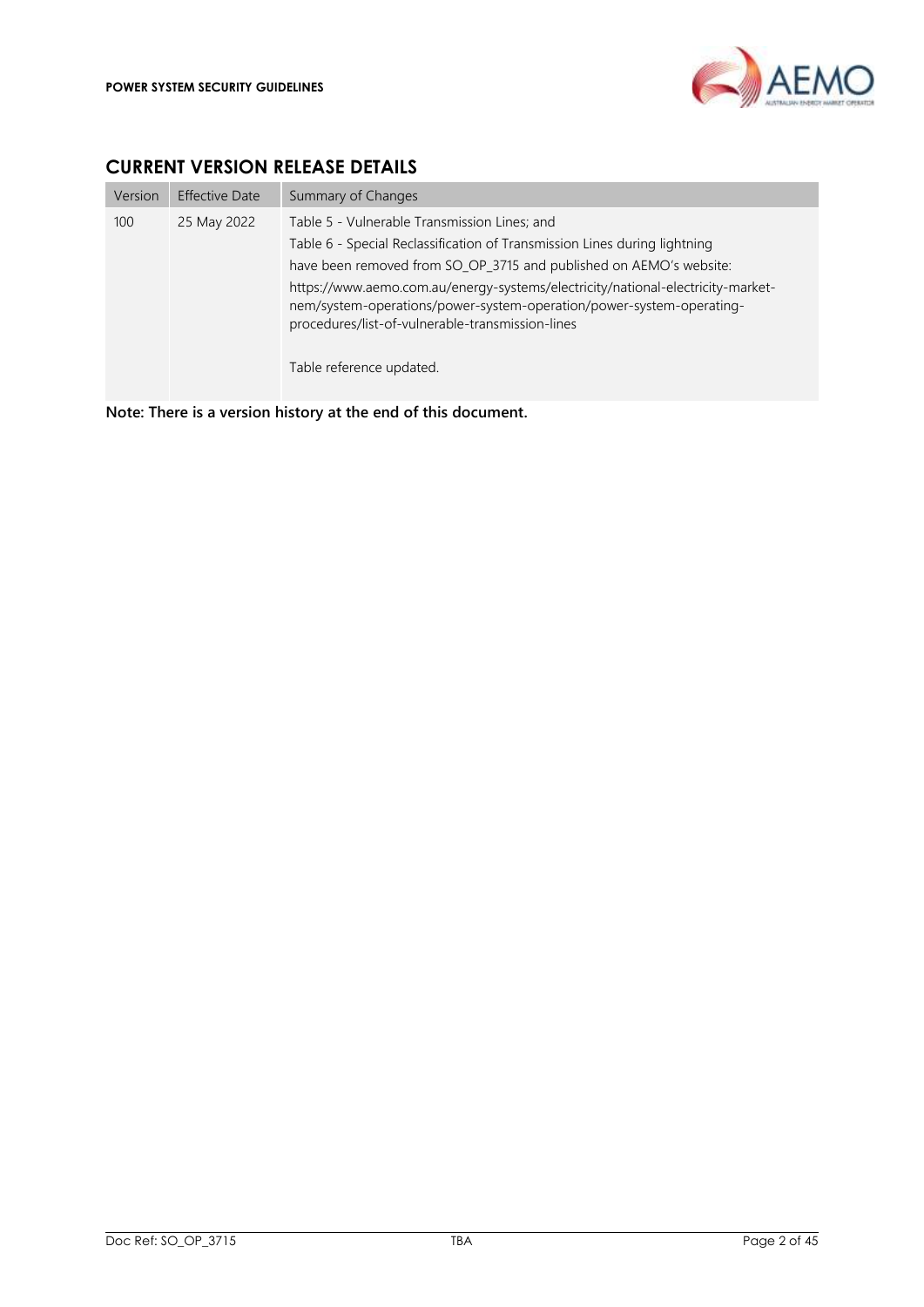

# **CONTENTS**

|      | <b>CURRENT VERSION RELEASE DETAILS</b>                                                | $\mathbf{2}$ |
|------|---------------------------------------------------------------------------------------|--------------|
| 1.   | <b>INTRODUCTION</b>                                                                   | 6            |
| 1.1. | Purpose and application                                                               | 6            |
| 1.2. | Definitions and interpretation                                                        | 6            |
| 1.3. | Related Policies and Procedures                                                       | 7            |
| 2.   | AEMO POLICY ON THE MANAGEMENT OF SECURE AND SATISFACTORY LIMITS                       | 7            |
| 2.1. | Revision to Plant Thermal Ratings                                                     | 8            |
| 2.2. | Revision to Power System Limits                                                       | 8            |
| 2.3. | Implement Agreed Plan                                                                 | 8            |
| 2.4. | Reconfigure Network                                                                   | 8            |
| 2.5. | Reliability and Emergency Reserve Trader (RERT)                                       | 9            |
| 2.6. | System Security Direction or Clause 4.8.9 Instruction                                 | 9            |
| 2.7. | Reduction of FCAS Risk                                                                | 9            |
| 2.8. | Manual Load Shedding                                                                  | 9            |
| 3.   | NETWORK CONFIGURATION POLICY                                                          | 9            |
| 3.1. | Operation of Low Capacity Interconnections                                            | 9            |
| 3.2. | Transmission Line Outages opening a Bus Tie connection                                | 10           |
| 4.   | <b>BLACK SYSTEM</b>                                                                   | 10           |
| 4.1. | Declare a black system                                                                | 10           |
| 4.2. | Exit a black system                                                                   | 11           |
| 5.   | MANUAL LOAD SHEDDING AND RESTORATION                                                  | 11           |
| 6.   | SYSTEM SECURITY PROTOCOL FOR GENERATING UNIT COMMISSIONING OR TESTING                 | 11           |
| 6.1. | Commissioning program                                                                 | 11           |
| 6.2. | Submission of Offers                                                                  | 11           |
| 6.3. | Load Rejection tests                                                                  | 12           |
| 6.4. | Rate of Change and Offer Requirements                                                 | 12           |
| 7.   | CONTINGENCY MANAGEMENT                                                                | 12           |
| 7.1. | Definition of a Credible Contingency Event                                            | 13           |
| 7.2. | Definition of a Non-Credible Contingency Event                                        | 14           |
| 7.3. | Non-Credible Contingency Event Reporting                                              | 14           |
| 8.   | RECLASSIFYING CONTINGENCY EVENTS                                                      | 14           |
| 8.1. | <b>AEMO Responsibilities</b>                                                          | 15           |
| 8.2. | Registered Participant, Network Service Provider and System Operator Responsibilities | 15           |
| 8.3. | Reclassification due to Bushfires                                                     | 17           |
| 8.4. | Reclassification due to Lightning                                                     | 20           |
| 8.5. | Reclassification due to severe weather conditions                                     | 26           |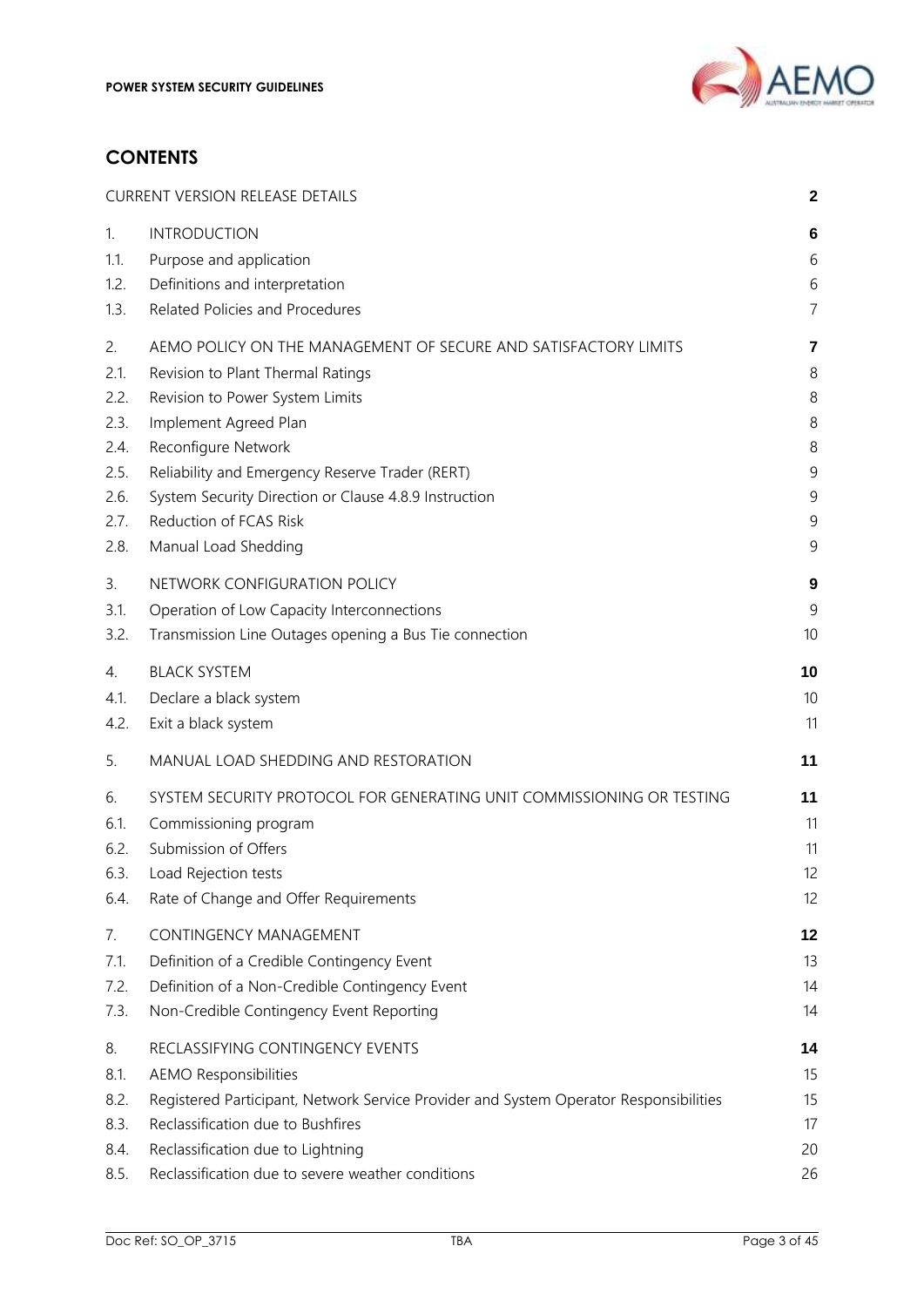

| 8.6.                                                                                                                   | Reclassification due to "Other" Threats                                                                                                                                                                                                                                                                                                                                                                                                                                                                                                                                                     | 27                                                                                     |
|------------------------------------------------------------------------------------------------------------------------|---------------------------------------------------------------------------------------------------------------------------------------------------------------------------------------------------------------------------------------------------------------------------------------------------------------------------------------------------------------------------------------------------------------------------------------------------------------------------------------------------------------------------------------------------------------------------------------------|----------------------------------------------------------------------------------------|
| 8.7.                                                                                                                   | Reclassification Following a Non-Credible Event                                                                                                                                                                                                                                                                                                                                                                                                                                                                                                                                             | 27                                                                                     |
| 9.                                                                                                                     | MANAGEMENT OF SOLAR STORMS - GEOMAGNETIC DISTURBANCES (GMD)                                                                                                                                                                                                                                                                                                                                                                                                                                                                                                                                 | 28                                                                                     |
| 9.1.                                                                                                                   | Severe Space Weather Forecasts for significant GICs                                                                                                                                                                                                                                                                                                                                                                                                                                                                                                                                         | 28                                                                                     |
| 10.                                                                                                                    | REVISION OF THE BASSLINK TECHNICAL ENVELOPE                                                                                                                                                                                                                                                                                                                                                                                                                                                                                                                                                 | 29                                                                                     |
| 10.1.                                                                                                                  | Basslink reclassification                                                                                                                                                                                                                                                                                                                                                                                                                                                                                                                                                                   | 29                                                                                     |
| 11.                                                                                                                    | PLANNED OUTAGE COORDINATION                                                                                                                                                                                                                                                                                                                                                                                                                                                                                                                                                                 | 30                                                                                     |
| 11.1.                                                                                                                  | Switching Time and Remaining Secure                                                                                                                                                                                                                                                                                                                                                                                                                                                                                                                                                         | 30                                                                                     |
| 11.2.                                                                                                                  | Constraints Ramping and Permission to Proceed                                                                                                                                                                                                                                                                                                                                                                                                                                                                                                                                               | 30                                                                                     |
| 12.                                                                                                                    | INTERCONNECTOR RATE OF CHANGE LIMITATIONS PRIOR TO TRANSMISSION OUTAGES                                                                                                                                                                                                                                                                                                                                                                                                                                                                                                                     | 32                                                                                     |
| 13.<br>13.1.<br>13.2.<br>13.3.<br>13.4.<br>13.5.<br>13.6.<br>13.7.<br>13.8.<br>13.9.<br>14.<br>14.1.<br>14.2.<br>14.3. | PROTECTION SYSTEM OUTAGES<br>Total Outage of Protection Schemes<br>Planned Outage of One Protection of a Duplicated Scheme<br>Unplanned Outage of One Protection of a Duplicated Scheme<br>Degraded Clearing Times<br>Outage of Additional Non- Duplicated Protection Schemes<br>Outage of Signalling Systems<br>Transfer Limit Reductions due to Protection Outages<br><b>System Protection Services</b><br>Rules Requirements<br>13.10. Follow up on Protection Operations<br><b>VOLTAGE CONTROL</b><br>Reactive Reserve<br><b>Voltage Control Process</b><br>System Strength and Inertia | 32<br>32<br>32<br>33<br>33<br>33<br>34<br>34<br>34<br>34<br>35<br>35<br>35<br>35<br>36 |
| 15.                                                                                                                    | FAULT LEVEL CONTROL                                                                                                                                                                                                                                                                                                                                                                                                                                                                                                                                                                         | 36                                                                                     |
| 15.1.                                                                                                                  | <b>AEMO Responsibilities</b>                                                                                                                                                                                                                                                                                                                                                                                                                                                                                                                                                                | 36                                                                                     |
| 15.2.                                                                                                                  | <b>Operational Policy</b>                                                                                                                                                                                                                                                                                                                                                                                                                                                                                                                                                                   | 37                                                                                     |
| 16.                                                                                                                    | CONTROL OF POWER SYSTEM FREQUENCY AND TIME ERROR                                                                                                                                                                                                                                                                                                                                                                                                                                                                                                                                            | 38                                                                                     |
| 16.1.                                                                                                                  | Frequency Operating Standards                                                                                                                                                                                                                                                                                                                                                                                                                                                                                                                                                               | 38                                                                                     |
| 16.2.                                                                                                                  | Frequency Control                                                                                                                                                                                                                                                                                                                                                                                                                                                                                                                                                                           | 38                                                                                     |
| 16.3.                                                                                                                  | Regulation and time error control                                                                                                                                                                                                                                                                                                                                                                                                                                                                                                                                                           | 38                                                                                     |
| 16.4.                                                                                                                  | Control of Frequency following a contingency event                                                                                                                                                                                                                                                                                                                                                                                                                                                                                                                                          | 39                                                                                     |
| 16.5.                                                                                                                  | Control of Frequency during Periods of Supply Scarcity                                                                                                                                                                                                                                                                                                                                                                                                                                                                                                                                      | 39                                                                                     |
| 17.                                                                                                                    | USE OF NETWORK SUPPORT AND CONTROL ANCILLARY SERVICE                                                                                                                                                                                                                                                                                                                                                                                                                                                                                                                                        | 39                                                                                     |
| 18.                                                                                                                    | APPLICATION OF THERMAL RATINGS IN DISPATCH                                                                                                                                                                                                                                                                                                                                                                                                                                                                                                                                                  | 40                                                                                     |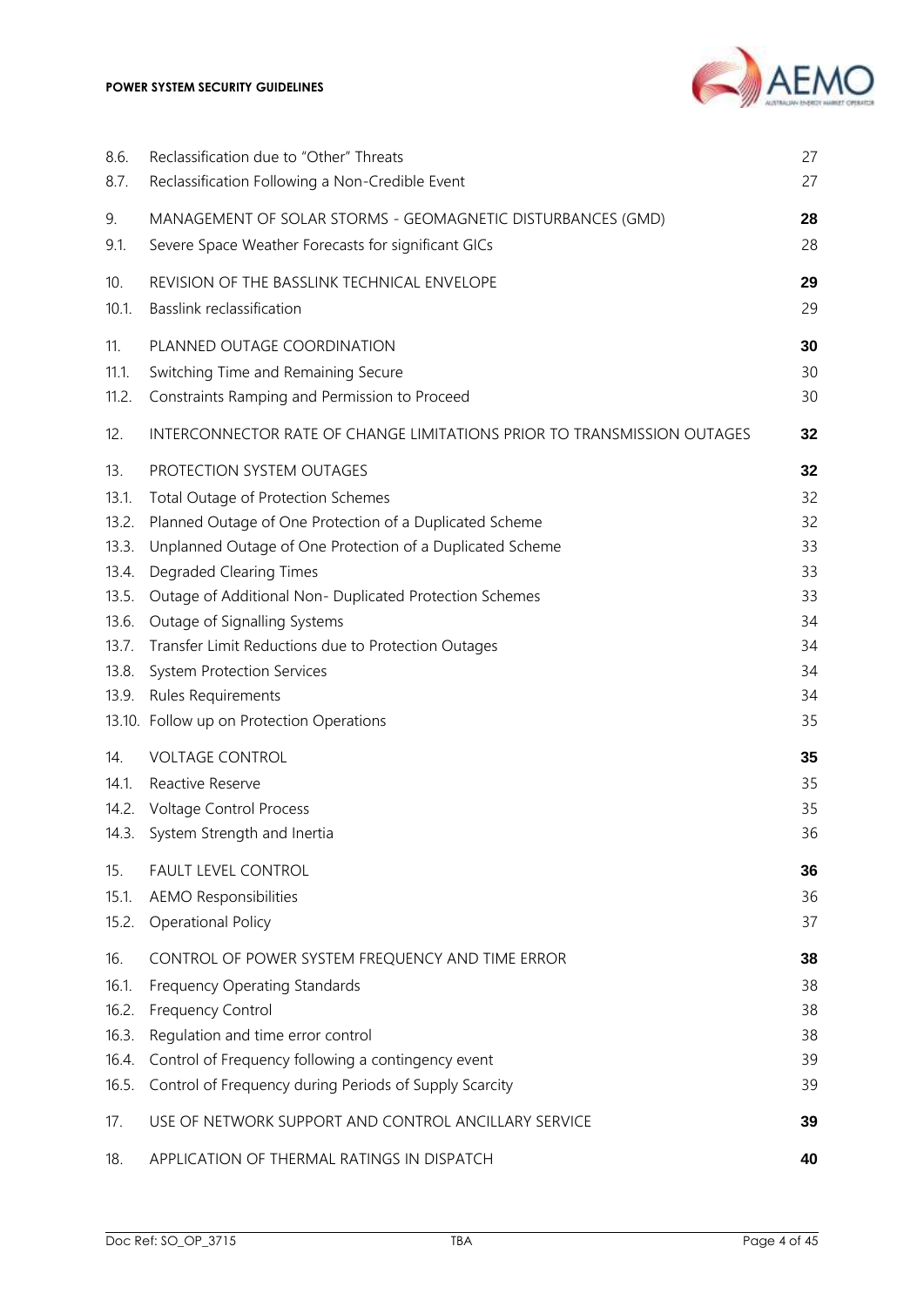

|  | 19. ADVICE OF VARIANCE TO INTERCONNECTOR TRANSFER LIMITS | 40 |
|--|----------------------------------------------------------|----|
|  | 20. AEMO'S ADVICE ON POWER EMERGENCY CONDITIONS          | 40 |
|  | APPENDIX A. HISTORY OF VERSION RELEASE DETAILS           | 42 |

# **TABLES**

| Table 1 | Definitions                                                                | 6              |
|---------|----------------------------------------------------------------------------|----------------|
| Table 2 | Related policies and procedures                                            | $\overline{7}$ |
| Table 3 | Factors and Weightings to Assess Impact of Bushfires on Circuits           | 17             |
| Table 4 | Lightning Assessment Definitions                                           | 20             |
| Table 5 | Vulnerable Transmission Lines                                              | 22             |
| Table 6 | Special Reclassification of Transmission Lines during lightning            | 22             |
| Table 7 | Wind classifications                                                       | 26             |
| Table 8 | SSWS Notifications - Summary of Notifications, timeframes and AEMO Actions | 29             |
| Table 9 | Interconnector Rate of Change                                              | 32             |
| Table 8 | Application of Thermal Ratings                                             | 40             |
|         |                                                                            |                |

# **FIGURES**

| Figure 1 | Summary of action required for reclassification of a non-credible contingency event to a credible |    |
|----------|---------------------------------------------------------------------------------------------------|----|
|          | contingency event.                                                                                | 16 |
| Figure 2 | Double Circuit Transmission Line Categories                                                       | 22 |
| Figure 3 | Lightning exclusion zone for vulnerable lines                                                     | 23 |
| Figure 4 | Lightning detected within the Lightning Attachment Zone (LAZ)                                     | 24 |
| Figure 5 | Lightning detected within the Lightning Warning Zone (LWZ) and is moving towards the lines        | 24 |
| Figure 6 | Lightning detected within the Lightning Warning Zone (LWZ) and is moving away from the lines      | 25 |
| Figure 7 | <b>Fault Level Control Process</b>                                                                | 37 |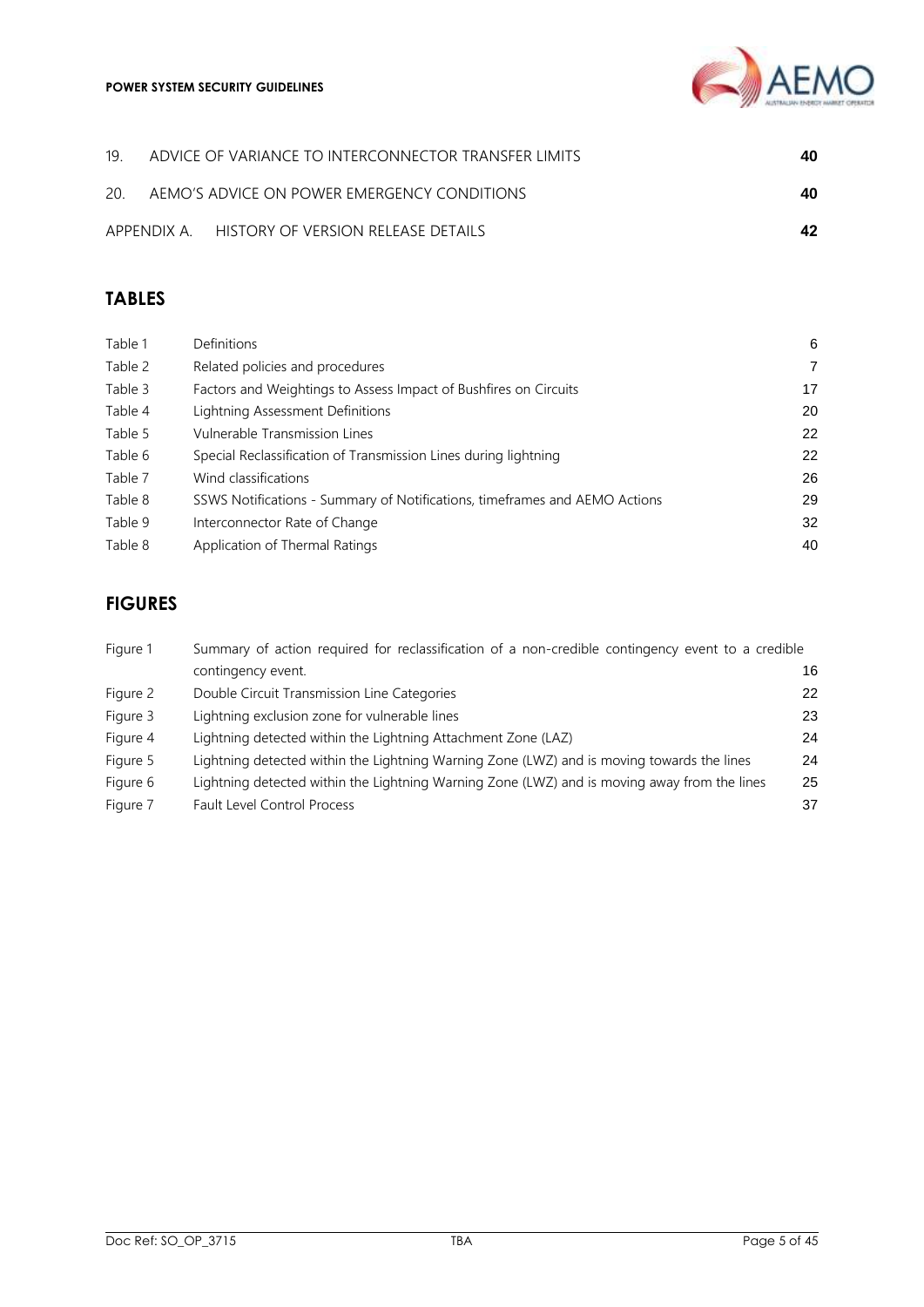

# <span id="page-5-0"></span>**1. INTRODUCTION**

### <span id="page-5-1"></span>**1.1. Purpose and application**

These Power System Security Guidelines are made in accordance with NER clause 4.10.1, and form part of the *power system operating procedures*. These Guidelines apply to AEMO and all *registered participants.*

These Procedures have effect only for the purposes set out in the National Electricity Rules (NER). The NER and the National Electricity Law prevail over these Procedures to the extent of any inconsistency.

These Guidelines describe:

- (a) how *AEMO* seeks to operate the *power system* within the limits of the *technical envelope*;
- (b) how *AEMO* seeks to meet its *power system security responsibilities* generally; and
- (c) the information and actions required from *registered participants* to assist in maintaining or restoring *power system security*.

# <span id="page-5-2"></span>**1.2. Definitions and interpretation**

### **1.2.1. Glossary**

Terms defined in the National Electricity Law and the NER have the same meanings in these Procedures unless otherwise specified in this clause.

Defined terms in the NER are intended to be identified in these Procedures by italicising them, but failure to italicise a defined term does not affect its meaning.

The words, phrases and abbreviations in the table below have the meanings set out opposite them when used in these Procedures.

| Term         | Definition                             |
|--------------|----------------------------------------|
| <b>DNSP</b>  | Distribution Network Service Provider  |
| <b>ECS</b>   | <b>Emergency Control Scheme</b>        |
| <b>EMMS</b>  | Electricity Market Management System   |
| <b>GIC</b>   | Geomagnetic Induced Current            |
| <b>GMD</b>   | Geomagnetic Disturbance                |
| Guidelines   | These Power System Security Guidelines |
| <b>MNSP</b>  | Market Network Service Provider        |
| MT Timeframe | Medium term PASA timeframe             |
| <b>PTP</b>   | Permission to proceed                  |
| <b>PTR</b>   | Permission to restore                  |
| ST Timeframe | Short term PASA timeframe              |
| <b>TNSP</b>  | Transmission Network Service Provider  |
| <b>VDS</b>   | Var Dispatch Scheduler                 |
| <b>WDR</b>   | <b>Wholesale Demand Response</b>       |

#### <span id="page-5-3"></span>**Table 1 Definitions**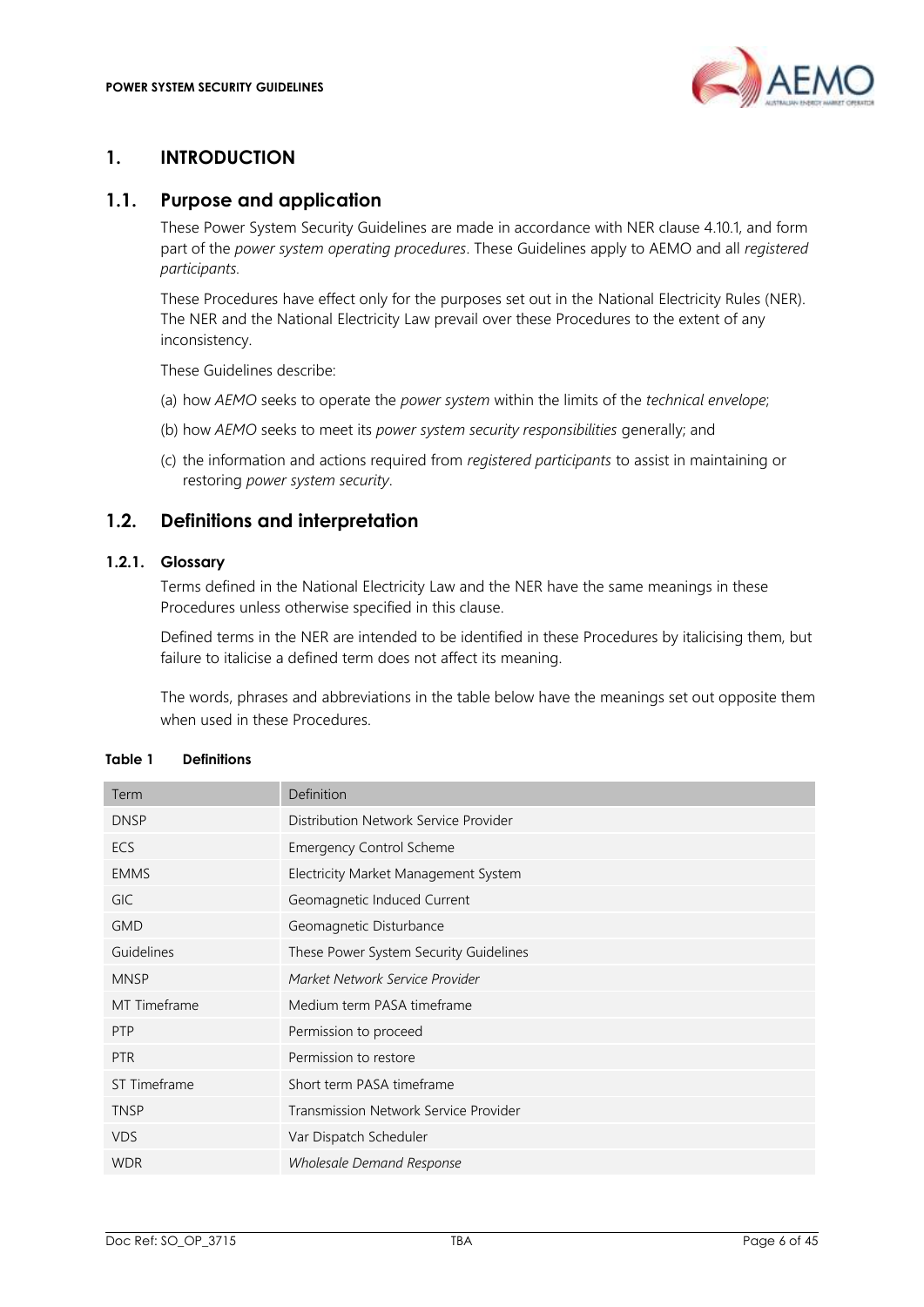

### **1.2.2. Interpretation**

The following principles of interpretation apply to these Procedures unless otherwise expressly indicated:

(a) these Procedures are subject to the principles of interpretation set out in Schedule 2 of the National Electricity Law.

### <span id="page-6-0"></span>**1.3. Related Policies and Procedures**

#### <span id="page-6-2"></span>**Table 2 Related policies and procedures**

| Policies and Procedure | Title                                                              | Location                                                                                                    |
|------------------------|--------------------------------------------------------------------|-------------------------------------------------------------------------------------------------------------|
| SO OP 2000             | Glossary                                                           | http://www.aemo.com.au/Electricity/National-                                                                |
| SO OP 3703             | Short Term Reserve Management                                      | Electricity-Market-NEM/Security-and-                                                                        |
| SO_OP_3705             | Dispatch                                                           | reliability/Power-system-operation/Power-                                                                   |
| SO_OP_3707             | Procedure for Issue of Directions and<br>Clause 4.8.9 Instructions | system-operating-procedures                                                                                 |
|                        | Manual Load Shedding Standard                                      | https://aemo.com.au/en/consultations/current-<br>and-closed-consultations/manual-load-shedding-<br>standard |

# <span id="page-6-1"></span>**2. AEMO POLICY ON THE MANAGEMENT OF SECURE AND SATISFACTORY LIMITS**

*Network constraints*, developed from Transmission Network Service Provider (TNSP) limit advice will be used by AEMO in the NEM dispatch process to ensure that plant remains within rating and power transfers remain within stability limits so that the *power system* is in a *secure operating state*.

AEMO will adhere to the signed off TNSP stability limit advice at all times but based on advice from the TNSP can operate to a more conservative stability limit. Operating to a less conservative limit requires AEMO to perform a due diligence on the advice received from the TNSP and is subject to a sign off by AEMO and the TNSP prior to the revised limit being utilised.

In all cases where AEMO makes a determination that it is necessary to adjust the *power system* such that the *power system* remains in or is returned to a *secure operating state*, AEMO will aim to minimise the impact on *market* outcomes.

AEMO may seek from the TNSP revised plant thermal ratings, or an agreed plan / network solution prior to invoking a *network constraint*.

AEMO may apply *constraints* to reflect the *technical envelope* at any time. Without limitation, examples of constraint action and considerations are likely to include:

- Constraints on *interconnector* flows to levels whereby there are sufficient Frequency Control Ancillary Services (FCAS) to cater for the loss of an interconnection.
- Constraints on *interconnector* flows to levels which ensure that for the loss of that *interconnector* or part of that *interconnector* all other plant or equipment under AEMO's control or co-ordination is operated within the appropriate operational or emergency limits.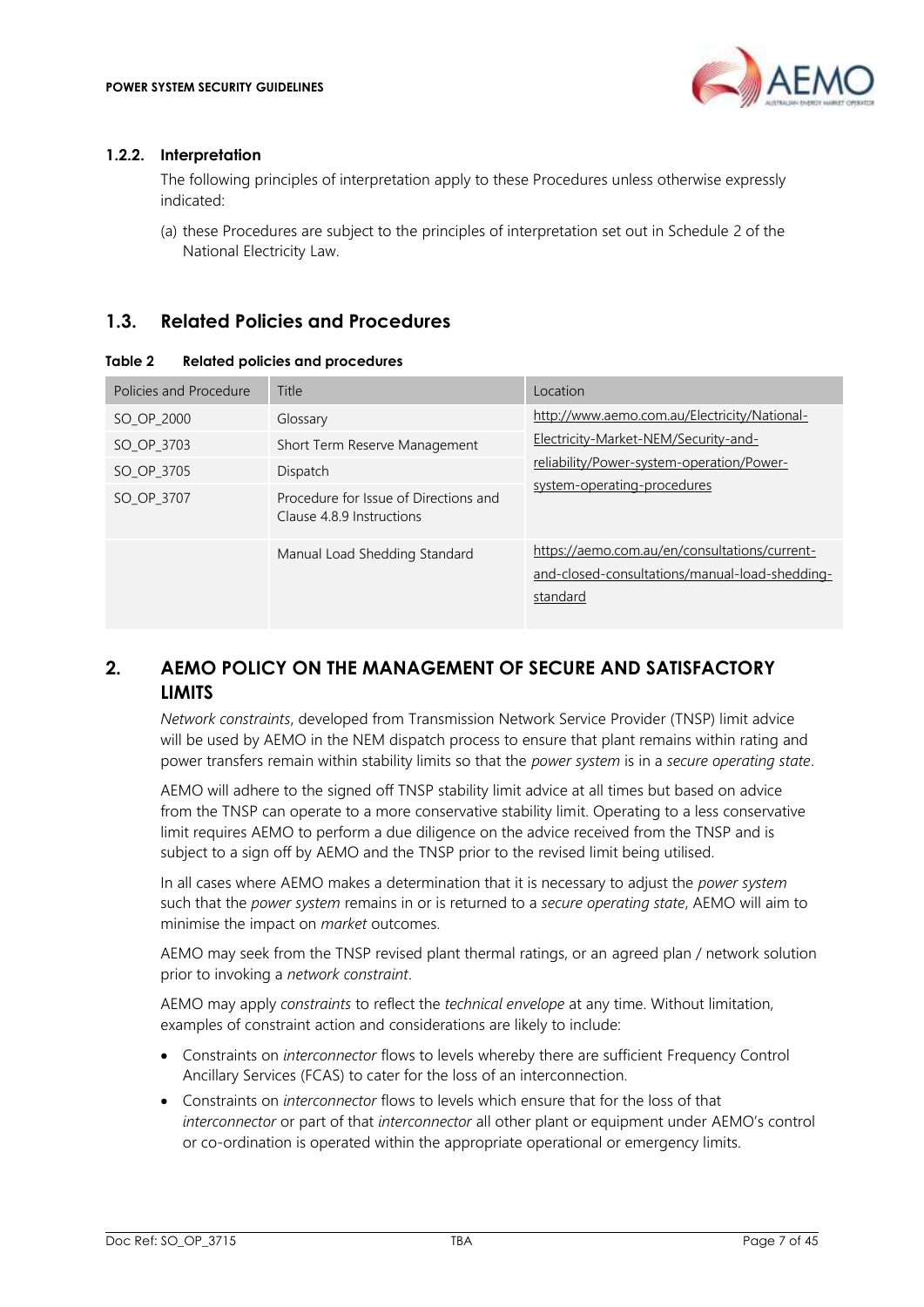

- Constraints on *interconnector* or intra*-regional* flows to levels which ensure voltage conditions throughout the *power system* remain within the limits of operation as determined by AEMO and *Network Service Providers*.
- Constraints on *interconnector* or intra-*regional* flows to levels which ensure *voltage* conditions throughout the *power system* remain within limits for a *satisfactory operating state* under any *credible contingency event* scenario.
- Constraints on scheduled *plant, WDR units and/or ancillary service generating units* to maintain transmission line flows within secure limits.
- Constraints on scheduled *plant, WDR units and/or ancillary service generating units* to maintain *interconnector* or intra-regional flows within secure limits. This may take the general form: Risk <= Satisfactory limit – Secure limit.
- Constraints on a *regulated interconnector* controlled by a high voltage direct current system (HVDC) when the HVDC system is unable to control the *interconnector* flow to the level determined by the dispatch algorithm. In this case AEMO may set a fixed level of flow for the relevant *interconnector* at a physically realisable level.

Should AEMO not be able to manage secure and satisfactory limits through the use of *network constraints*, the following options will be used.

The options described are in a suggested priority order. They are available at all times but the circumstances at the time will dictate which particular option(s) will be utilised in managing the limit.

# <span id="page-7-0"></span>**2.1. Revision to Plant Thermal Ratings**

The TNSP provides to AEMO a revised *plant* thermal rating if available and AEMO inputs these revised plant rating into the operational systems.

# <span id="page-7-1"></span>**2.2. Revision to Power System Limits**

TNSP provides AEMO with revised *power system* limits together with any associated conditions. AEMO will perform a 'due diligence' of the revised limit to ensure that the advice is reasonable and that the *power system* remains in a *satisfactory operating state* following the *credible contingency event* indicated in the limit advice. The due diligence process is a check only and is not to recalculate the *power system* limit.

If the TNSP and AEMO agree on the revised limit and the associated conditions as being valid, both parties sign off on the revised limit. AEMO applies the revised limit.

# <span id="page-7-2"></span>**2.3. Implement Agreed Plan**

Implement a plan agreed between AEMO and relevant registered *participants* (e.g. Contingency plan, *Network Support Agreement* (NSA)).

### <span id="page-7-3"></span>**2.4. Reconfigure Network**

Consider *network* re-arrangements, including where possible; switching of *network* elements, providing additional reactive support, reconfiguration or return to service of plant. Switching reconfiguration options may include sacrificial switching.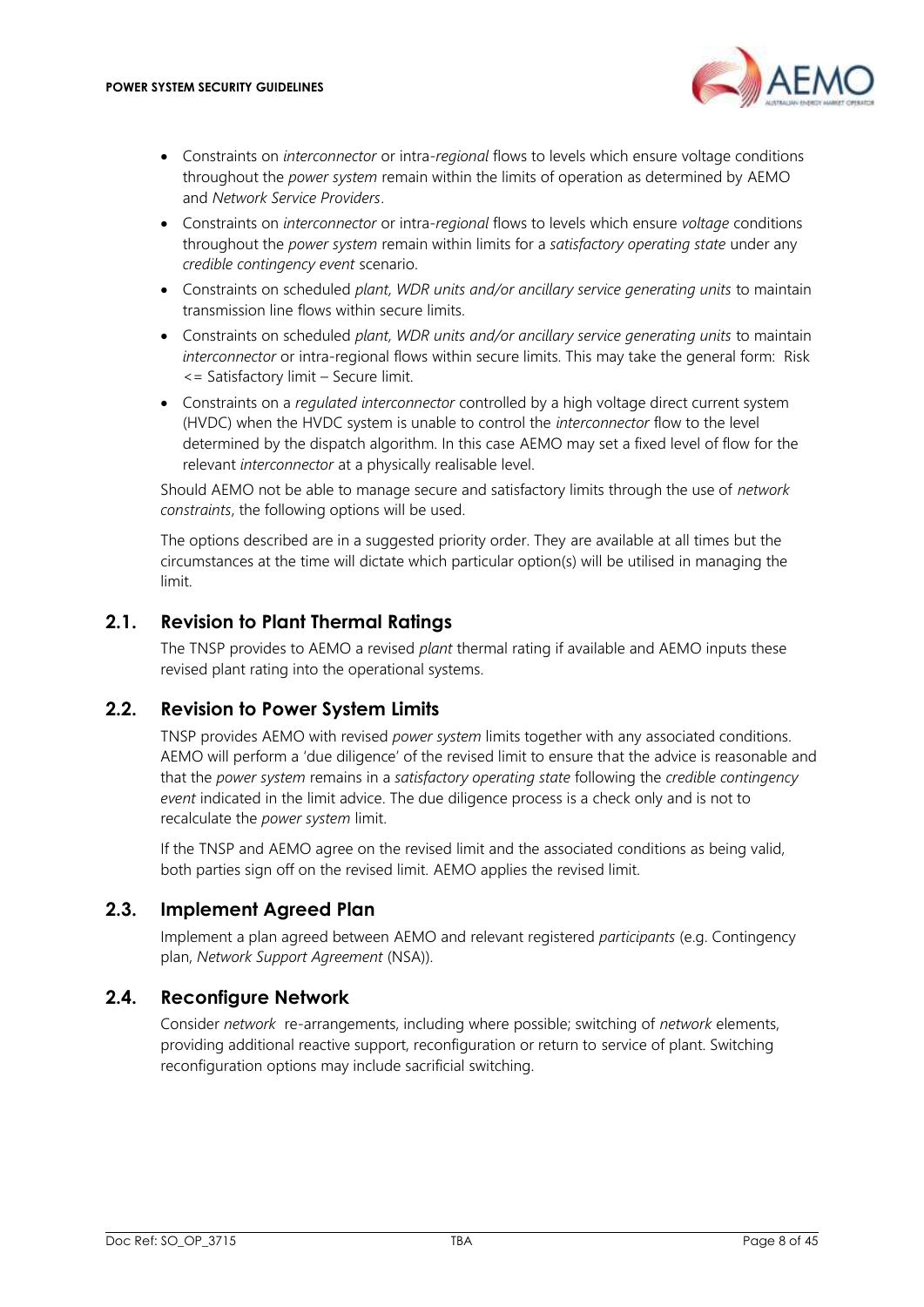

# <span id="page-8-0"></span>**2.5. Reliability and Emergency Reserve Trader (RERT)**

If there is sufficient notice, AEMO may dispatch or activate suitable *reserve contracts* in accordance with the NER<sup>1</sup> to address a *power system security* event, if the reserves have already been contracted for reliability reasons.

### <span id="page-8-1"></span>**2.6. System Security Direction or Clause 4.8.9 Instruction**

Identify any options for *power system security directions* or instructions under section 116 of the National Electricity Law and NER clause 4.8.9.

### <span id="page-8-2"></span>**2.7. Reduction of FCAS Risk**

If sufficient Raise FCAS are unavailable, use system security *constraints* to reduce the size of the largest *generation* at risk.

If sufficient Lower FCAS are unavailable, issue a direction under section 116 of *National Electricity Law* (which will be a *direction* where it applies to *scheduled load*, and otherwise will be a *clause 4.8.9 instruction*) for a reduction in the size of the largest *load* at risk.

### <span id="page-8-3"></span>**2.8. Manual Load Shedding**

AEMO will instruct *load shedding* as per section [5.](#page-10-1)

### <span id="page-8-4"></span>**3. NETWORK CONFIGURATION POLICY**

All *transmission elements* available for service shall be on-load unless specific operational requirements or instructions covering a particular *power system* condition dictate otherwise.

# <span id="page-8-5"></span>**3.1. Operation of Low Capacity Interconnections**

Low capacity interconnections between *regions* arise when a *power system* event has resulted in *outages* of the *transmission line*s between interconnected *regions*.

This may leave an *interconnector* available with significantly reduced transfer capacity. A number of security issues may arise if a low capacity interconnection is used to reconnect two *regions*. AEMO has developed the following guidelines for management of low capacity interconnections. In order of preference below.

### **3.1.1. Option 1: Power Systems Remain Separated until High Capacity Interconnection becomes available**

Option 1 is preferred as it generally provides the lowest level of risk to *power system security*.

Low capacity interconnections present many issues associated with maintaining *power system security* due to possible power swings through the low capacity *transmission system* after a major *generation* contingency event on either side of the *interconnector*.

A *contingency event* associated with the low capacity connection is more than likely to result in a separation event. Management of power swings may actually require unnecessary *load shedding* in the area particularly where *constraint* action is ineffective.

#### **3.1.2. Option 2: Move the Separation Point to Maximise Transmission Capacity to Supply Local Demand**

After a separation, some areas may have insufficient *transmission* capacity to *supply* local demand. This can be rectified by reconnecting through a low capacity interconnection and then separating

<sup>&</sup>lt;sup>1</sup> The NER requires AEMO to comply with clause 3.20 and, where relevant, clauses 3.8.14 and 11.128. See procedures SO\_OP\_3717, and SO\_OP\_3703.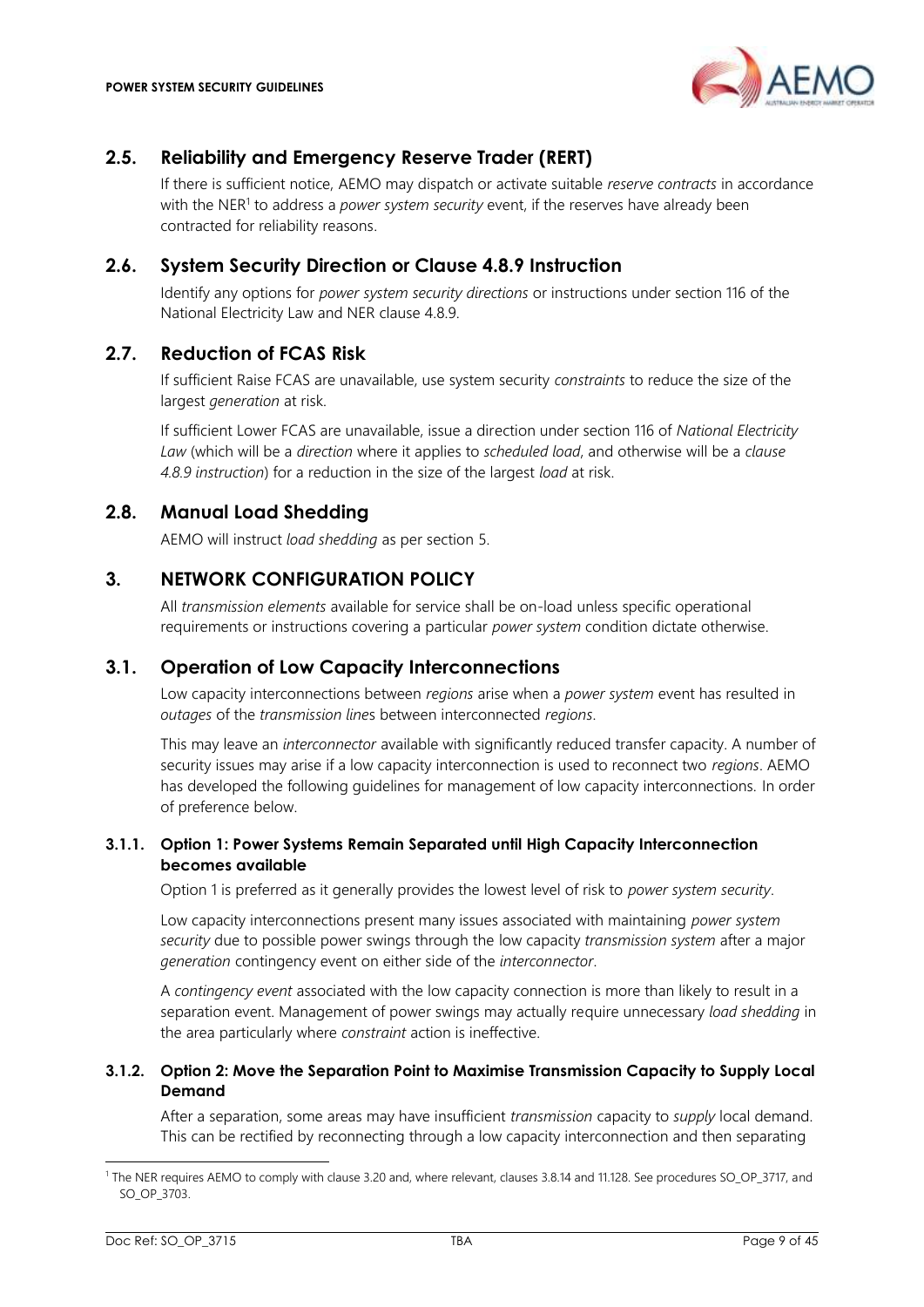

the systems at a different location. The objective is to move the separation point to provide more transmission capacity to a local area where needed.

This may leave some *loads* on a single contingency (radial) but the risk is rated against the possible damage to *transmission* equipment due to uncontrolled power swings through a reconnected low capacity system.

During switching to rearrange the separation point, the demand on either side of the interconnection should be stable during the reconnection to prevent uncontrolled power swings.

Under some situations *supply* may need to be disconnected before a separation point can be relocated.

#### **3.1.3. Option 3: Re-establish a Low Capacity Interconnection then utilise Constraints and Contingency Plans to Manage Power System Security**

This option is the highest risk to *power system security* as the low capacity connection will be highly unlikely to have sufficient capacity to carry additional loading due to the potential power swings from a *contingency event* on either side of the *interconnector*.

This option would only be applied in the following circumstances:

- 1. Pre-contingent *load shedding* has occurred or is forecast in the areas on either side of the *interconnector* and available *network* capacity is not sufficient to restore *load*.
- 2. Agreed contingency plans are available containing the following:
- Manual or automatic actions to manage overloads due to contingent trip of *generation* on either side of the low capacity interconnection.
- Manual or automatic actions to manage a contingency of one of the elements forming the low capacity interconnection.

If the above conditions cannot be achieved under the circumstances reconnection of a low capacity interconnection should not be attempted as AEMO would be unable to meet the requirements for *power system security*.

# <span id="page-9-0"></span>**3.2. Transmission Line Outages opening a Bus Tie connection**

When the outage of a *transmission line* results in the opening of a bus tie connection and the nature of the outage is such that the transmission line can be isolated and the circuit breakers forming the bus tie connection can be reclosed, then the *Network Service Provider* should consider returning that bus tie connection to service in order to increase the resilience of the *power system*.

# <span id="page-9-1"></span>**4. BLACK SYSTEM**

### <span id="page-9-2"></span>**4.1. Declare a black system**

- a) Following a major *power system* emergency, loss of more than 60% of predicted *regional load*, affecting one or more power stations satisfies the conditions for declaring *black system* condition in that *region*.
- b) Following a major *power system* emergency, loss of supply to 60% predicted *load* (excluding pot line *loads*) in Qld North<sup>2</sup> or Qld South, affecting one or more power stations satisfies the conditions for declaring *black system* condition for Qld North or Qld South as appropriate.

<sup>2</sup> QLD North electrical subnetwork consists of Central and Northern Queensland or all transmission networks north of South Pine and Halys substations up to Port Douglas. Refer to AEMO [SRAS Guidelines](https://aemo.com.au/energy-systems/electricity/national-electricity-market-nem/system-operations/ancillary-services/system-restart-ancillary-services-guideline).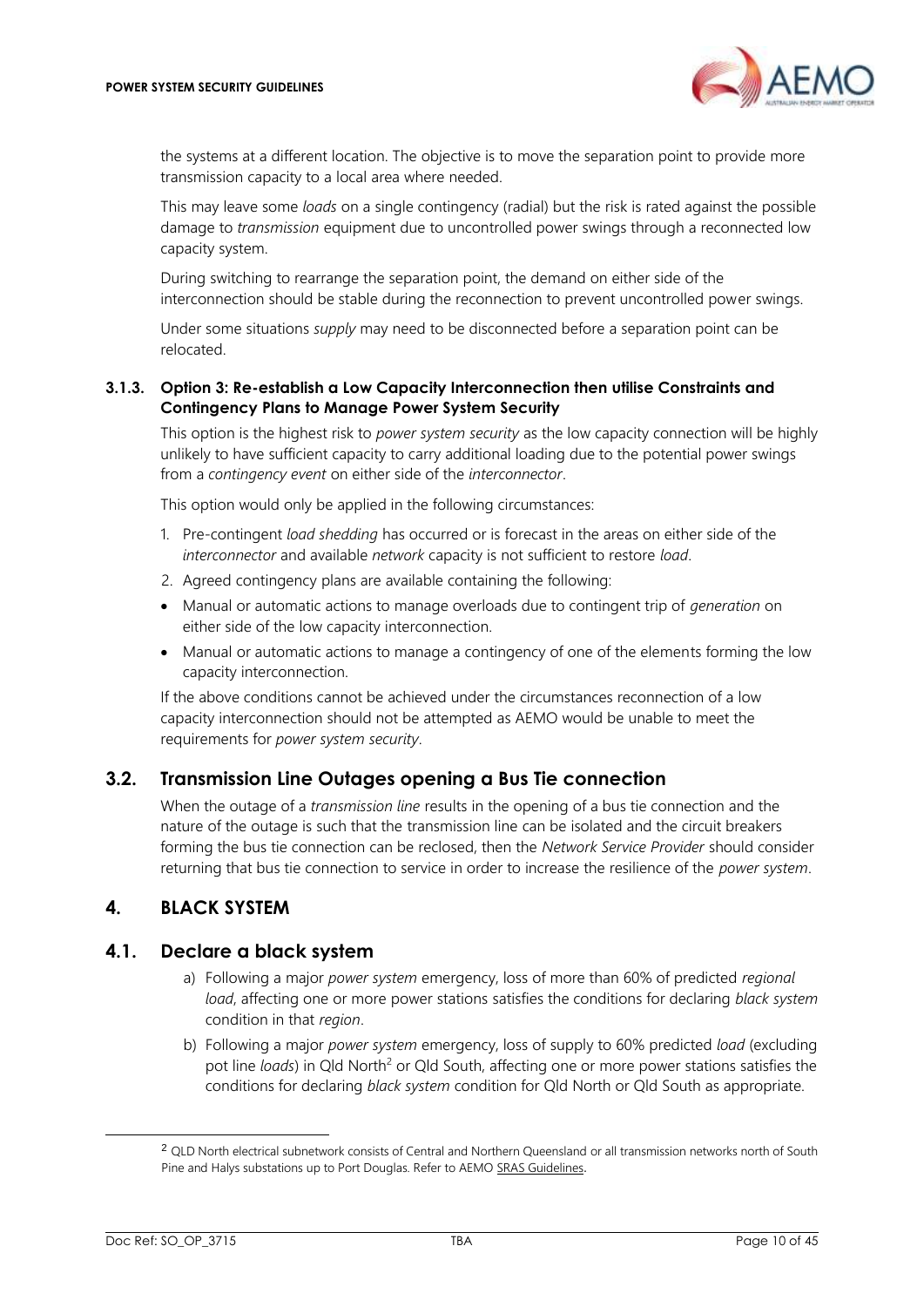

### <span id="page-10-0"></span>**4.2. Exit a black system**

Restoration of the *power system* has reached to a level where all involuntary *load shedding* has ceased and clearance to restore the last *load* block has been given by AEMO.

The emergency situation is expected to continue to improve within the part of the *power system* declared as a *black system*.

### <span id="page-10-1"></span>**5. MANUAL LOAD SHEDDING AND RESTORATION**

AEMO may direct the shedding or restoration of load to maintain *power system security*, under the provisions of NEL section 116 and NER clause 4.8.9.

This will be conducted in accordance with the *load shedding procedures* for respective NEM regions. These procedures are confidential and are provided to TNSPs and Jurisdiction System Security Coordinators (JSSCs).

# <span id="page-10-2"></span>**6. SYSTEM SECURITY PROTOCOL FOR GENERATING UNIT COMMISSIONING OR TESTING**

The following applies to commissioning or any other testing associated with *generating units*.

### <span id="page-10-3"></span>**6.1. Commissioning program**

In accordance with NER clause 5.8.4, the *registered participant* will provide AEMO with the generator commissioning program at least 3 months prior to the commencement of the generator commissioning tests.

In accordance with NER clause 5.8.2, the *registered participant* must co-operate with AEMO and the relevant TNSP(s) to develop procedures to ensure that the commissioning of *generating systems* is carried out in a manner that:

- Does not adversely affect other *registered participants*
- Does not affect *power system security* or quality of *supply* of the *power system*
- Minimises the threat of damage to any other *registered participant's* equipment

### <span id="page-10-4"></span>**6.2. Submission of Offers**

During commissioning or testing, *generating units* are required to follow dispatch targets as determined by AEMO. To ensure that *dispatch* and *pre-dispatch* outcomes reflect the technical envelope, and to allow AEMO to perform its *power system security* and *reliability* obligations, Generators should ensure all offers associated with commissioning or testing are submitted to predispatch at least 24 hours in advance.

Any changes to the commissioning plan or test should be provided as revised offers with the final plan reflected in the offers at least 2 hours prior to the commencement of the actual commissioning or testing. AEMO will not provide permission to proceed for the commissioning or tests if the final offer is not submitted 2 hours in advance of the actual commissioning or testing. If the final commissioning or testing detailed in the final plan is delayed or altered, updated offers must be submitted with sufficient time given in pre-dispatch to allow *power system security* assessments to take place. AEMO will not provide permission to proceed for the rescheduled commissioning or testing if the updated offer is not submitted in sufficient time.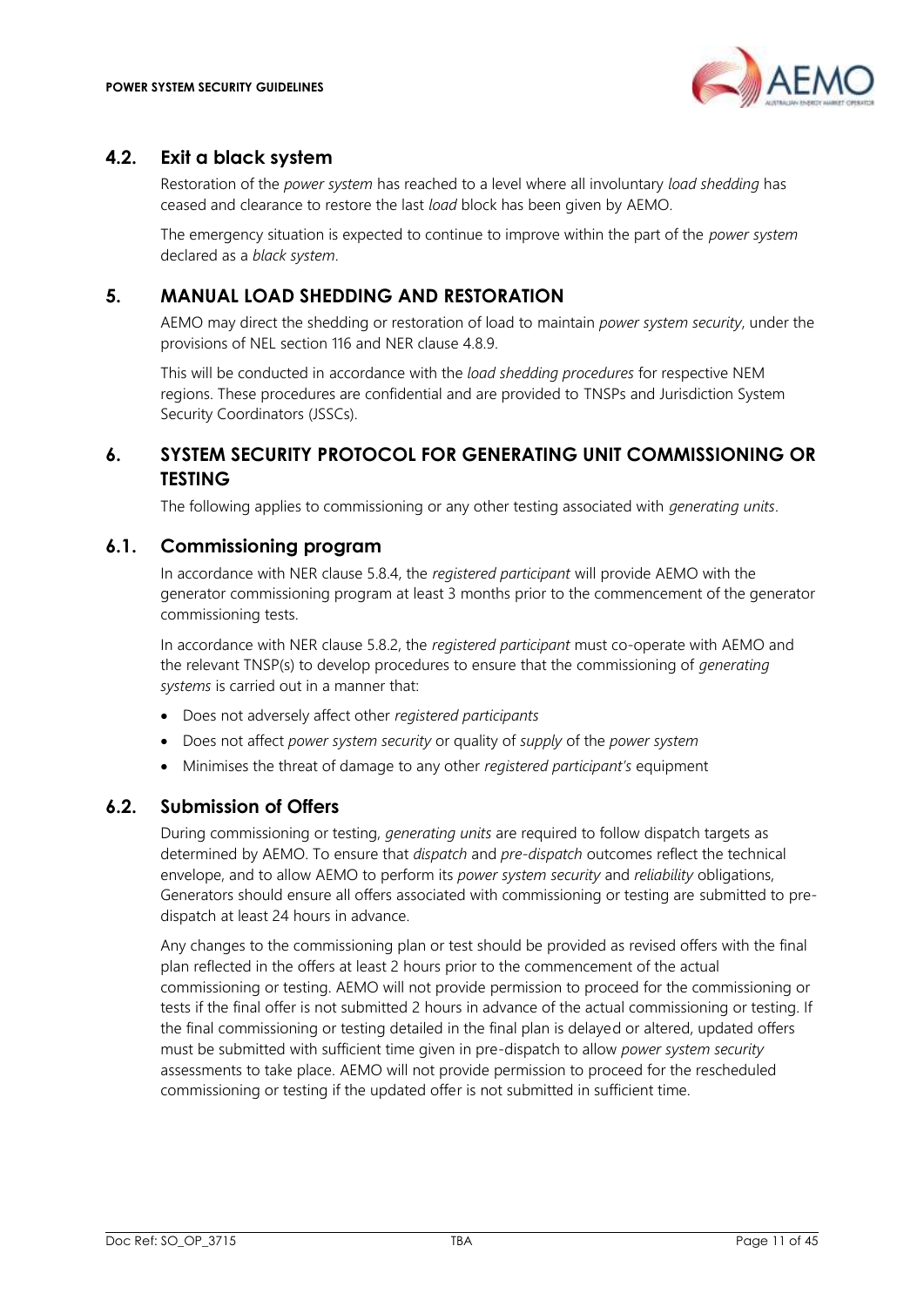

### <span id="page-11-0"></span>**6.3. Load Rejection tests**

For commissioning tests and in particular load rejection tests the following applies

- If the test will result in an unsatisfactory operating state then permission to proceed for the test will be withheld by AEMO.
- If the test results in the secure limit being exceeded but the secure limit is restored within 10 minutes (equivalent to 2 *trading intervals*), AEMO will grant permission to proceed for the test.
- Sufficient ramp rates and telemetered rate of change (ROC) for the generating unit to reach 0 MW within one *trading interval* is required. If the required ROC is not reflected in the offers for that generating unit, then permission to proceed for the load rejection test will not be granted by AEMO.

# <span id="page-11-1"></span>**6.4. Rate of Change and Offer Requirements**

In addition to the procedure detailed in section [6.2,](#page-10-4) the following is required to accommodate *generating unit* related tests where *load* is expected to be significantly reduced (e.g. load rejection tests, guard gate tests, governor valve testing, SRAS TTHL tests etc.). These steps need to be completed by midway through the *trading interval* immediately prior to *the trading interval* in which the test will take place.

- If the test is not reflected in the offers for that *generating unit*, then permission to proceed for the load rejection test will not be granted by AEMO. This includes sufficient offered and telemetered rate of change (ROC) for the *generating unit* to reach 0 MW within one *trading interval*. For example if the load rejection test is 700 MW, the ROC down would have to be at least 140 MW/min to ensure receipt of a 0 MW target prior to the test. The AEMO EMMS will use the lesser of offered rate of change or telemetered rate of change<sup>3</sup> unless the telemetered ROC is 0 MW/min. In this case the telemetered ROC will be ignored and the offered ROC used instead.
- If sufficient telemetered ROC down cannot be entered by the Generator, then they should set the ROC to 0 MW/min. For example if the ROC down required is 156 MW/min, but the maximum that can be entered by the *Generator* is 23 MW/min, then the ROC down should be set to 0 MW/min by the *Generator*. This is to ensure that EMS ignores the telemetered ROC and uses the offered ROC.
- If AEMO are still receiving non zero telemetered values for ROC down after the *Generator* has set the telemetered ROC down to 0 MW/min, then, as a last resort, AEMO may manually replace the values to zero in EMS.
- To restore the *frequency* to within the normal band as quickly as possible during a load rejection test, AEMO may enable additional raise regulation FCAS. The amount of additional raise regulation FCAS required will vary with system conditions, however, it should be sufficient such that the total raise regulation FCAS is in the range of 50-70% of the MW lost during the load rejection test.

# <span id="page-11-2"></span>**7. CONTINGENCY MANAGEMENT**

Contingency management refers to AEMO's operational management of the *power system* so that the *power system* remains in a *satisfactory operating state* following the loss of a *power system* element. In most cases *network constraints* will be used to manage this process.

<sup>3</sup> An offered rate of change greater than the registered rate of change will be rejected by the *AEMO* EMMS. To enable testing Generators should ensure a suitable rate of change has been registered.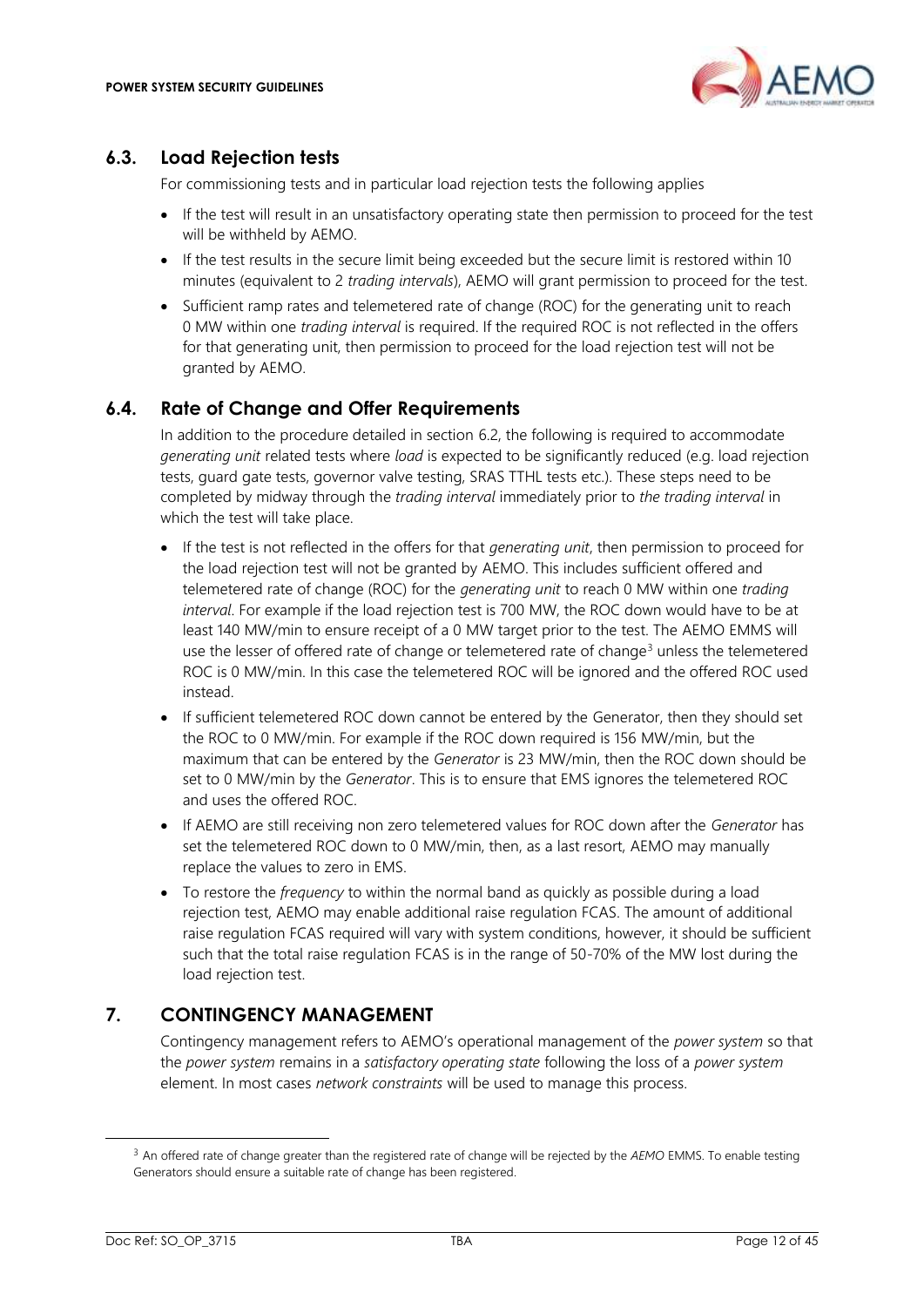

A contingency on the *power system* may result in any number of abnormal conditions, some of which are listed below:

- Reduced *transmission* capacity between *generating systems* and *load* centres
- Reduced *interconnector transmission* capacity
- Separation of parts of the *network* into islands
- *Generation* and *Loads* relying on single connections resulting in larger than normal *credible contingencies*

In cases where *network constraints*, plant re-rating or the use of *network support and control ancillary services* would not on their own, ensure that the *power system* remained in a *satisfactory operating state* following the occurrence of a contingency event it may be necessary to develop a contingency plan.

In considering necessary contingency plans, AEMO will aim to minimise the impact on the market outcomes, and also minimise the need for involuntary *load shedding*. In general, AEMO would seek to manage *power system security* (as previously mentioned in section [2](#page-6-1) of this document) in order of preference:

- Reconfigure the *transmission network*
- *Direction* or *clause 4.8.9 instruction*
- Involuntary *load shedding* post contingency
- Involuntary *load shedding* pre-contingency (applicable only in cases of unplanned *transmission outages*.

Contingency plans will need to be agreed with parties involved in the execution of the plan. This will typically be AEMO, TNSPs and Distribution Network Service Providers (DNSPs). For example, if a contingency plan involves possible *load shedding* including sacrificial switching, then the relevant TNSPs and DNSPs will have to agree to the potential for *load shedding* as part of this plan. Affected *Market Participants* may also be required to be notified.

An attribute of a *secure operating state* is the ability to return to a *satisfactory operating state* following a *credible contingency event* (NER clause 4.2.4).

Generally, a *credible contingency event* can be regarded as the unplanned tripping of any single item of *network* or *generation* equipment. The majority of contingency events are considered as either credible or non-credible at all times. Some however, may be credible or non-credible depending on the surrounding circumstances at the time.

Only *credible contingency events* are considered when assessing whether the system is in a *secure operating state*.

# <span id="page-12-0"></span>**7.1. Definition of a Credible Contingency Event**

Under NER clause 4.2.3(a), a contingency event means 'an event affecting the *power system* which AEMO expects would be likely to involve the failure or removal from operational service of one or more *generating units* and/or *transmission elements*'.

In relation to a contingency event:

1. AEMO will consider the failure or removal from operational service of a *network element* in the *distribution system* as part of the *contingency event*, if that has a material effect on security of the *transmission network*.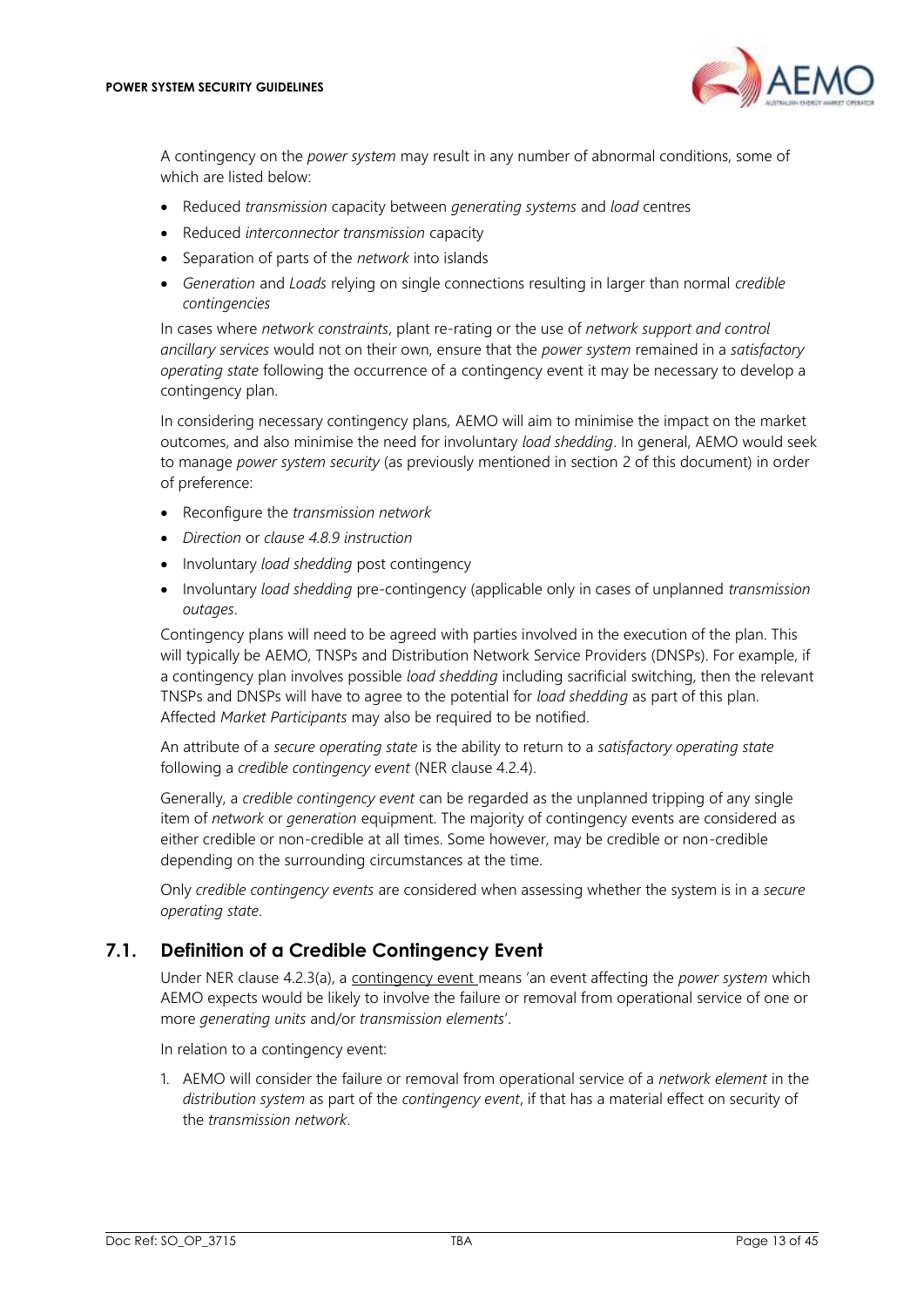

#### Example (1)

If the trip of a *transmission element* and a *network element* in the *distribution system* has no greater impact on security of the *transmission network* than the trip of the *transmission element* on its own, then AEMO will not consider the *network element* in the *distribution system* as part of the *contingency event* for the purpose of classifying the event as either a *credible contingency event* or *non-credible contingency event*.

2. *AEMO* will consider the *disconnection* of *load,* including *wholesale demand response units* as part of the *contingency event* if the *disconnection* of the *load* has a material effect on security of the *transmission network*.

Example (2)

If the *disconnection* of *load* at the same time as the trip of a *transmission element* has no greater impact on security of the *transmission network* than the trip of the *transmission element* on its own, then AEMO will not consider the *disconnection* of this *load* as part of the *contingency event* for the purpose of classifying the event as either a *credible contingency event* or *non-credible contingency event*.

The voluntary removal from service of *transmission network* equipment by a TNSP due to routine or unusual conditions is regarded as a planned or short notice *outage*; it is not regarded as a *contingency event*.

# <span id="page-13-0"></span>**7.2. Definition of a Non-Credible Contingency Event**

*Non-credible contingency events* are *contingency event*s other than *credible contingency events*. Events which are considered to be *non-credible contingency events* include:

- The trip of any busbar in the *transmission network*
- The trip of more than one *transmission element*
- The trip of more than one *network element* in circumstances as described in AEMO interpretation of contingency event item (1) above
- The trip of *transmission* plant in a manner that is not normal (e.g. protection operated but did not isolate the plant as per design)
- The trip of multiple *generating units*
- The trip of more than one *load* block where the combined *load* lost exceeds that which would normally be considered a *credible contingency event* in that *region*
- A combination of *transmission* plant, scheduled *generating units* or *load*, including *wholesale demand response units* where that combination is not normally considered likely.

# <span id="page-13-1"></span>**7.3. Non-Credible Contingency Event Reporting**

When a *non-credible contingency event* occurs, a Market Notice must be issued within two hours containing the following information:

- Time event occurred
- *Region*
- Elements that tripped (e.g. *generating units*, *network elements, load,* including *wholesale demand response units))*

# <span id="page-13-2"></span>**8. RECLASSIFYING CONTINGENCY EVENTS**

Reclassification of a *non-credible contingency event* to a *credible contingency event* may be necessary at times to adequately reflect current or expected conditions. Abnormal conditions may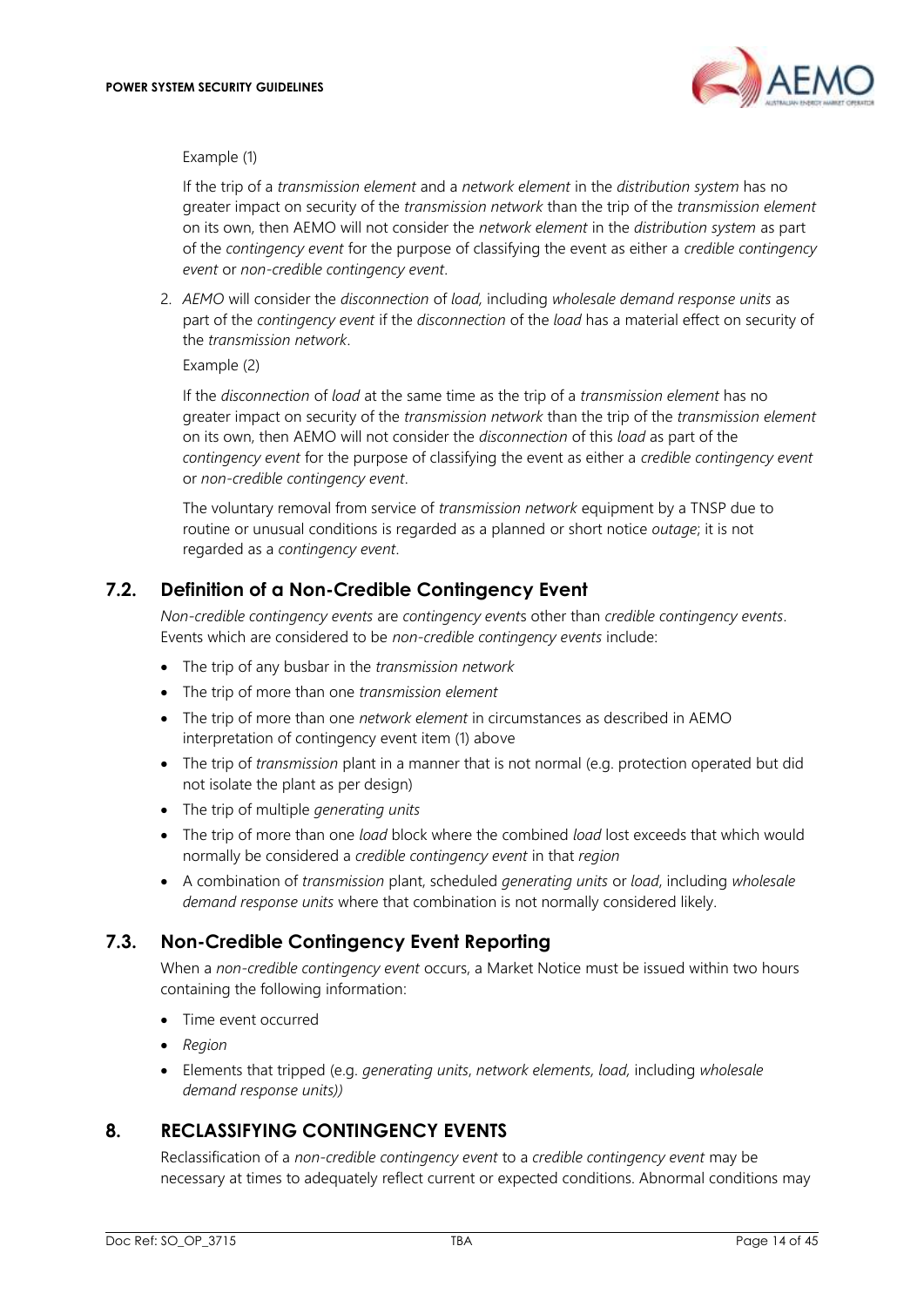

result in reclassification. The reclassification is based upon an assessed increase in the likelihood of a trip of equipment to occur, the occurrence of which is normally considered to be relatively low. If AEMO determines that the occurrence of the non-credible event is more likely, then AEMO must consider the event, which will potentially lead to reclassification (based on a series of criteria explained below).

The reclassification of a *non-credible contingency event* to a *credible contingency event* is to be advised to participants by the issue of a Market Notice.

Abnormal conditions are conditions posing added risks to the *power system* including, without limitation, severe weather conditions, lightning storms and bush fires. Whenever AEMO receives information on abnormal conditions AEMO will discuss the situation with the relevant TNSP to determine whether any *non-credible contingency event* is more likely to occur because of the existence of the abnormal condition. If abnormal conditions exist near a regional boundary, all relevant TNSPs will be consulted.

### <span id="page-14-0"></span>8.1. **AEMO Responsibilities**

AEMO is responsible for determining and declaring a *non-credible contingency event* to be a *credible contingency event*.

AEMO will notify all *Market Participants* of any reclassifications as soon as is practicable.

Following the re-classification, AEMO will ensure that it fulfils its *power system security* obligations to achieve and maintain the *secure operating state* of the *power system* for the revised *technical envelope*.

Every six months, AEMO will issue a report setting out its reasons for all decisions to re-classify *non-credible contingency events* to be *credible contingency events*. The report will include an explanation of how AEMO applied the relevant criteria used in the decision to reclassify these events. The report may also include AEMO's analysis of re-classification trends during the relevant period and its appraisal of the appropriateness and effectiveness of the relevant criteria that were applied in the case of each reclassification decision.

# <span id="page-14-1"></span>**8.2. Registered Participant, Network Service Provider and System Operator Responsibilities**

In accordance with NER clause 4.8.1 *registered participants* must promptly advise AEMO or a relevant *System Operator* of any circumstance which could be expected to adversely affect the secure operation of the *power system* or any equipment owned or under the control of the *registered participant* or a *network service provider*.

For AEMO to discharge its *power system security* obligations, the *network service provider* (NSP) must cooperate with and assist AEMO by providing information that the NSP is aware of in a timely manner on present or anticipated threats to *power system security*.

A *System Operator* must carry out the rights, functions and obligations in respect of which it has been engaged or appointed by AEMO.

A *System Operator* must, to the extent the *System Operator* is aware, keep AEMO fully and timely informed as to:

- The state of the security of the *power system*
- Any present or anticipated risks to *power system security* such as bushfires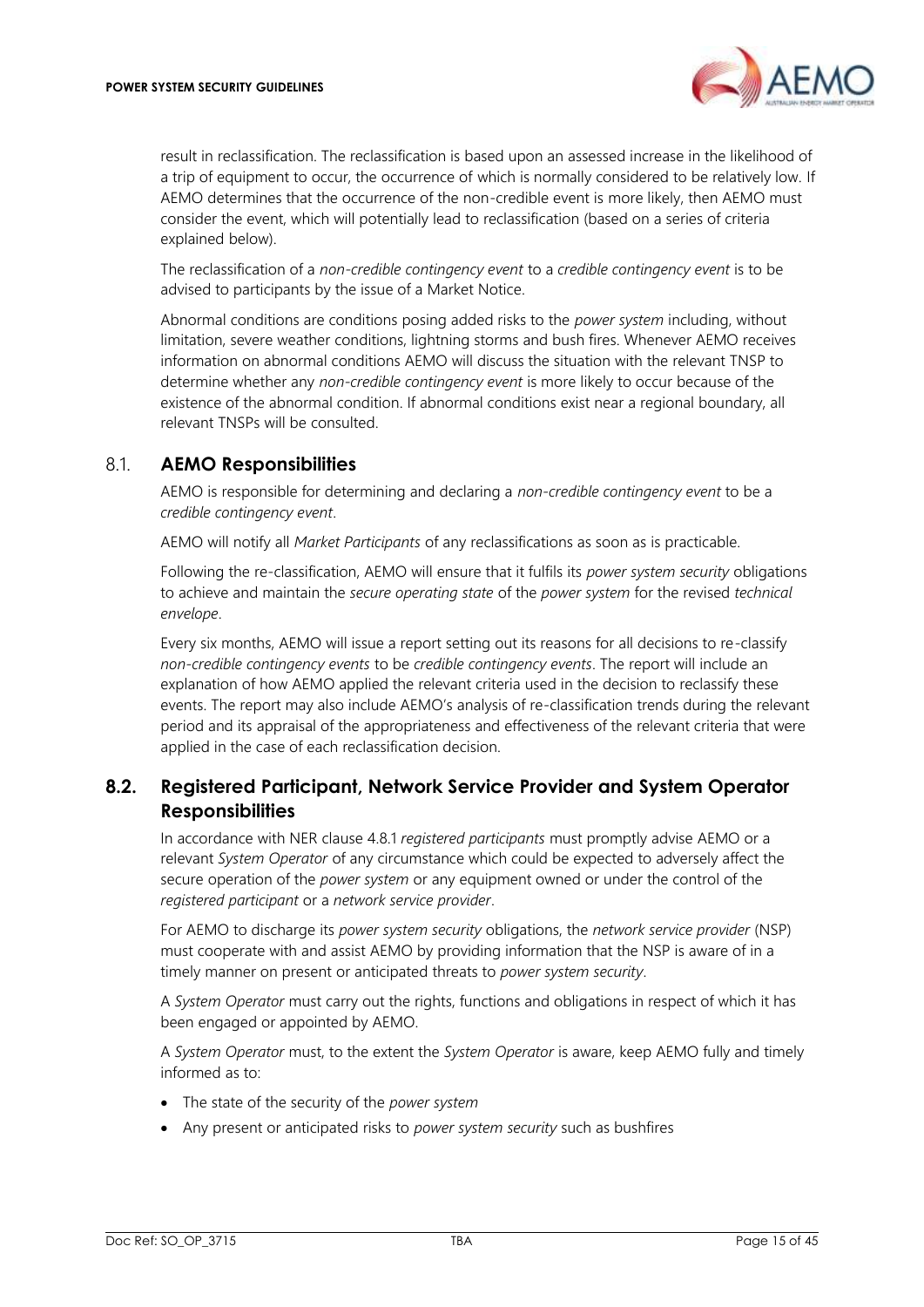

The information is to be provided by the NSP and *System Operator* to the extent it is aware of, or as requested by AEMO. Regular updates to the information will be required until the reclassification is revoked by AEMO.

Whilst the responsibility for keeping the network in a secure operating state lies with AEMO, it is acknowledged that the NSP will have considerably more knowledge of its network so should be included in the consultation process before deciding on the best course of action.

The NSP will be the primary contact with the state emergency services including the Country Fire Authority, Rural Fire Services etc. on the subject of bushfires. The NSP will provide AEMO with all the relevant information on bushfires. AEMO will not directly communicate with the state emergency services.

[Figure 1](#page-15-0) below provides a summary of actions required by *AEMO* for a reclassification event.

#### <span id="page-15-0"></span>**Figure 1 Summary of action required for reclassification of a non-credible contingency event to a credible contingency event.**

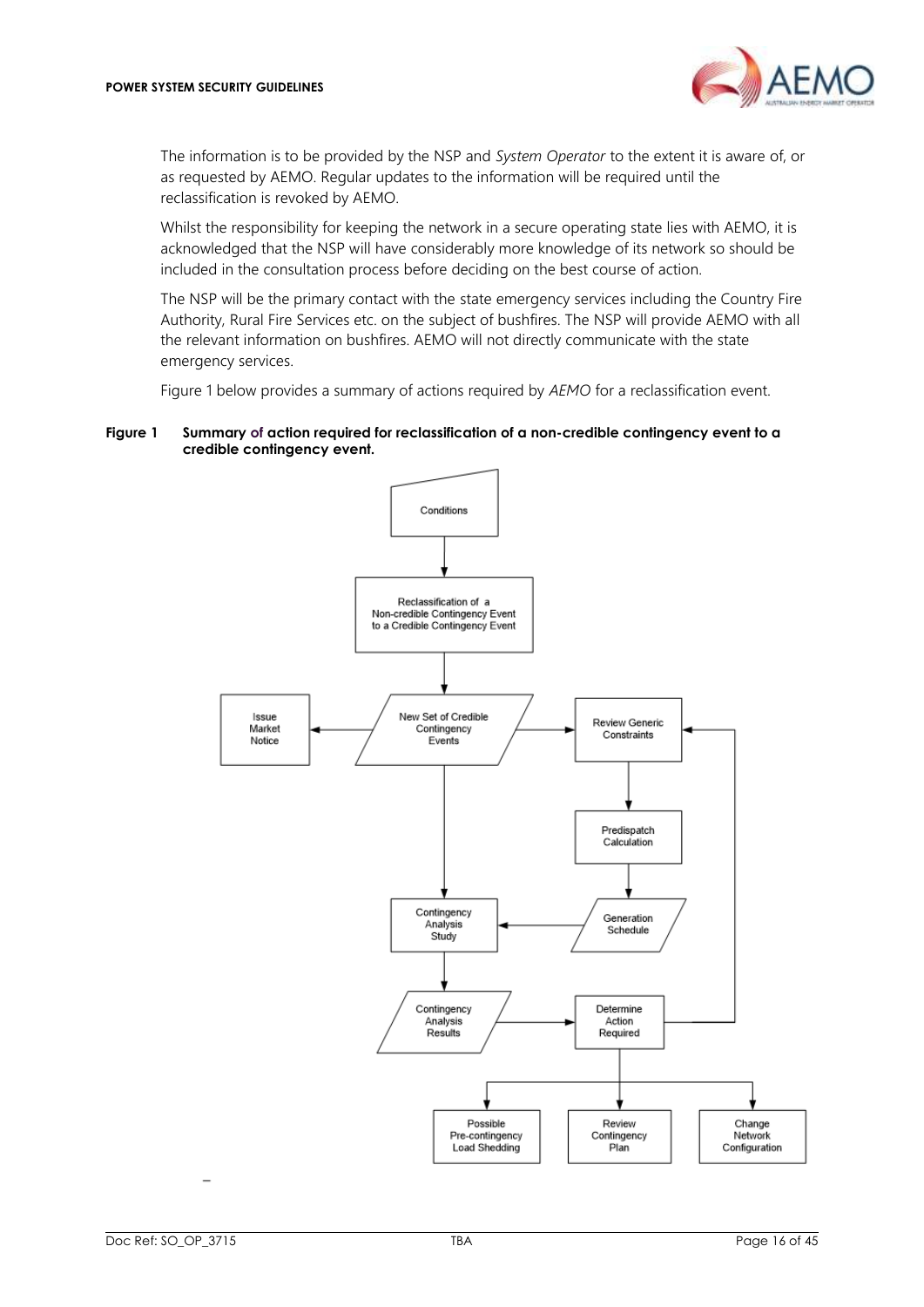# <span id="page-16-0"></span>**8.3. Reclassification due to Bushfires**

Abnormal conditions such as bushfires may pose added risks to the *power system* and result in the tripping of both circuits of a double circuit *transmission line* or two adjacent single circuit *transmission lines*. The presence of abnormal conditions and an assessment of the risk posed to the *power system* may result in AEMO determining a non-*credible contingency event* to be a *credible contingency event*.

AEMO and the TNSPs have developed the following criteria to facilitate the decision-making process associated with reclassification of *non-credible contingency events* as *credible contingency events* during the presence of bushfires. The Bushfire Risk Assessment will be completed by the relevant NSP as part of this process. However, it would normally be expected that the NSP and AEMO would collaborate in completing this table.

The primary focus of the process is the determination of the likelihood of the event.

#### <span id="page-16-1"></span>**Table 3 Factors and Weightings to Assess Impact of Bushfires on Circuits**

| <b>Bushfire Risk Assessment</b>                                                                                                                                                                                                                                                                    |                                |                                                                                                                                                                                                                                                                                                                                                                                                                                                                             |
|----------------------------------------------------------------------------------------------------------------------------------------------------------------------------------------------------------------------------------------------------------------------------------------------------|--------------------------------|-----------------------------------------------------------------------------------------------------------------------------------------------------------------------------------------------------------------------------------------------------------------------------------------------------------------------------------------------------------------------------------------------------------------------------------------------------------------------------|
| Time and date of assessment:                                                                                                                                                                                                                                                                       |                                |                                                                                                                                                                                                                                                                                                                                                                                                                                                                             |
| Transmission circuits being assessed:                                                                                                                                                                                                                                                              |                                |                                                                                                                                                                                                                                                                                                                                                                                                                                                                             |
| <b>RISK FACTOR</b>                                                                                                                                                                                                                                                                                 | WEIGHTING                      | <b>NOTES</b>                                                                                                                                                                                                                                                                                                                                                                                                                                                                |
| Fire Information<br>From fire service website only<br>Confirmation received from fire<br>service that fire poses a threat                                                                                                                                                                          | $\mathbf 0$<br>3               | If the only source of information<br>is the "raw" data from the website<br>/ Indji, then this is not as reliable<br>as a direct conversation with fire<br>service personnel.                                                                                                                                                                                                                                                                                                |
| <b>Fire Direction &amp; Speed</b><br>Can be reasonably assessed from<br>available data, anticipated in<br>easement within next hour<br>Insufficient data to assess<br>$\bullet$<br>direction / speed, but fire is within<br>5 km of the easement<br>Fire does not pose a threat to the<br>easement | 5<br>$\Omega$<br>$-10$         | If wind direction / speed is<br>known, it should be possible for<br>the NSP to assess the speed and<br>direction of the fire. If it is<br>expected to reach the easement<br>within the next hour, then it poses<br>a high risk.<br>If there is not much data<br>available, then the risk cannot be<br>quantified.<br>If the fire is clearly not going to<br>enter the easement within the<br>next hour, then effectively the<br>assessment can be stopped at<br>this point. |
| <b>CIRCUIT CHARACTERISTICS</b><br>Adjacent single circuits<br>Double circuits (single towers)                                                                                                                                                                                                      | $\mathbf{1}$<br>$\overline{c}$ |                                                                                                                                                                                                                                                                                                                                                                                                                                                                             |
| <b>WEATHER</b><br>Fire Weather Warning level <sup>2</sup><br>Severe<br>Extreme (including total fire ban)<br>Catastrophic (Code Red)                                                                                                                                                               | $\overline{c}$<br>4<br>6       | Sourced from Bureau of<br>Meteorology.                                                                                                                                                                                                                                                                                                                                                                                                                                      |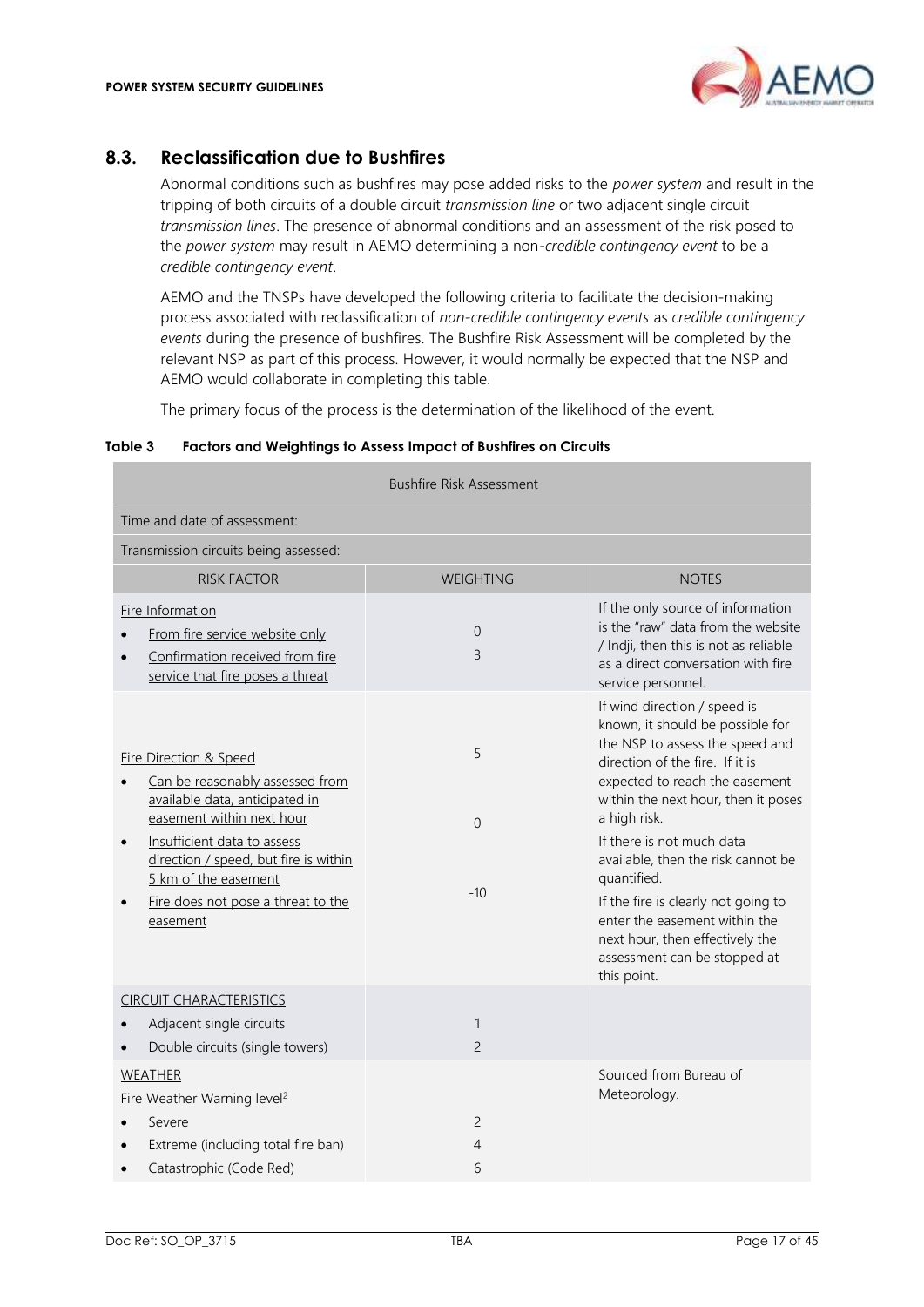

|                                                                                                                                                               | <b>Bushfire Risk Assessment</b>              |                                                                                                                                                                                   |
|---------------------------------------------------------------------------------------------------------------------------------------------------------------|----------------------------------------------|-----------------------------------------------------------------------------------------------------------------------------------------------------------------------------------|
| EASEMENT<br>External (Adjacent fuel load)<br>Grasslands<br>Native bushland<br>Plantations                                                                     | $\Omega$<br>$\overline{2}$<br>$\overline{4}$ | Grass fires don't usually pose<br>threats to transmission assets.<br>Plantations (e.g. pine trees) are a<br>much greater hazard.                                                  |
| <b>OPERATOR ACTIONS</b><br>NSP will manually reclose tripped<br>transmission lines within a maximum of<br>5 minutes.<br>Yes<br>No<br>Auto-reclose not enabled | $-2$<br>$\Omega$<br>$\overline{3}$           |                                                                                                                                                                                   |
| Initial WEIGHTING                                                                                                                                             |                                              |                                                                                                                                                                                   |
| Other risk considerations - NSP:                                                                                                                              |                                              | The NSP can add additional risk<br>factors at this point that they<br>deem pertinent and suggest an<br>appropriate weighting.                                                     |
| Other risk considerations - AEMO:                                                                                                                             |                                              | AEMO can add additional risk<br>factors at this point and weight<br>them accordingly.<br>Additional weighting may be<br>applied is a line has already<br>tripped due to the fire. |
| <b>Final Total</b>                                                                                                                                            |                                              | If this total is 13 or greater, then<br>consider reclassification.                                                                                                                |

- Note 1 Bushfires in Australia spread as a thin front of flame, with flames usually about as thick as they are high. Forest fires normally travel at one to three km/hr, have flames 10-20 metres high and thick, and will pass a spot in 30-60 seconds. Severe forest fires travel at up to 12 km/hr, with flames 100-150 metres high and thick. Grass fires generally travel about 3 – 10 km/hr, but speeds of around 25 km/hr have been recorded.
- Note 2 Fire Weather warnings Wind, temperature, humidity and rainfall all combine to affect the behaviour of bushfires. In Australia there is a system of assessing these in conjunction with the state of the available fuels to determine a measure of 'fire danger', or the difficulty of putting out any fires which may occur. The Bureau of Meteorology issues two types of advice to alert the public when conditions are likely to be dangerous – Fire Weather Warnings and Total Fire Ban Advices.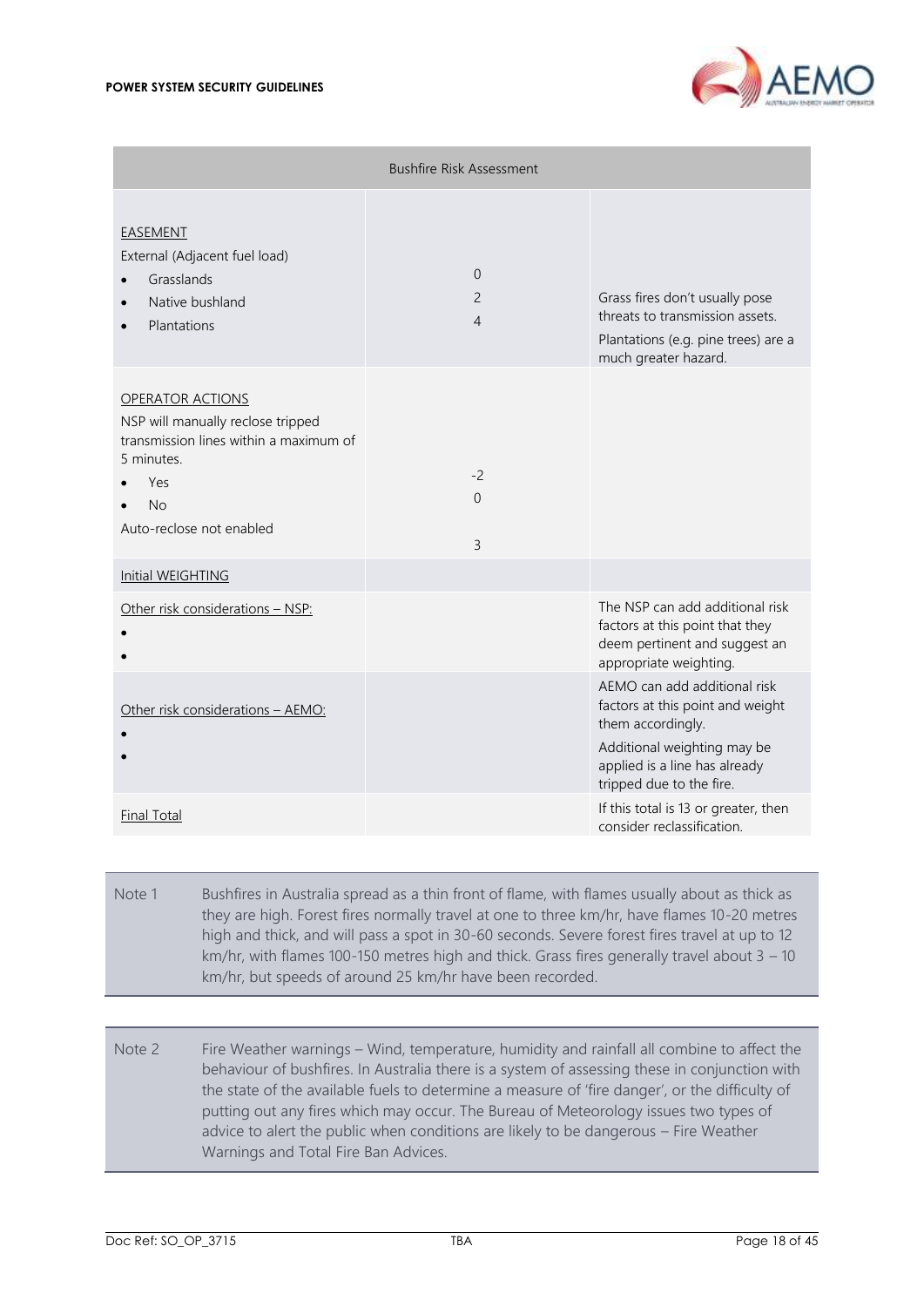

Rules to be used in the reclassification process of *non-credible contingency events* as *credible contingency events* due to bushfires, in conjunction with the processes outlined [Table 3:](#page-16-1)

- 1) Individual records will be created with detailed information for each assessment conducted in the following circumstances.
	- a) Assessment not to apply a reclassification
	- b) Assessment to apply a reclassification.
	- c) Assessment to remove a reclassification.
- 2) The primary focus is in circuit voltages  $\geq$  220 kV but this does not exclude assessments being performed for circuit voltages <220 kV if there is a material impact on system security.
- 3) If the information being sought on a particular factor is incomplete or indeterminate, then the relevant NSP will make an assessment for that factor until further information becomes available (unless specified otherwise in [Table 3\)](#page-16-1).
- 4) If AEMO:
	- was not previously aware of a bushfire in the proximity of transmission circuits and consequently had not performed an assessment as to whether a reclassification was required and
	- has been advised of bushfires in that general area

Then, if one of these transmission circuit trips and auto re-closes successfully, AEMO would declare a reclassification.

When further information becomes available, the relevant NSP would then undertake the normal assessment detailed i[n Table 3](#page-16-1) to assist AEMO in determining whether to maintain or revoke the reclassification.

If the reclose is unsuccessful and a subsequent manual attempt fails or is not possible, then

- System security will be reassessed taking into this unplanned outage and
- An assessment of the need to reclassify multiple losses of some of the remaining circuits in the easement will be undertaken (refer Rule 5)
- 5) If there are multiple transmission circuits in an easement, the intent of the process is to identify and manage the double circuit or two adjacent single circuits most exposed to the bushfire front. These are deemed to be the critical elements requiring an assessment. The choice of the critical transmission circuits requiring assessment will be subject to changes in conditions and information updates (e.g. if the location of bushfire front changes from one side of the easement to the other side, or if there are unplanned outages of circuits in the easement). The assessment is to account for relative position and line reclose facilities as follows:
	- a) Bushfire approaching the Easement TNSP to undertake a Bushfire Risk Assessment on the two transmission lines most exposed to the bushfire front.
	- b) Bushfire has entered the Easement –– TNSP to undertake a Bushfire Risk Assessment based on reclose facilities on the lines, as follows:
		- i) Auto-reclose or Manual reclose available: TNSP to undertake a Bushfire Risk Assessment of combinations of any two transmission lines within the easement.
		- ii) Auto-reclose and Manual reclose not available: TNSP to undertake a Bushfire Risk Assessment of all transmission lines within the easement.
- 6) AEMO will request the NSP to seek information from the relevant fire authority to identify if the fire crews are using aerial spraying of fire retardants on or over the transmission circuits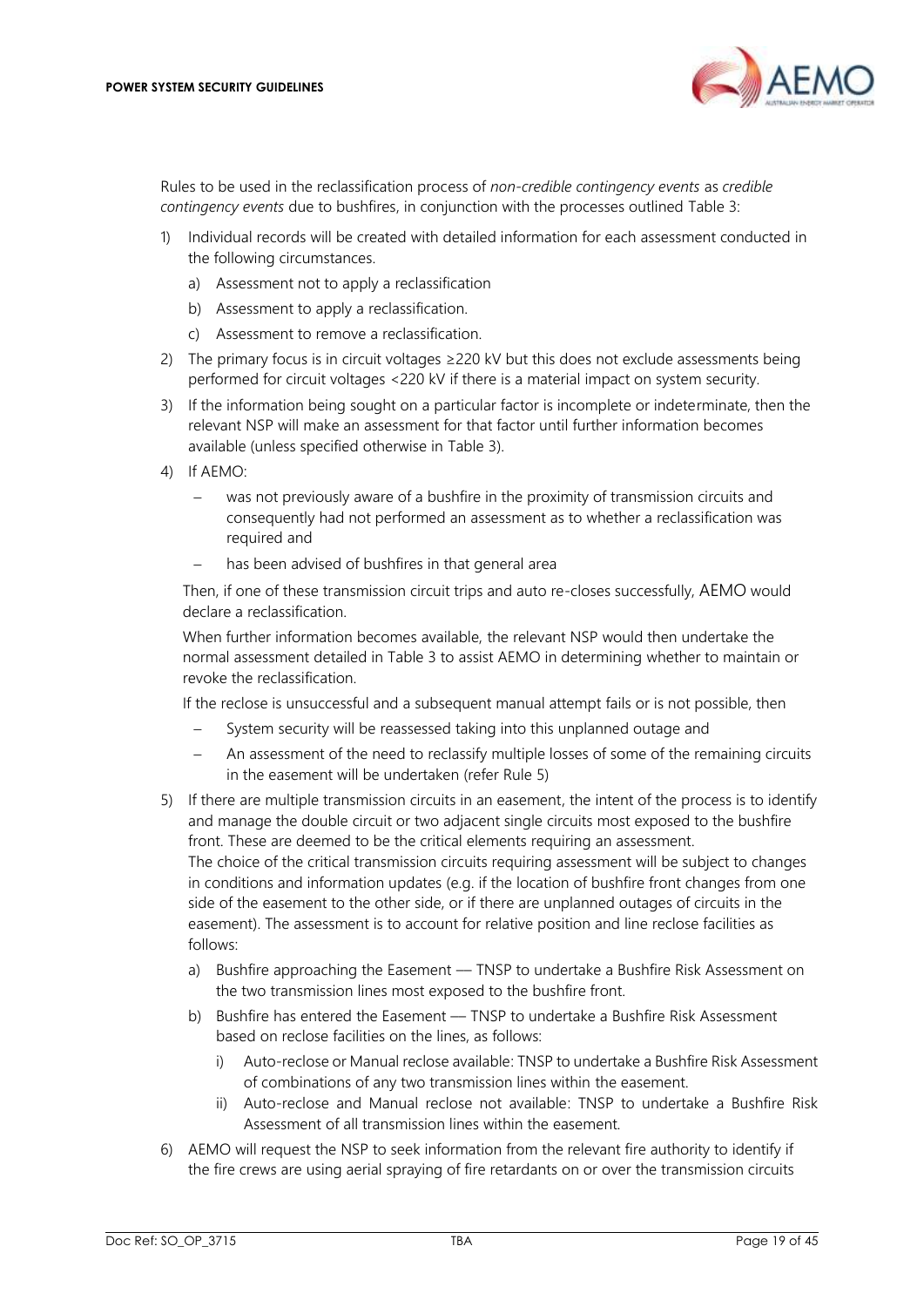

and if so, AEMO will declare a reclassification of the relevant transmission circuits. In the case where there a number of multiple circuits in the same easement, then Rule 5 will apply.

- 7) The presence of fire crews in an easement impacted by bushfires is likely to result in the auto re-close being suppressed on those transmission circuits in close proximity to the fire crews. This would impact on the factor in [Table 3,](#page-16-1) Operator Actions – manual re-close.
- 8) AEMO will revoke the reclassification when the likelihood to reclassify reduces below the threshold specified in [Table 3.](#page-16-1)

When AEMO has re-classified, invoked the re-classification constraints and identified any Dispatch and/or PreDispatch outcomes warranting further attention, AEMO will discuss the outcomes with *Market Participants* and NSPs and determine what options are available to resolve the issue.

The content of the AEMO Market Notices will focus on the reclassified contingency, what actions have been taken to maintain *power system security* but will not comment on the subject of connection point *supply* reliability as this area is in the NSP domain.

**8.3.1.** Review of each reclassification event triggered by bushfires

AEMO will review each reclassification event triggered by the presence of bushfires to ensure that the criteria developed under these Guidelines is appropriate and effective in its application to the reclassification of the simultaneous trip of a double circuit *transmission line* resulting from bushfires as a *credible contingency event*.

In accordance with NER 4.2.3B(b) every two years after the date of establishment of the bushfire reclassification criteria, AEMO must undertake a review of that criteria.

# <span id="page-19-0"></span>**8.4. Reclassification due to Lightning**

Under normal conditions the simultaneous trip of both circuits of a double circuit *transmission line* would be considered a *non-credible contingency event*.

During lightning storms AEMO may determine that the occurrence of that *non-credible contingency event* is reasonably possible and AEMO may reclassify that event to be a credible contingency event.

Lightning causing the trip of two adjacent single circuit *transmission lines* is considered to be highly unlikely and is generally not taken into consideration for reclassification.

### **8.4.1. Double Circuit Transmission Line Categories**

#### <span id="page-19-1"></span>**Table 4 Lightning Assessment Definitions**

| Term                                         | <b>Definition</b>                                                                                                                                                                                                                                                                                                                                                                                                                            |
|----------------------------------------------|----------------------------------------------------------------------------------------------------------------------------------------------------------------------------------------------------------------------------------------------------------------------------------------------------------------------------------------------------------------------------------------------------------------------------------------------|
| Lightning trip                               | Simultaneous three phase trip of a double circuit transmission line during a lightning storm which<br>cannot be attributed to a cause other than lightning and is not an Exceptional Event. Does not<br>include a Successful Single Pole ARC or a trip of all phases of one circuit (only) of a double circuit<br>transmission line.                                                                                                         |
| Successful Single Pole<br>Auto-reclose (ARC) | One three-phase line that undergoes a single pole operation and successful auto reclose, or two<br>three-phase lines that each undergo a single pole protection operation simultaneously but not<br>including a three phase ARC of either line. Lines that successfully single pole ARC are not to be<br>moved from the possible to the probable category or probable to proven category and as a result<br>no reclassification is required. |
| <b>ITTW</b>                                  | Lightning Trip Time Window which is a rolling time period representing the previous three years<br>or five years depending on the categories of vulnerable transmission lines.                                                                                                                                                                                                                                                               |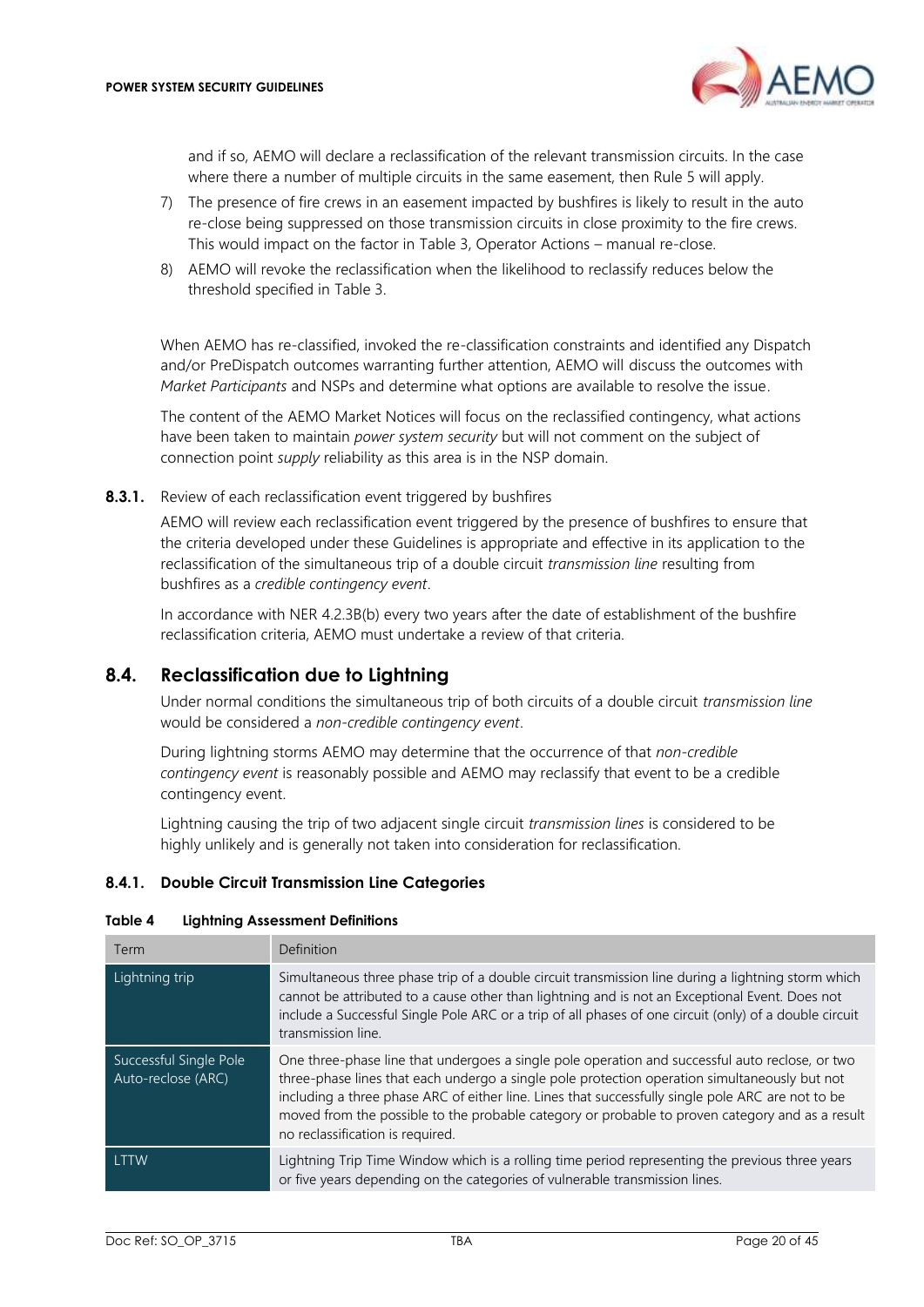

| Term                     | <b>Definition</b>                                                                                                                                                                                                                         |
|--------------------------|-------------------------------------------------------------------------------------------------------------------------------------------------------------------------------------------------------------------------------------------|
| <b>Exceptional Event</b> | Simultaneous trip of a double circuit transmission line during a lightning storm caused by an<br>event that is far beyond what is usual in magnitude or degree for what could be reasonably<br>expected to occur during a lightning storm |
| Vulnerable               | Vulnerable transmission lines are double circuit transmission lines which fall into the categories for<br>Probable or Proven                                                                                                              |

All double circuit *transmission lines* are categorised as Possible, Probable or Proven with respect of the likelihood of lightning trip. This process is shown in [Figure 2.](#page-21-2)

#### Possible

All events are possible, however, if there is no evidence of the double circuit *transmission line* simultaneously tripping due to lightning during the LTTW, then during lightning storms no action will be taken to reclassify the trip of the double circuit *transmission line* as a *credible contingency event*, since it is not considered 'reasonably possible' for reclassification purposes under the NER.

#### Probable

A double circuit transmission line that has experienced a lightning trip during the three years LTTW is categorized as probable.

This double circuit line will return to the possible category when there are no further lightning trips in the three years LTTW.

#### Proven

- Lines where the TNSP has advised AEMO of a deterioration in relevant characteristics to the extent that the line should be categorized as proven.
- There have been two lightning trips during the first three years LTTW.
- Double circuit transmission lines previously categorized as proven will remain in proven category until the circuits have gone five years without a trip (i.e. each further trip restarts the five years count). If the circuits do not trip for five years, the circuits will return to possible.

A double circuit line categorized as probable or proven can return to the possible category if it is demonstrated the asset characteristics have been improved to make the likelihood of a lightning trip no longer reasonably likely to occur.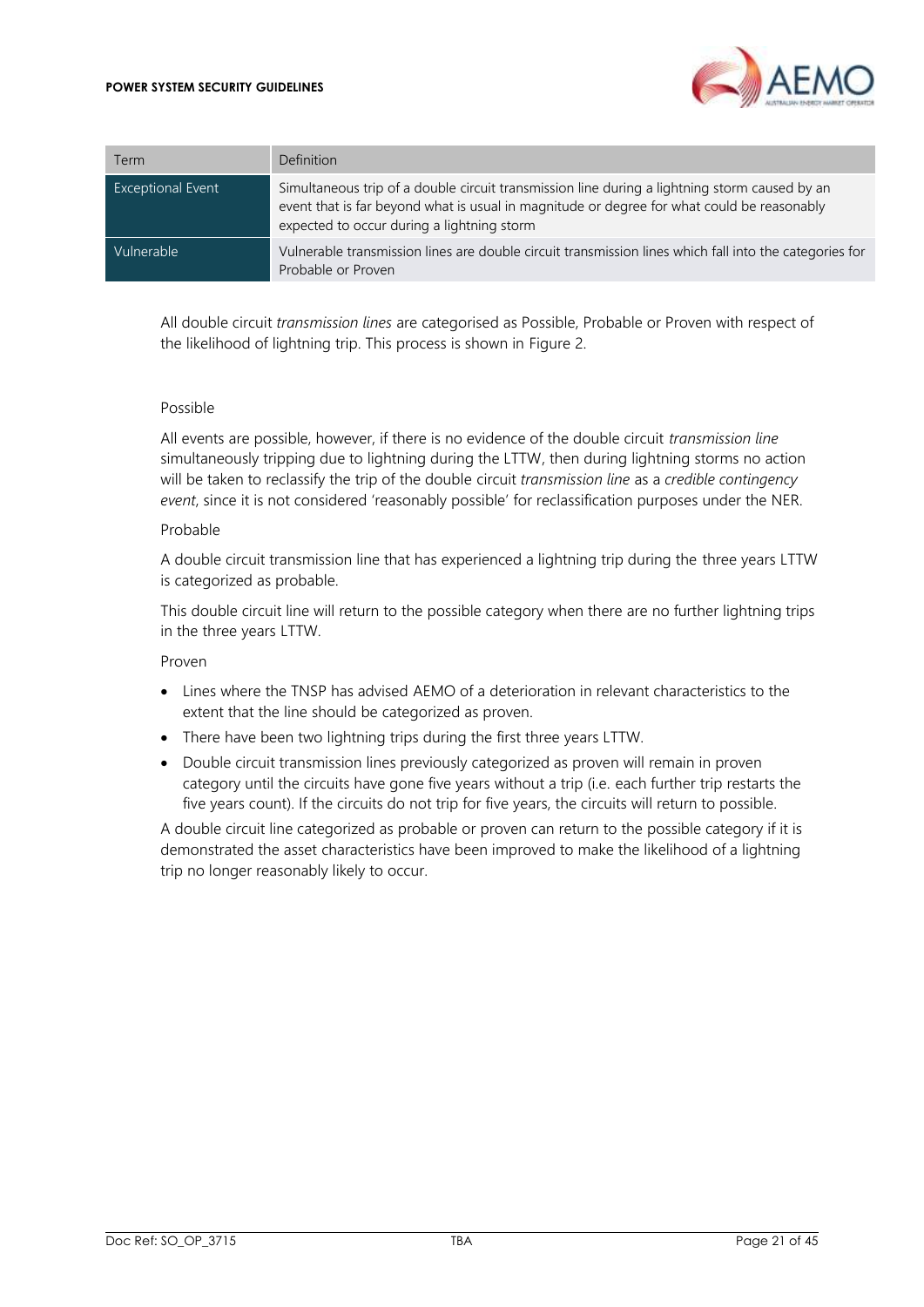

#### <span id="page-21-2"></span><span id="page-21-0"></span>**Figure 2 Double Circuit Transmission Line Categories**



#### **8.4.2. Vulnerable Transmission Lines**

A double circuit *transmission line* in this category is eligible to be reclassified as a *credible contingency event* during a lightning storm if a cloud to ground lightning strike is detected within a specified distance of the vulnerable lines.

The list of current vulnerable lines is published on AEMO's website and can be accessed using this link:

<span id="page-21-1"></span>[https://www.aemo.com.au/energy-systems/electricity/national-electricity-market-nem/system](https://www.aemo.com.au/energy-systems/electricity/national-electricity-market-nem/system-operations/power-system-operation/power-system-operating-procedures/list-of-vulnerable-transmission-lines)[operations/power-system-operation/power-system-operating-procedures/list-of-vulnerable](https://www.aemo.com.au/energy-systems/electricity/national-electricity-market-nem/system-operations/power-system-operation/power-system-operating-procedures/list-of-vulnerable-transmission-lines)[transmission-lines](https://www.aemo.com.au/energy-systems/electricity/national-electricity-market-nem/system-operations/power-system-operation/power-system-operating-procedures/list-of-vulnerable-transmission-lines)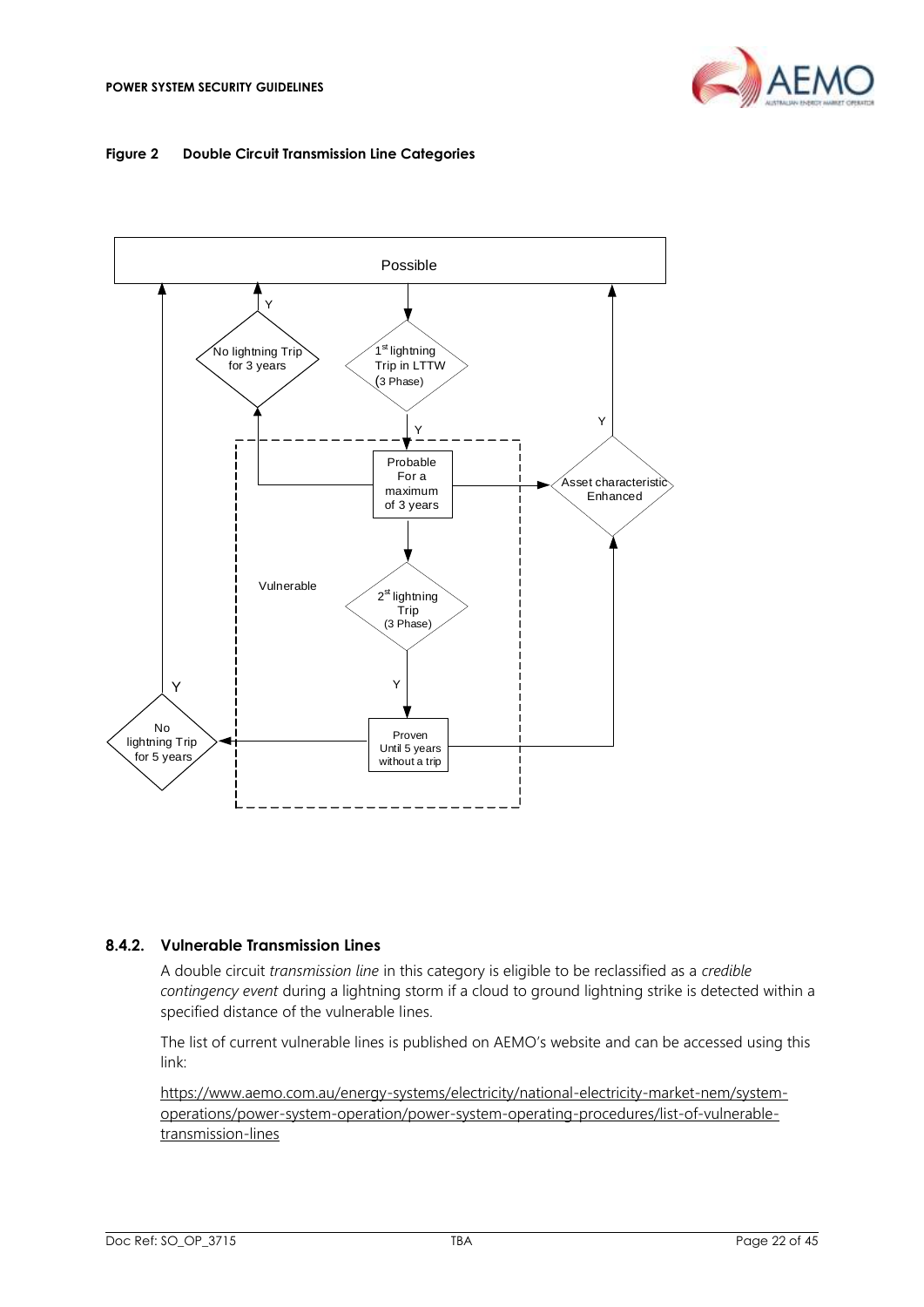

#### **8.4.3. Lightning Detection Zones**

The Global Positioning and Tracking System (GPATS) is used to provide detection and location of cloud to ground lightning strikes. GPATS delivers 'live' data with a refresh rate of 1 second and provides full coverage of the *transmission system*.

Two (2) zones have been defined for the vulnerable *transmission lines*. The 2 zones constitute the lightning exclusion zones and are depicted in [Figure 3.](#page-22-0)

- lightning attachment zone (LAZ): 20 km either side of the vulnerable double circuit transmission line, and
- lightning warning zone (LWZ): 20 km either side of the of the LAZ.

#### <span id="page-22-0"></span>**Figure 3 Lightning exclusion zone for vulnerable lines**



### **8.4.4. Reclassification Criteria**

### **8.4.4.1. Lightning detected within the LAZ**

If lightning is detected within the LAZ as depicted in [Figure 4;](#page-23-0) AEMO will immediately reclassify the loss of the vulnerable double circuit *transmission lines* and if necessary apply a reclassification *constraint*.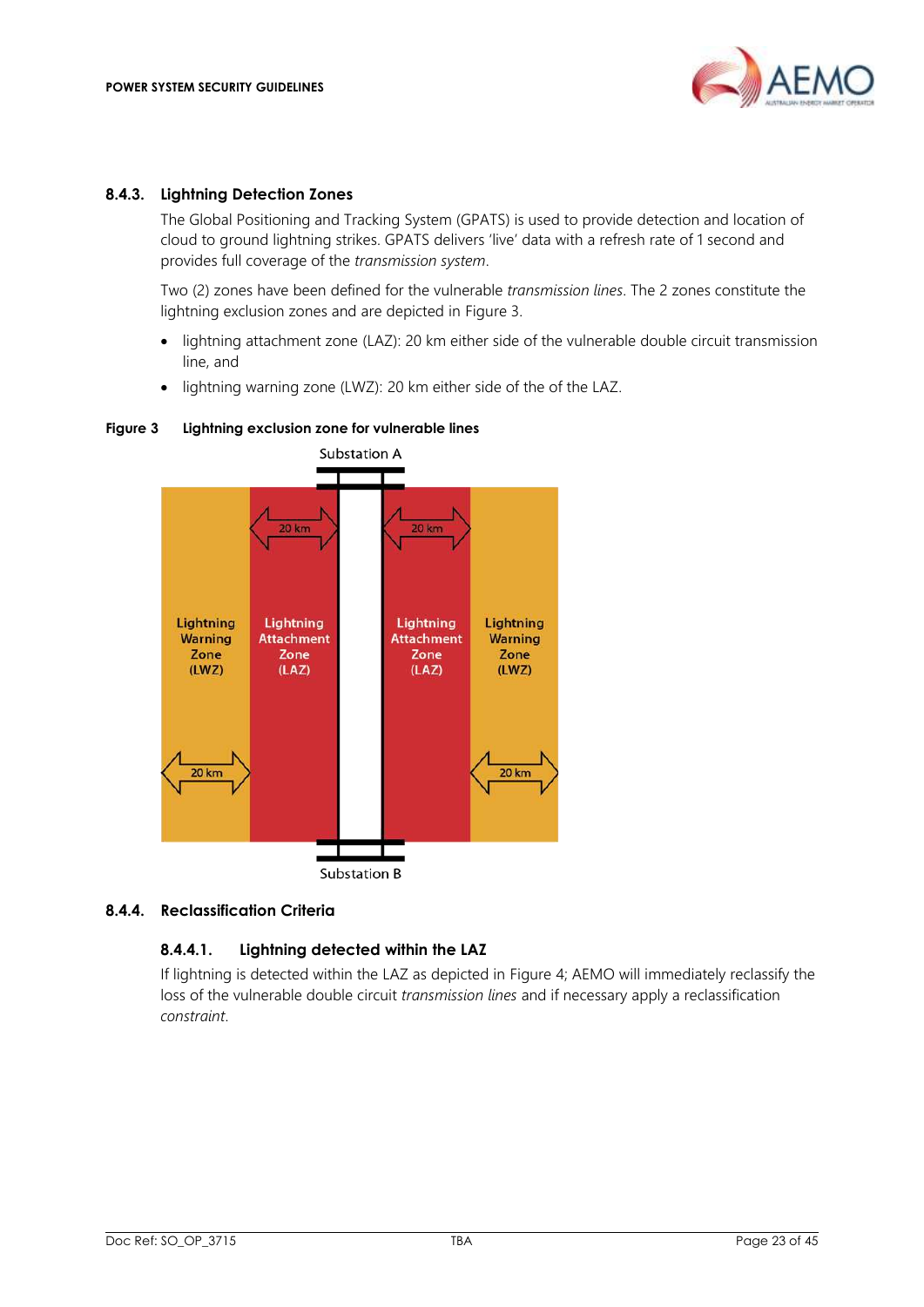



<span id="page-23-0"></span>**Figure 4 Lightning detected within the Lightning Attachment Zone (LAZ)**

#### Substation B

#### **8.4.4.2. Lightning detected within the LWZ and moving towards lines**

If lightning is detected within the LWZ only and the lightning storm is moving towards the vulnerable double circuit *transmission* line as depicted in [Figure 5](#page-23-1) – *AEMO* will reclassify the loss of the vulnerable double circuit *transmission lines*.

<span id="page-23-1"></span>

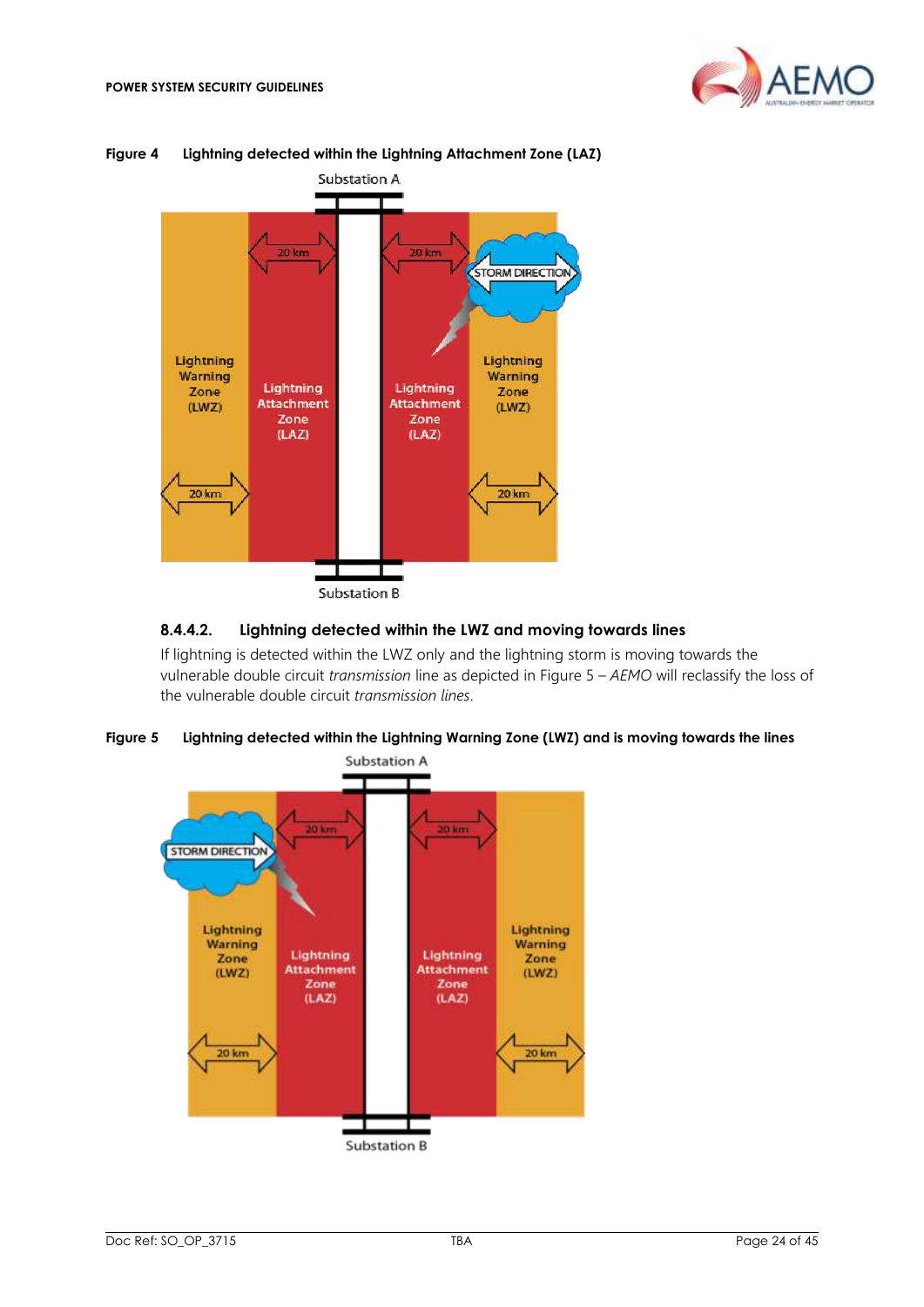#### **8.4.4.3. Lightning detected within the LWZ and moving away from lines**

If lightning is detected within the LWZ only and the lightning storm is moving away from the vulnerable double circuit *transmission line* as depicted i[n Figure 6,](#page-24-0) AEMO will not reclassify but will continue to monitor the situation and manage any change in circumstance depending on where the lightning is detected

<span id="page-24-0"></span>



#### **8.4.5. Rules to be used in the Lightning Reclassification Process**

In conjunction with the criteria outlined above the following rules will be applied in the decisionmaking process.

- A decision to reclassify a *non-credible contingency event* to a *credible contingency event* will be based on cloud to ground lightning strikes only.
- If there are multiple *transmission* circuits in an easement, AEMO will consider it reasonably possible that the *non-credible contingency event* may impact both circuits of a double circuit *transmission* line, but not adjacent single circuits.
- If there are multiple double circuit *transmission lines* in an easement, AEMO will consider it reasonably possible that the *non-credible contingency event* may impact only one double circuit transmission line at any point in time. AEMO will decide which double circuit to reclassify based on its reasonable opinion of which simultaneous trip poses the more critical risk to the *power system*.
- Individual records will be created for each assessment.
- If the information being sought on a particular factor is incomplete or indeterminate, then AEMO will assume the worst-case scenario for that factor until further information becomes available.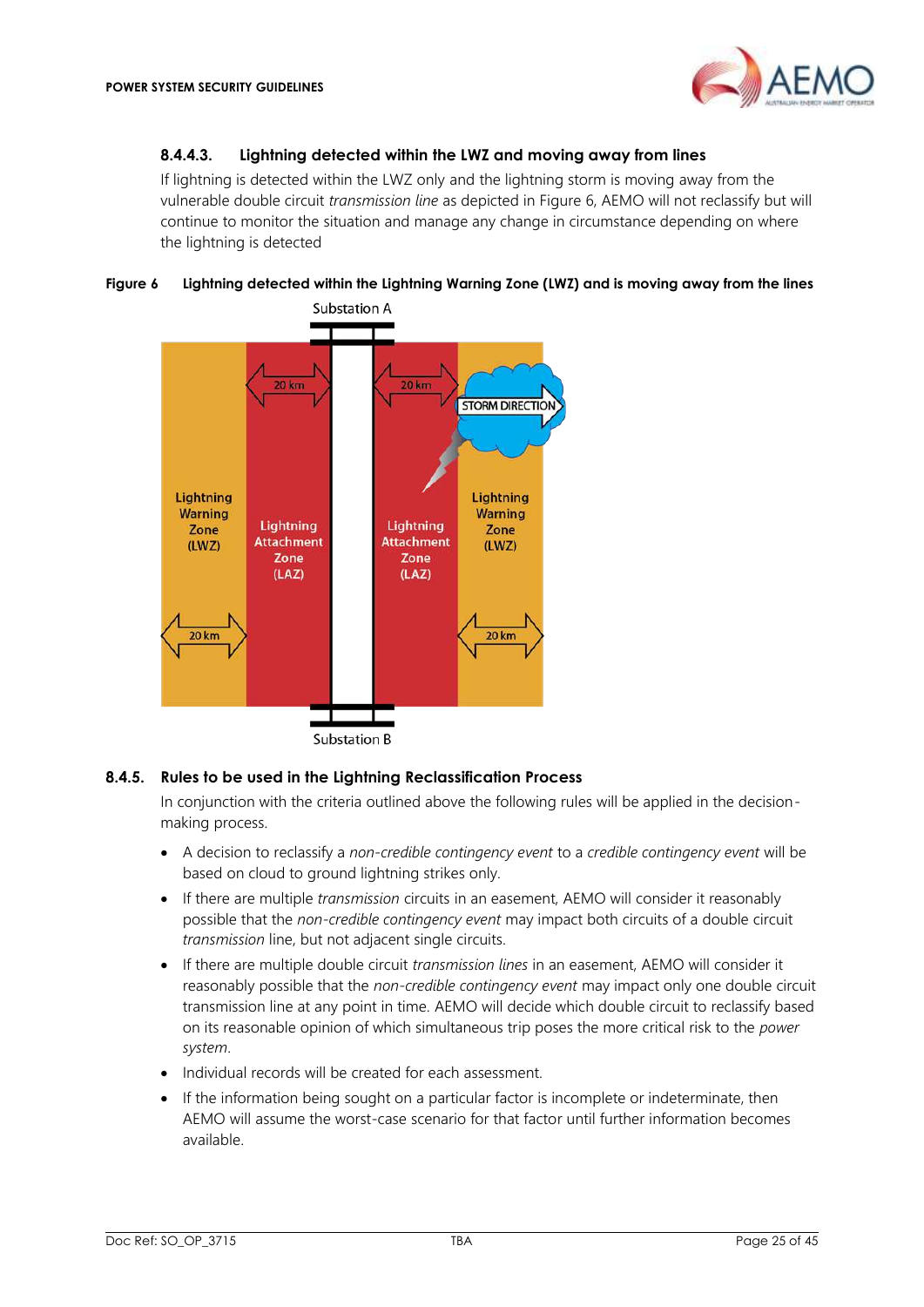

- $\mathsf{If}^{\mathsf{f}}$ 
	- − AEMO has reclassified a *non-credible contingency event* to a *credible contingency event* due to the detection of cloud to ground lightning in the LWZ, and has commenced a Ramping down of power transfer levels; and
	- − the vulnerable *transmission* circuit trips and auto re-closes successfully then AEMO would cease ramping and immediately apply the reclassification *constraint* to that vulnerable transmission circuit.
- If a vulnerable transmission circuit trips and auto re-closes successfully, AEMO would declare an immediate reclassification if the presence of lightning can be verified in either the LAZ or LWZ.

AEMO will issue a Market Notice specifying the details of the reclassification event in accordance with NER clause 4.2.3A.

### **8.4.6. Cessation of a Reclassification**

When a period of 30 minutes has elapsed from the last detected cloud to ground lightning strike in an exclusion zone (either the LAZ or LWZ) then the reclassification will be cancelled.

### **8.4.7. Review of each Reclassification Event Triggered by the Presence of Lightning**

AEMO will review each reclassification event triggered by lightning to ensure that the criteria developed under these Guidelines is appropriate and effective in its application to the reclassification of the simultaneous trip of a double circuit *transmission line* resulting from a *cloud to ground* lightning strike as a *credible contingency event*.

In accordance with NER 4.2.3B(b) every two years after the date of establishment of the Lightning Trip reclassification criteria, AEMO must undertake a review of that criterion.

### <span id="page-25-0"></span>**8.5. Reclassification due to severe weather conditions**

If *AEMO* receives information on severe weather conditions, *AEMO* will discuss the situation with the relevant NSP(s) to determine whether a *non-credible contingency event* is more likely to occur.

Risk assessment of severe weather conditions to network elements includes consideration of severe weather warnings published by the Bureau of Meteorology (BOM). For reference, wind classifications by the BOM are included in [Table 5](#page-25-1) below.

| <b>Wind Classification</b> | Wind Gusts (km/h) | <b>Cyclone Category</b> | Sustained Wind (km/h) |
|----------------------------|-------------------|-------------------------|-----------------------|
| Damaging                   | Below 125         |                         | $63 - 88$             |
| <b>Destructive</b>         | $125 - 164$       |                         | 89 - 117              |
| Very Destructive           | $165 - 224$       |                         | $118 - 159$           |

#### <span id="page-25-1"></span>**Table 5 Wind classifications**

Whilst most networks are very resilient and designed to withstand strong winds, most damage occurs due to wind-borne debris becoming entangled with overhead lines. Under such circumstances, AEMO should take reasonable measures to control such contingencies. However, such events often give rise to emergency situations where load shedding could limit the capability of emergency services (e.g. water pumps becoming unavailable during flooding). Advice from the NSP should be sought in order to balance these conflicting requirements.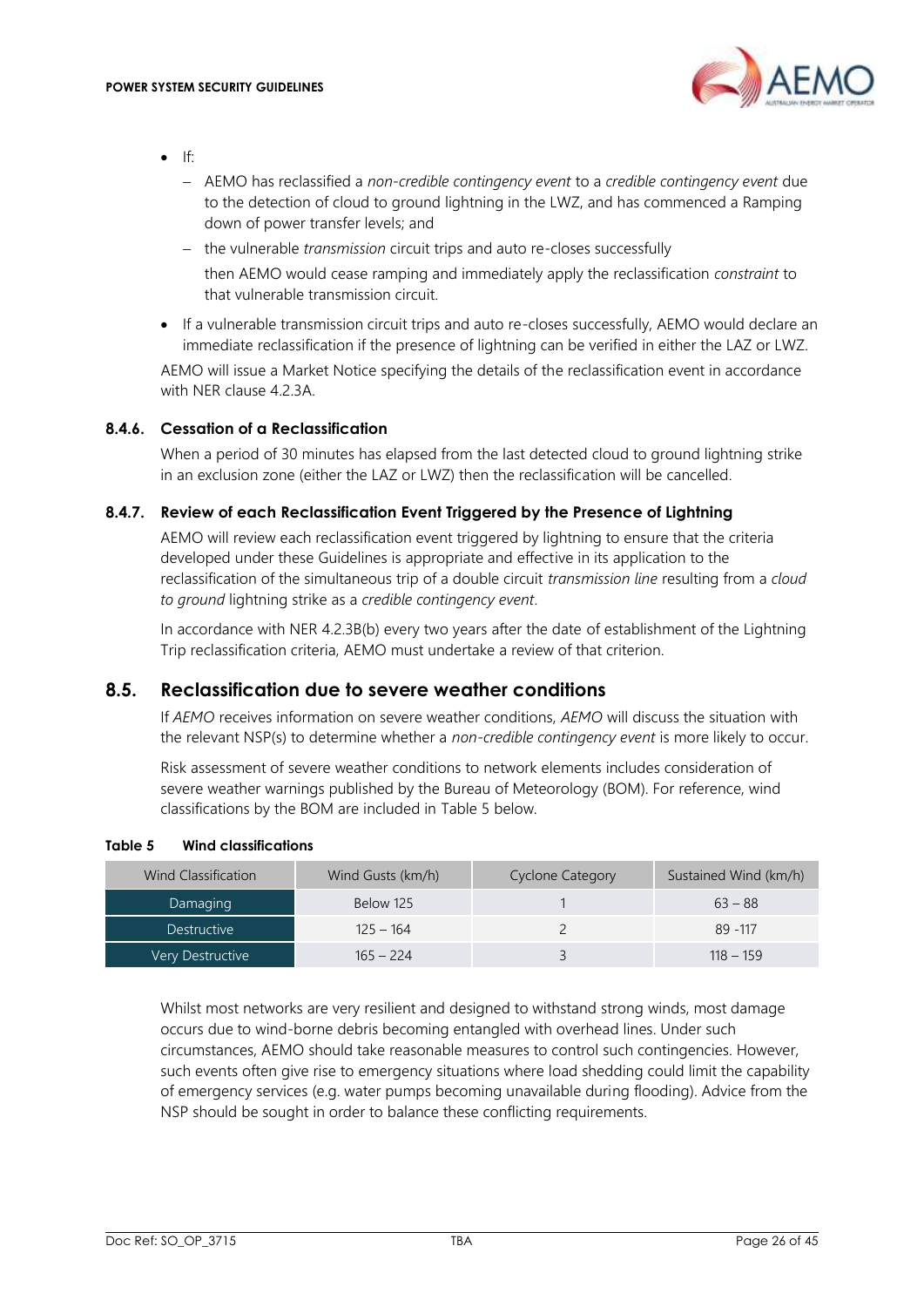

# <span id="page-26-0"></span>**8.6. Reclassification due to "Other" Threats**

Reclassification due to 'other' threats may include but is not limited to the following;

o Multiple generating unit disconnection

Upon receiving advice that a threat exists, AEMO will make a decision on reclassification of a *non-credible contingency event* to a *credible contingency* event. AEMO may request sectionalising of *generators* with transmission in an attempt to minimise the impact on the *power system*.

In making this determination AEMO will take advice from either the TNSP or the generator with regards to the likelihood of multiple generating unit *transmission line disconnections*.

o Impact of pollution on transmission line insulators

AEMO will take advice from the TNSP with regard to the likelihood of multiple *transmission line disconnections* arising from the effects of pollution on the transmission line insulators. Based on this advice AEMO will initiate a reclassification of a *non-credible contingency event* to a credible contingency event.

o Impact of Protection or Control Systems Malfunction

AEMO will take advice from the TNSP / Generator with regard to the likelihood of multiple transmission line or generating unit *disconnection* arising from the impact of protection or control systems malfunction on plant. Based on this advice AEMO will initiate a reclassification of a *non-credible contingency event* to a *credible contingency event*.

#### **8.6.1. Power system security Obligations during reclassification – Transmission Limits**

In order to satisfy AEMO*'s power system security* obligations during reclassification, if the loss of multiple *generating units* will result in *transmission* limits being exceeded, then the *generating units*  under threat will be constrained to a level where satisfactory limits are not exceeded post contingent.

### **8.6.2.** Power **system** security Obligations during reclassification – FCAS

In order to satisfy AEMO's *power system security* obligations during reclassification, actions will be applied as per section [16.4.](#page-38-0) 

A reclassification Market Notice will be issued but will not necessarily advise of the specific type of threat or provide details of the threat.

### <span id="page-26-1"></span>**8.7. Reclassification Following a Non-Credible Event**

If a *non-credible contingency event* has occurred, AEMO must determine if this event is to be reclassified as a *credible contingency event*.

AEMO will take all reasonable attempts to seek information to determine if a future occurrence of this *non-credible contingency event* is reasonably possible under the prevailing conditions.

Specifically, AEMO will seek information to determine if the condition that caused the *non-credible contingency event* has been resolved.

If AEMO is unable to obtain the appropriate level of information to determine if the *non-credible contingency event* is no longer reasonably possible, then AEMO will reclassify that event as a *credible contingency event*. AEMO will make this determination when the plant is returned to service.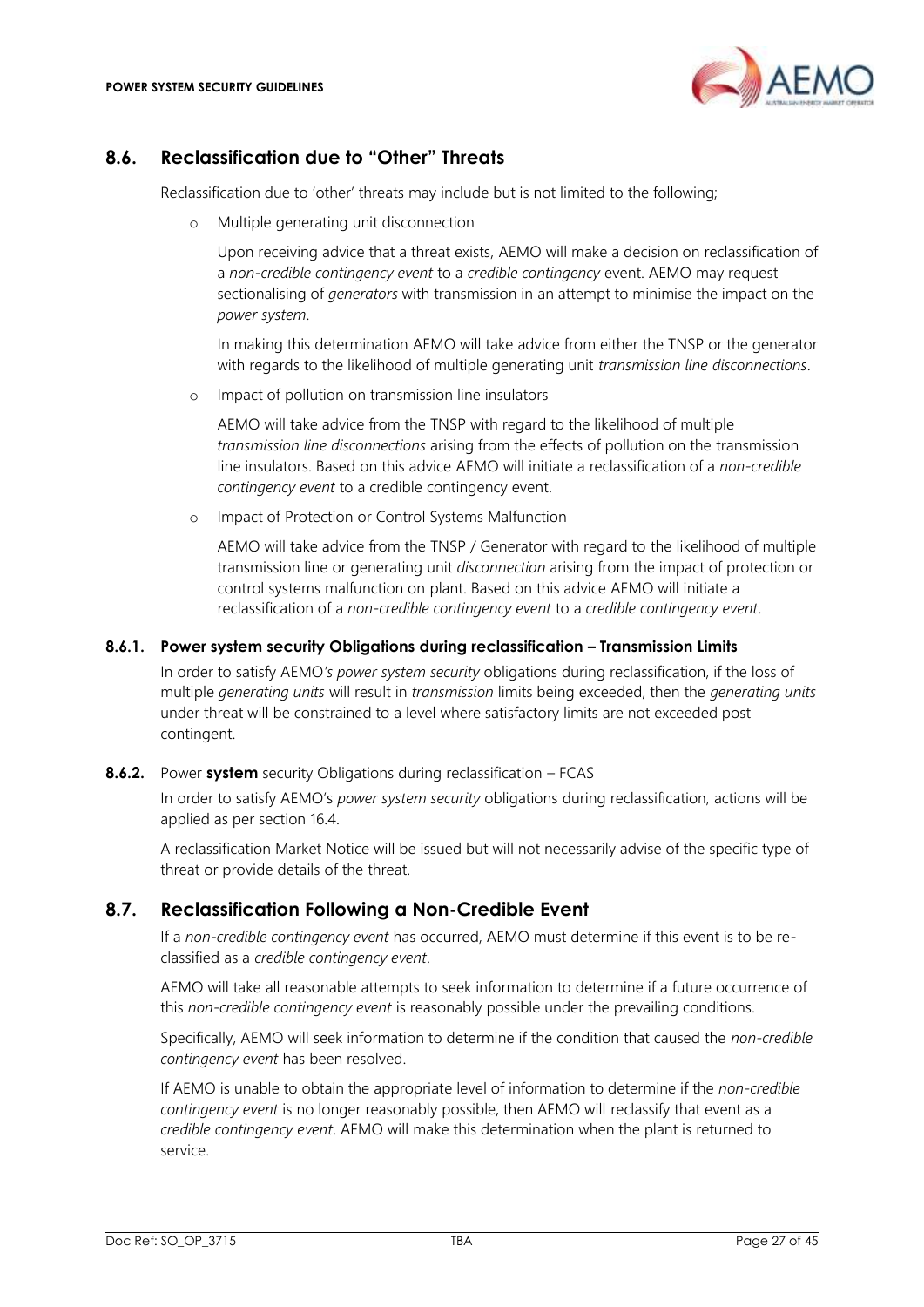

### <span id="page-27-0"></span>**9. MANAGEMENT OF SOLAR STORMS - GEOMAGNETIC DISTURBANCES (GMD)**

Solar storms produce geomagnetic disturbances (GMD) that may pose added risks to the *power system* resulting from the introduction of Geomagnetic Induced Current (GIC). AEMO has developed the following criteria to facilitate the decision making process and manage *power system security* in the unlikely event of a GMD forecast which is large enough to adversely affect the *power system*.

Severe GMD events are forecast and notifications issued by the Bureau of Meteorology (BOM) as summarised in Section [9.1](#page-27-1) [Severe Space Weather Forecasts for significant GICs.](#page-27-1) The event involves the observation of a coronal mass ejection associated with a solar flare anticipated to impact the Earth within 48 hours. Heightened awareness of the *power system*, by AEMO, *Generators* and *Network Service Provider*s, is recommended during this period of time.

There are two risks that result from the introduction of GICs to the *power system*:

- Loss of reactive power support, due to harmonic current, combined with increased *reactive power* consumption by *transformers*, which could lead to *voltage* instability and *power system* collapse, and
- Damage to *power system* assets, typically associated with *transformers*.

AEMO may initiate the following actions in response to a severe GMD on Australian Bureau of Meteorology's advices;

- 1) AEMO may instruct the restoration of out of service transmission lines and transformers as well as discontinue planned *transmission outages*, including<sup>5</sup>:
	- a) *Interconnectors*,
	- b) Equipment impacting on main system *transformer* loadings,
- 2) AEMO will maximise reactive reserves across the *power system*.
- 3) Request TNSPs to advise of revised *transformer* ratings, allowing the *transformer* to operate at cooler temperatures, to prepare for the onset of stray flux heating from the GIC.
- 4) Request TNSPs to advise of their intent to take out of service *transformer(s)* due to the high impact of the GIC.

In circumstances where a low intensity GMD is received but GIC is at alarm levels, as supplied by the TNSP, AEMO will take actions as if a severe GMD advice has been received.

### <span id="page-27-1"></span>**9.1. Severe Space Weather Forecasts for significant GICs**

The Australian Bureau of Meteorology's Space Weather branch (IPS Radio and Space Services) has developed a Severe Space Weather Service (SSWS) aimed at forecasting severe space weather events considered most hazardous to critical infrastructure such as the Australian *power system*.

The model produces forecasts (watch messages) based on solar data only (providing lead times > 12 hours) and updated forecasts with increased probability that utilise additional solar wind data but with a decreased warning lead time of only 30-60 minutes.

AEMO will initiate the mitigating actions outlined above in response to the notifications from the SSWS as summarised in the following tables:

[Table 6](#page-28-2) below tabulates notifications from SSWS for both warning and watch events, the available lead time before storm reaches earth and the suggested AEMO actions.

<sup>5</sup> This action allows the GIC to be split between more transmission lines and transformers and also lowers the 50 Hz loading per transformer. This enables the transformers to run cooler and hence have more headroom for GIC heating effects and less saturation effects.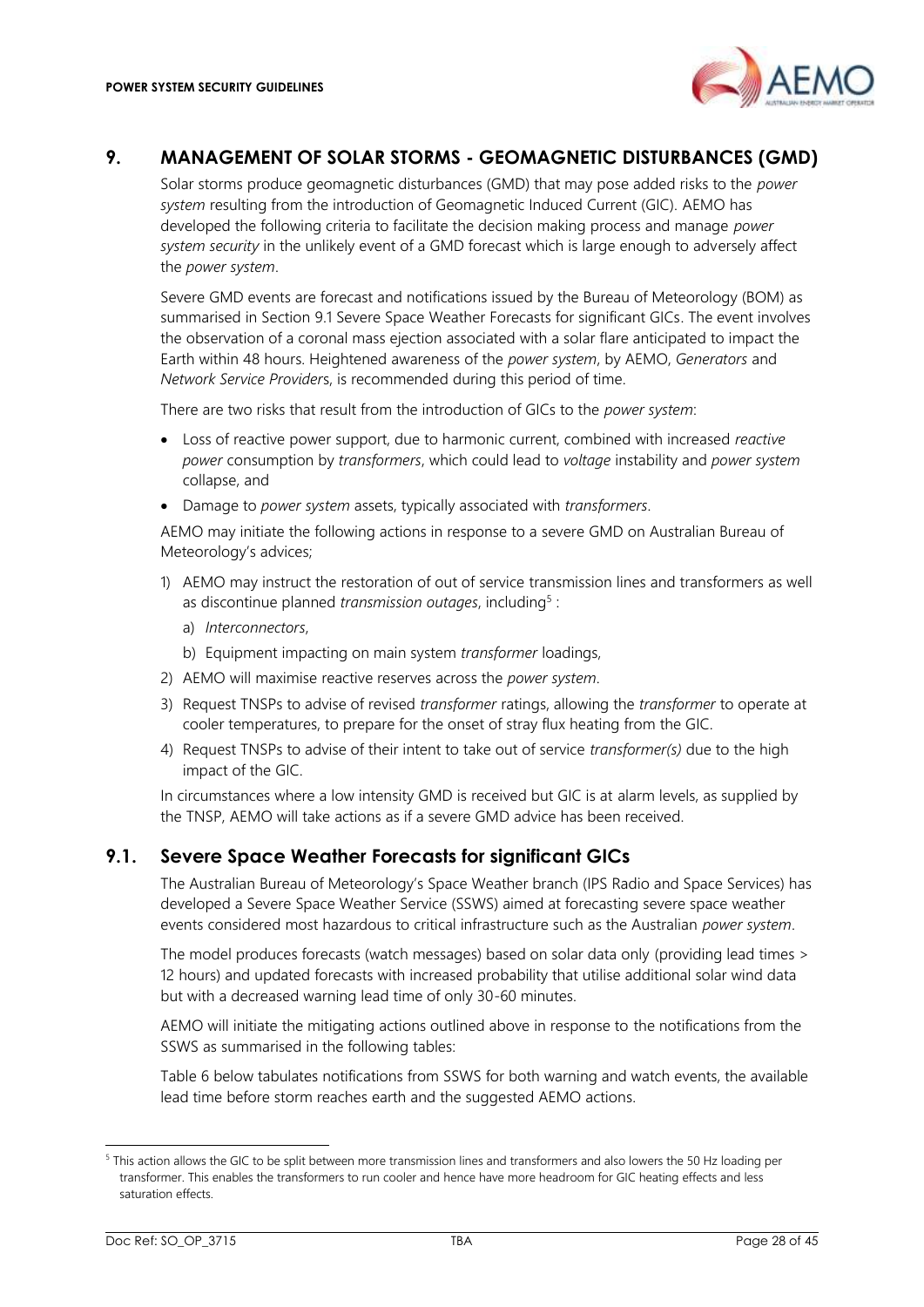

| <b>NOTIFICATION</b><br>from SSWS            | ETA (Forecast<br>lead time) | <b>ETD</b><br>(Warning lead<br>time) | <b>AEMO Actions</b>                                                                                                                                                                                                                                                                                                                                                                                                                                                                                                      |
|---------------------------------------------|-----------------------------|--------------------------------------|--------------------------------------------------------------------------------------------------------------------------------------------------------------------------------------------------------------------------------------------------------------------------------------------------------------------------------------------------------------------------------------------------------------------------------------------------------------------------------------------------------------------------|
| Severe Space<br>Weather Watch               | $12hrs+$                    | <b>TBA</b>                           | 1. Issue a Market Notice<br>2. Increased awareness for next 48 hours<br>3. Maintain increased awareness of GIC monitored<br>equipment                                                                                                                                                                                                                                                                                                                                                                                    |
| <b>Short Duration</b><br><b>GIC Warning</b> | <b>NOW</b>                  | 30-60 mins.                          | 1. Issue a Market Notice<br>2. Maximise dynamic reactive reserves across the power<br>system<br>3. AEMO instruct restoration of transmission outages<br>4. Maintain increased awareness for more warnings 24hrs<br>5. Maintain increased awareness of GIC monitoring<br>equipment                                                                                                                                                                                                                                        |
| <b>Sustained GIC</b><br>activity Warning    | 30-60 mins                  | $6-12$ hrs                           | 1. Issue a Market Notice<br>2. Maximise reactive reserves across the power system<br>3. Instruct the restoration of transmission outages<br>4. TNSP may re-rate transformers (possibility of instructing<br>for load shedding)<br>5. TNSP may advise with the intent to take transformer<br>OOS due high impact of GIC. May have to instruct load<br>shedding to maintain security<br>6. Maintain increased awareness of GIC monitoring<br>equipment levels<br>7. Maintain increased awareness & monitor for "Event End" |
| Severe Space<br><b>Weather Event</b><br>End | <b>NOW</b>                  | <b>NOW</b>                           | 1. Issue Market Notice<br>2. Return power system to normal operations<br>3. Maintain increased awareness of GIC monitoring<br>equipment levels<br>4. Maintain increased awareness and monitor for any<br>further "Warnings" and/or "Cancellations" notices                                                                                                                                                                                                                                                               |

#### <span id="page-28-2"></span>**Table 6 SSWS Notifications - Summary of Notifications, timeframes and AEMO Actions**

# <span id="page-28-0"></span>**10. REVISION OF THE BASSLINK TECHNICAL ENVELOPE**

When calculating Tasmanian FCAS requirements for the loss of Basslink a time delay is applied. This is referred to as the Loss of Link time (LOL).

### <span id="page-28-1"></span>**10.1. Basslink reclassification**

AEMO should not invoke Basslink loss of link (LOL) time = 650 ms (F-I\_BL\_650) constraint with the current reclassification on trip of Basslink *interconnector* and any *transmission line* in Tasmania in place. This applies to Basslink flows in either direction.

There is no need for additional FCAS when the technical envelope for Basslink LOL time is revised, and no need to issue a Market Notice.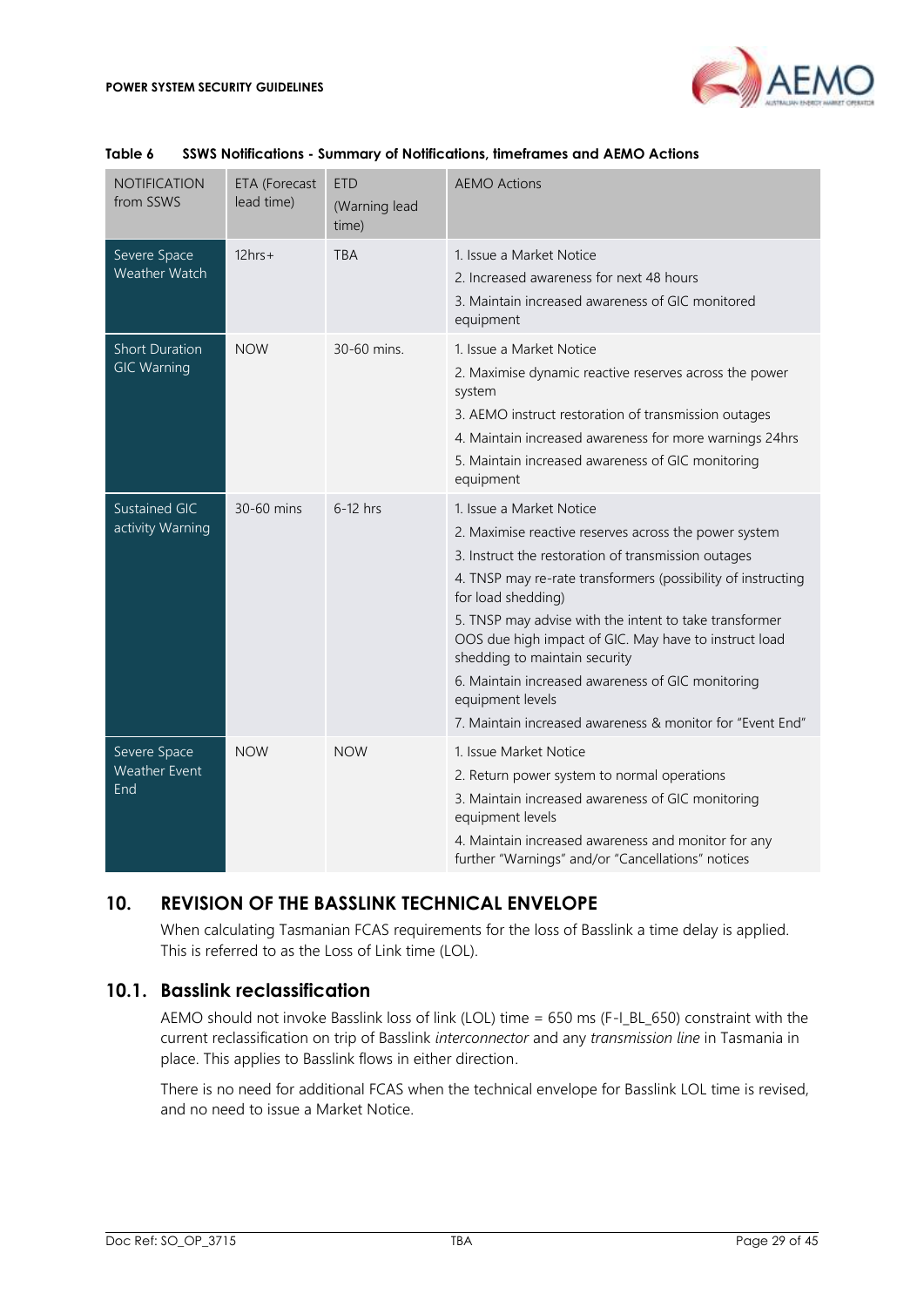

# <span id="page-29-0"></span>**11. PLANNED OUTAGE COORDINATION**

The criteria used by AEMO for granting permission to proceed with planned *network outages* is that at any time during the *outage*, the *power system* must be maintained in a secure and *reliable operating state*.

If the post-contingency power flow through a *network element* is above the continuous rating but within the short term rating, such *outages* will be permitted to proceed subject to TNSPs providing a suitable contingency plan detailing the method of bringing the power flow through the *network element* to the continuous rating within the required time frame.

# <span id="page-29-1"></span>**11.1. Switching Time and Remaining Secure**

A factor in the assessment of planned work is the concept of switching time, which is the time taken for a series of switching operations to occur.

During a planned switching sequence it is permitted for the *power system* to be in a *satisfactory operating state*, although not secure, for a period not exceeding five minutes. This also applies to changes in protection, control or secondary circuits during planned work.

The *power system* must be restored to a secure operating state within five minutes, if necessary by the implementation of an agreed plan. The plan must identify potential problems and the manner in which they will be managed and the steps to be taken to restore a secure operating state.

The Plan must be able to restore a secure operating state if a *contingency event* occurs, including a circuit breaker that fails to close. During planning of the work the sequence of operations should be reviewed to minimise the time that the *power system* is insecure. The conditions that need to be satisfied in order to utilise switching sequence time are as follows:

- The switching sequence is clearly detailed and understood and limited to no greater than five minutes and subject to the prevailing *power system* conditions.
- The relevant parties identify and acknowledge that the *power system* is insecure and develop a plan to manage any potential delays which may affect restoration of the *power system* to a *secure operating state*.

This approach is not intended for fault level control. The policy for fault level control is that the next switching step must relieve circuit breaker rupture levels.

### <span id="page-29-2"></span>**11.2. Constraints Ramping and Permission to Proceed**

Unless advised to the contrary AEMO will assume that all *network outages* will commence at the time specified in the AEMO Outage Scheduler (NOS). It should be noted that if an *outage* requires AEMO Permission to Proceed (PTP), then the TNSP is still required to contact AEMO prior to taking any equipment out of service.

It is the responsibility of the TNSP to advise AEMO of any change to the start time for a planned *outage*.

AEMO will invoke *outage constraints* and Network Outage Constraint ramping *constraints* to ensure ramping is complete at the requested *outage* start time.

The *outage constraint* must be in a PreDispatch run, to provide the necessary inputs to the ramping constraint. Once a suitable PreDispatch result is available the ramping *constraints* can be invoked. The default ramp time is 35 minutes but can be varied dependant on system conditions.

For further details refer to the Constraint Formulation Guidelines and Constraint Implementation Guidelines documents which are published on AEMO website at [AEMO Congestion Related](http://www.aemo.com.au/Electricity/National-Electricity-Market-NEM/Security-and-reliability/Congestion-information)  [Policies and Processes.](http://www.aemo.com.au/Electricity/National-Electricity-Market-NEM/Security-and-reliability/Congestion-information)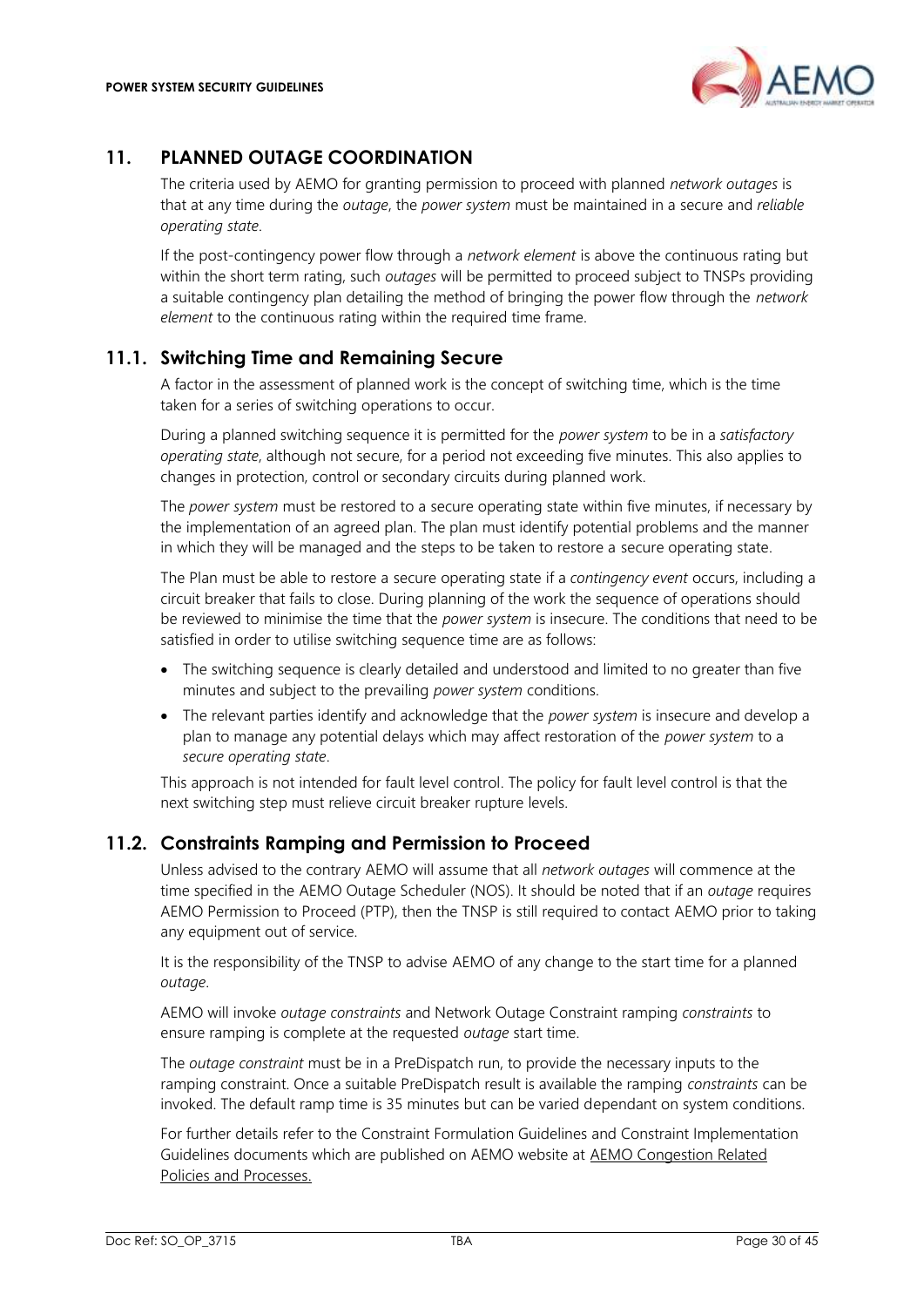

Note 3 Network Outage Constraint ramping also extends for six *trading intervals* beyond the start time of the outage constraint. This will ensure that the technical envelope for the outage remains current for a period long enough for the TNSP to complete the necessary switching.

The following rules apply.

#### <span id="page-30-0"></span>**11.2.1. Ramping Constraint has NOT Commenced**

- If the TNSP advises of a revised (later) start time prior to the ramping *constraint* invoking then AEMO will adjust the *outage* start time and create a new ramping constraint.
- If the TNSP is unable to advise AEMO of a start time, all the *constraints* invoked for the *outage* will be revoked. The TNSP should contact AEMO when the *outage* is ready to commence. AEMO will then invoke the relevant *outage constraints*. Before PTP can be given a PreDispatch run must again take place to provide the necessary inputs to the ramping *constraints*. PTP will be given when line flows have been ramped to the *outage* conditions.
- If the TNSP requests an earlier start time for the *outage* and the ramping *constraint* has not been invoked, then only if there is sufficient time to allow the revised start time to be reflected in PreDispatch and with sufficient ramp time available, AEMO will agree to this earlier start time. PTP will be given when line flows have been ramped to the *outage* conditions.

#### **11.2.2. Ramping Constraint has Commenced**

- If the TNSP requests an earlier start time then this could be denied.
- If 30 minutes has expired from the planned start time and permission to proceed (PTP) has not been sought then the ramp will cease and a new ramp must be commenced prior to the *outage* proceeding at a later time. AEMO will adjust the *outage constraint* time accordingly. Before PTP can be given a PreDispatch run must again take place to provide the necessary inputs to the ramping *constraints*. PTP will be given when line flows have been ramped to the *outage* conditions.
- If PTP has been given for the scheduled start time and switching has not commenced within 15 minutes AEMO may advise the TNSP that unless switching is completed within the next 15 minutes then the ramp will expire and a new ramp must be commenced prior to the *outage* proceeding at a later time (refer to note in section [11.2\)](#page-29-2).
- If the TNSP advises of a revised (later) start time of 30 minutes or less, the *outage constraint*  start time may be altered and the ramping *constraint* end time will automatically be extended by that altered amount of time.
- If the TNSP advises of a revised (later) start time of greater than 30 minutes, the *outage constraint* start time may be altered however the ramping *constraint* will end immediately and a new ramping *constraint* must be created. AEMO will adjust the *outage constraint* time accordingly. Before PTP can be given a PreDispatch run must again take place to provide the necessary inputs to the ramping *constraints*. PTP will be given when line flows have been ramped to the *outage* conditions.
- If the TNSP is unable to advise AEMO of a start time, all the *constraints* invoked for the *outage* will be revoked and the ramping *constraint* will end immediately. The process in section [11.2.1](#page-30-0) will then be followed.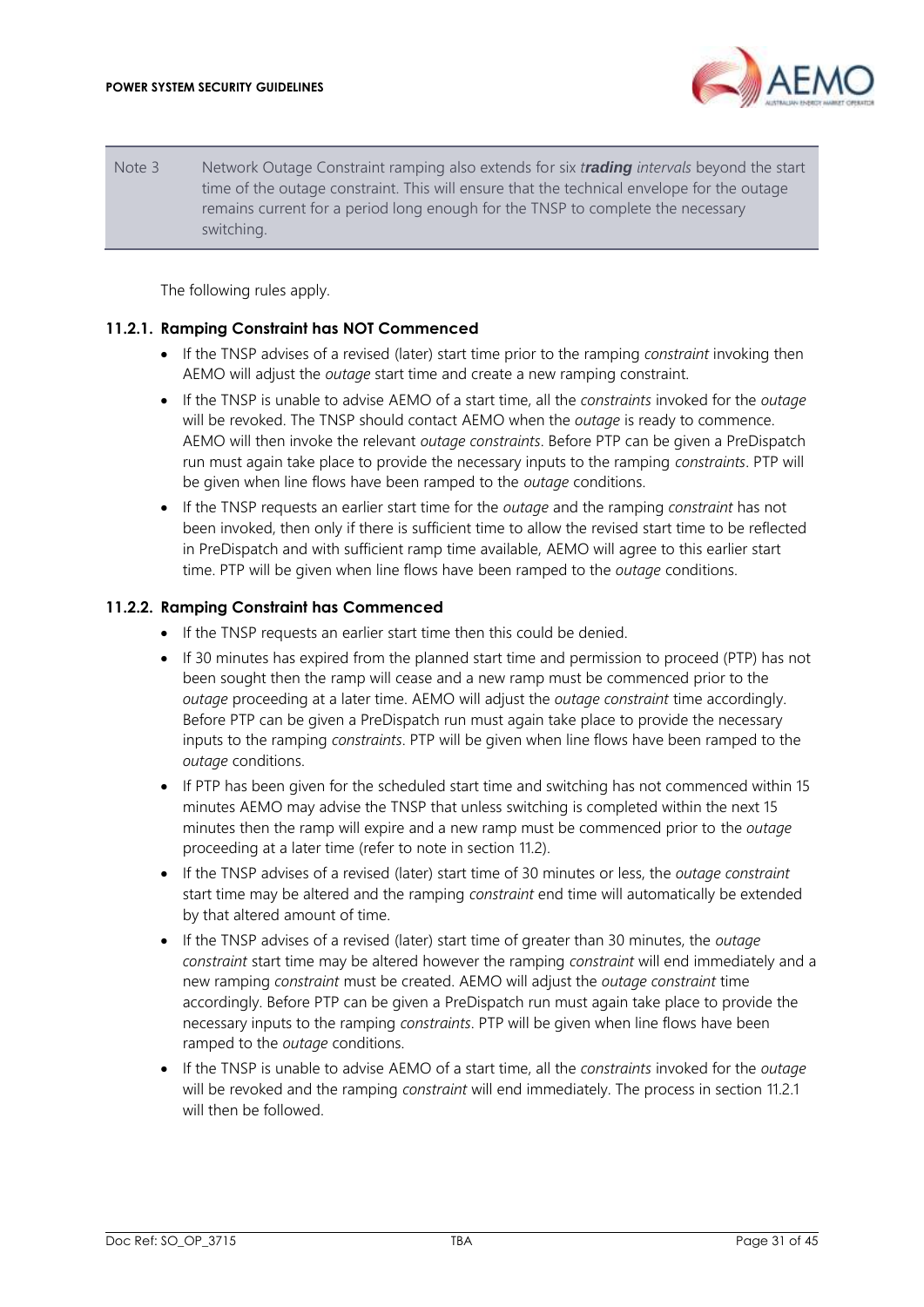

# <span id="page-31-0"></span>**12. INTERCONNECTOR RATE OF CHANGE LIMITATIONS PRIOR TO TRANSMISSION OUTAGES**

Step changes in *interconnector* transfer limits may result in a situation where the total generator rate of change capability on either side of an *interconnector* is exceeded for a short time. To avoid a violation of the *constraint* equation or "overconstrained dispatch", AEMO imposes maximum limits on the rate of change of inter-regional power flow. This can happen when transfer limits are reduced significantly at the start of *transmission network outage*s.

[Table 7](#page-31-4) below specifies the maximum rates of change of inter-regional power flow to be applied at the start of planned or short notice *transmission network* outages. This process is used to reduce inter-regional power flow only and is not required for *interconnector* capacity increases.

| Direction of flow prior to reduction        | Max reduction in flow per trading interval |          |
|---------------------------------------------|--------------------------------------------|----------|
| Queensland to NSW (QNI)                     | 200                                        | MW/5 min |
| NSW to Queensland (QNI)                     | 200                                        | MW/5 min |
| Queensland to NSW (Terranorra)              | 80                                         | MW/5 min |
| NSW to Queensland (Terranora)               | 80                                         | MW/5 min |
| Victoria to South Australia<br>(Heywood AC) | 30                                         | MW/5 min |
| South Australia to Victoria<br>(Heywood AC) | 50                                         | MW/5 min |
| Victoria to South Australia<br>(Murraylink) | 25                                         | MW/5 min |
| South Australia to Victoria<br>(Murraylink) | 40                                         | MW/5 min |
| Tasmania to Victoria (Basslink)             | 200                                        | MW/5 min |
| Victoria to Tasmania (Basslink)             | 200                                        | MW/5 min |
| VIC to NSW                                  | 200                                        | MW/5 min |
| NSW to VIC                                  | 200                                        | MW/5 min |

#### <span id="page-31-4"></span>**Table 7 Interconnector Rate of Change**

# <span id="page-31-1"></span>**13. PROTECTION SYSTEM OUTAGES**

If a registered participant becomes aware that any relevant protection system or control system is defective or unavailable for service, that *registered participant* must advise AEMO. If AEMO considers it to be a threat to *power system security*, AEMO may direct that the equipment protected or operated by the relevant protection system or control system be taken out of operation or operated as AEMO directs.

# <span id="page-31-2"></span>**13.1. Total Outage of Protection Schemes**

If all the primary protection schemes on a *transmission element* are removed from service the transmission line is normally removed from service. An exception to this may arise if the outage of the *transmission line* would interrupt *supply* and adequate backup protection is available to maintain system security. Situations of this kind should be resolved between the NSP and AEMO.

# <span id="page-31-3"></span>**13.2. Planned Outage of One Protection of a Duplicated Scheme**

Normally the *power system* equipment can remain in service.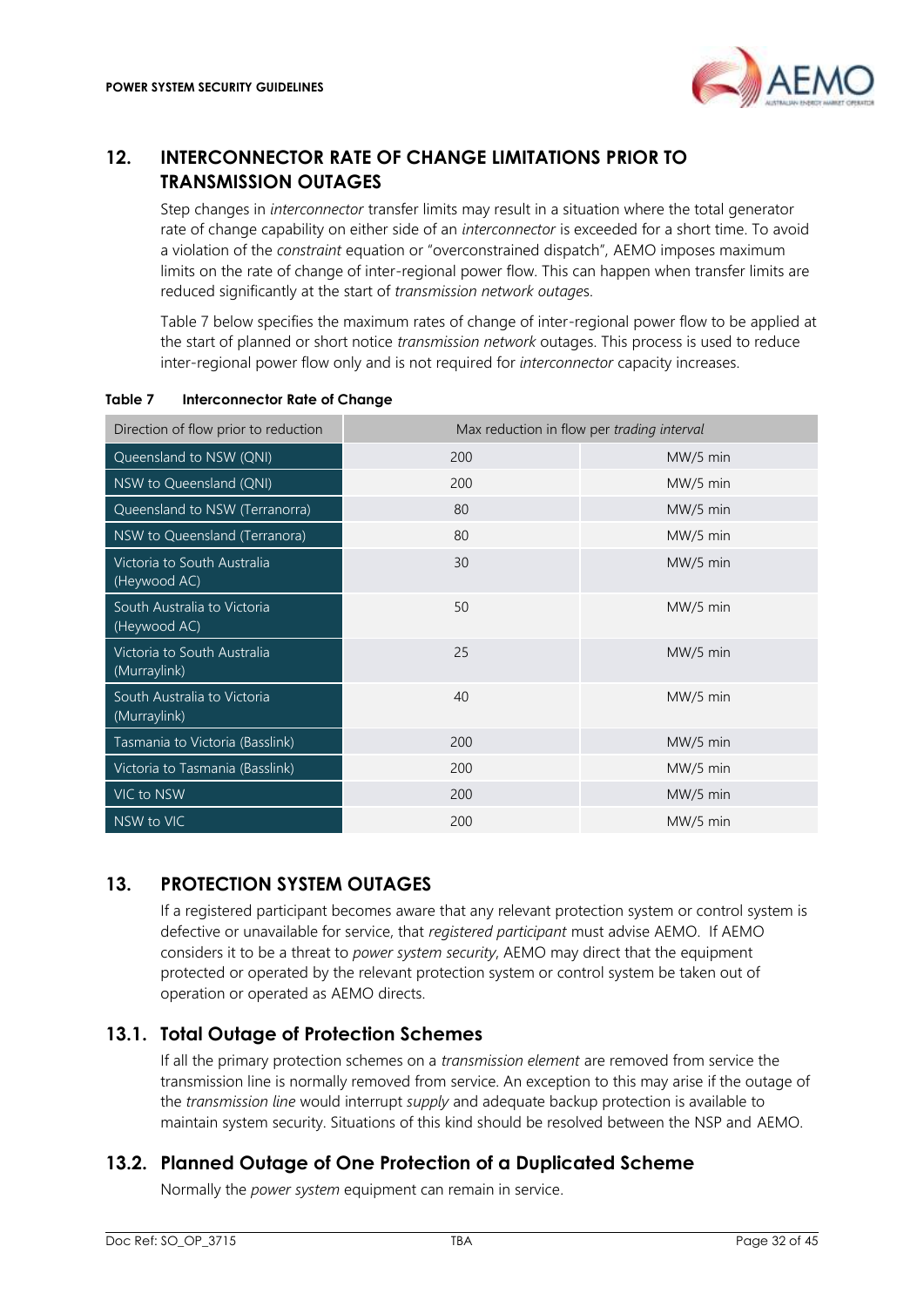

The duration of the outage for a *transmission line* should be kept to a minimum and, not greater than eight hours unless agreed by AEMO and the relevant NSPs. Refer NER Schedule S5.1.2.1 (d).

If the *transmission line* protection remains unserviceable after eight hours and provided there is agreement between AEMO and the relevant NSPs for the outage to continue, then follow the approach as for unplanned *outages*.

# <span id="page-32-0"></span>**13.3. Unplanned Outage of One Protection of a Duplicated Scheme**

The NER (refer S5.1.2.1(d)) may be interpreted to apply to planned *outages* for maintenance purposes and the following clarifies the approach for unplanned *outages* of one protection of a duplicated scheme.

Normally the *transmission element* can remain in service provided that the NSP provides reasonable assurance that the remaining protection will clear a fault in primary protection timeframe; and

The protection repair is being progressed with expected resolution within 24 hours, with the understanding that work starts as soon as is safe to do so and should be completed within this specified time.

If these conditions are not met then the affected *transmission element* must be taken out of service.

# <span id="page-32-1"></span>**13.4. Degraded Clearing Times**

Degraded or longer clearing times can result during *outages* of protection signalling or intertripping equipment. Degraded clearing times can also result if high speed primary protection such as distance or pilot wire protection is taken out of service and the alternative protection is a slower directional over current scheme. Temporary protection schemes can also result in longer clearing times. The effect of this on system security needs to be assessed in consultation with the TNSP.

Where there is a risk to system security and any of the following apply:

- High speed clearance of some faults is no longer possible.
- There are periods when the risk of fault on the *power system* is high.
- The degraded clearing times are to apply for extended periods.

Then:

- The *power system* must be operated to more restrictive limits which correspond to the longer clearing times, or;
- The protection settings must be reduced to provide faster clearing times. If this leads to loss of discrimination, operating limits must be reduced to correspond with the possibility of inappropriate operation, or;
- The affected *transmission element* must be taken out of service.

### <span id="page-32-2"></span>**13.5. Outage of Additional Non- Duplicated Protection Schemes**

Protection schemes required for the detection of special low probability events such as Directional Earth Fault Comparison schemes, designed to detect high impedance faults which may occur during bushfires, may be taken out of service, and the primary plant left in service. This action may only be taken provided the risk of this type of fault is not high and the outage is of short duration, that is, less than 8 hours unless agreed by AEMO and the relevant NSPs.

*Outages* of other types of protection schemes which may not be duplicated, such as transformer buchholz or differential protection, should be treated in a similar way.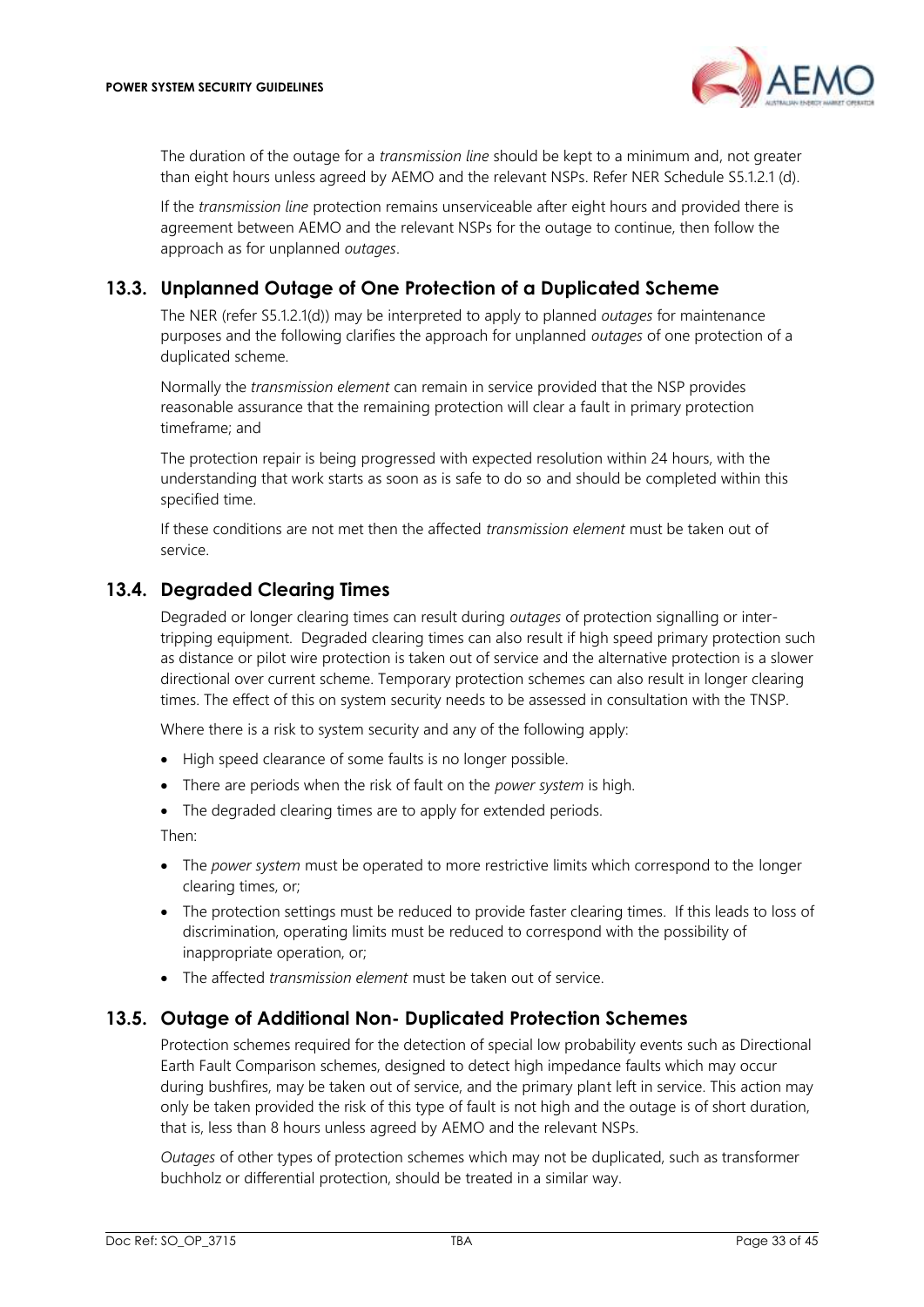

# <span id="page-33-0"></span>**13.6. Outage of Signalling Systems**

*Outages* of signalling systems such as fast zone two blocking can cause loss of discrimination and suitable remedial measures should be agreed with the TNSP. These measures may include the temporary application of a block or removal of the fast zone two tripping feature.

*Outages* of accelerated inter-tripping on one protection scheme of a duplicated scheme normally will not result in loss of zone one clearing times on the protected *transmission element* and thus should not impact on system security.

*Outages* of direct or accelerated inter-tripping associated with Circuit Breaker Fail protection in "breaker and a half" switchyards may require opening of coupler circuit breakers provided this does not cause additional security problems.

Provided the system security issues have been adequately addressed the affected primary plant can remain in service.

### <span id="page-33-1"></span>**13.7. Transfer Limit Reductions due to Protection Outages**

*Outages* of protection or associated signalling equipment can lead to a reduction in transient stability transfer limits.

Various types of protection schemes designed to enhance system stability such as single pole tripping and reclosing or power swing blocking could also result in a reduction of safe power transfer limits if they are not available. Changes to these limits will be agreed between AEMO and the appropriate TNSP.

### <span id="page-33-2"></span>**13.8. System Protection Services**

Under frequency protection is designed to return system frequency to normal following multiple *generation* contingencies. The NER require 60% of the total *load* of a *region* to be connected to under frequency protection. This protection is distributed across the *region* and taking the under frequency scheme out of service at one substation has little effect on the overall scheme and the security of the *power system*.

Under voltage schemes are designed to protect smaller areas within the *power system* from under voltages during contingencies. The outage of these schemes will impact on the security of the *power system* but only for a limited number of contingencies. The outage will need to be assessed against other planned *outages* of system equipment and any known risk factors such as weather conditions.

There are special control schemes and devices that allow higher Inter-Regional and Intra-Regional transfer levels when they are in service. *Outages* of these schemes will be assessed to determine if new *constraints* need to be applied to the associated transfer limits.

### <span id="page-33-3"></span>**13.9. Rules Requirements**

NER clause 4.3.1 defines the responsibility AEMO has for system security.

NER clause 4.6.2. AEMO is required to co-ordinate, in consultation with *Network Service Provider*s, the protection of *power system* plant which could affect *power system security*.

NER clause 4.6.5 defines AEMO's responsibility to determine, in consultation with the *Network Service Provider*s, the best course of action to adopt for partial, or complete, removal from service of the protection equipment protecting *transmission lines*. The NSP must comply with AEMO's determination unless in their reasonable opinion it would threaten the safety of any person or cause material damage.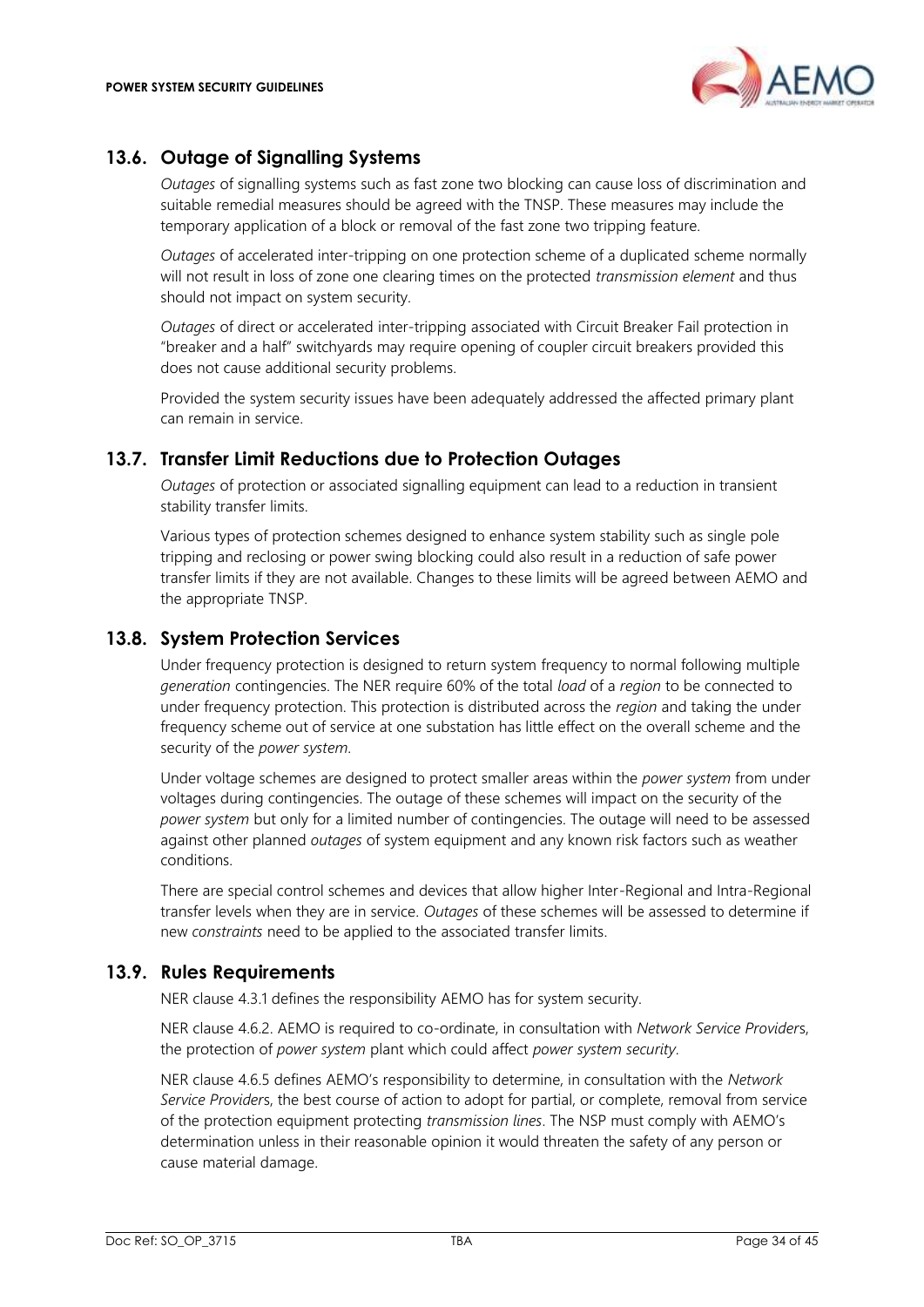NER clause 4.8.2 defines a registered participant's responsibility to advise AEMO of any relevant protection or control system that is defective or unavailable. If there is risk to system security AEMO can direct the affected plant to be taken out of service or to be operated in an appropriate manner. The registered participant must comply with a direction given by AEMO.

### <span id="page-34-0"></span>**13.10. Follow up on Protection Operations**

AEMO will request from the TNSP details of protection operations resulting from *power system* faults. This advice should include the protection schemes which have operated, fault clearing times and a statement by the TNSP as to whether the protection operation is normal or abnormal.

### <span id="page-34-1"></span>**14. VOLTAGE CONTROL**

AEMO will maintain voltage levels across the *transmission network* within the relevant limits set by the *Network Service Provider*s and to a target voltage range.

Adequate reactive reserves are maintained to ensure the security of the transmission system in the event of a credible contingency.

There are several methods of voltage control available, but the two most commonly used are;

- Changing transformer taps
- Injecting or absorbing reactive power into *connection points*

Other methods include:

- Load shedding (automatic or manual)
- Network reconfiguration

The reactive power facilities available to *AEMO* include;

- Synchronous generator voltage controls
- Synchronous condensers
- Static VAr compensators (SVC)
- Shunt and series capacitors
- Shunt reactors
- Transformer tap changing

In addition to these facilities AEMO has entered into Reactive Power Ancillary Service Agreements with TNSPs and Generators.

### <span id="page-34-2"></span>**14.1. Reactive Reserve**

The amount of reactive reserve required depends on the *power system* conditions and the severity of the critical contingency. A requirement for both fast dynamic reactive reserve plant and static reactive plant exists.

Fast dynamic reactive reserve plant includes SVCs, *generators, synchronous condensers* and automatically switched shunt reactive plant. Static reactive plant consists of shunt capacitors and *reactors* used as base level voltage and reactive support.

### <span id="page-34-3"></span>**14.2. Voltage Control Process**

AEMO uses the Var Dispatch Scheduler (VDS) as the primary tool for dispatching reactive power devices in the NEM. It is an automated system that determines the dispatch of reactive power devices satisfying the specified objectives. Dispatch of reactive power devices are published to TNSPs and Generators in the form of electronic instructions.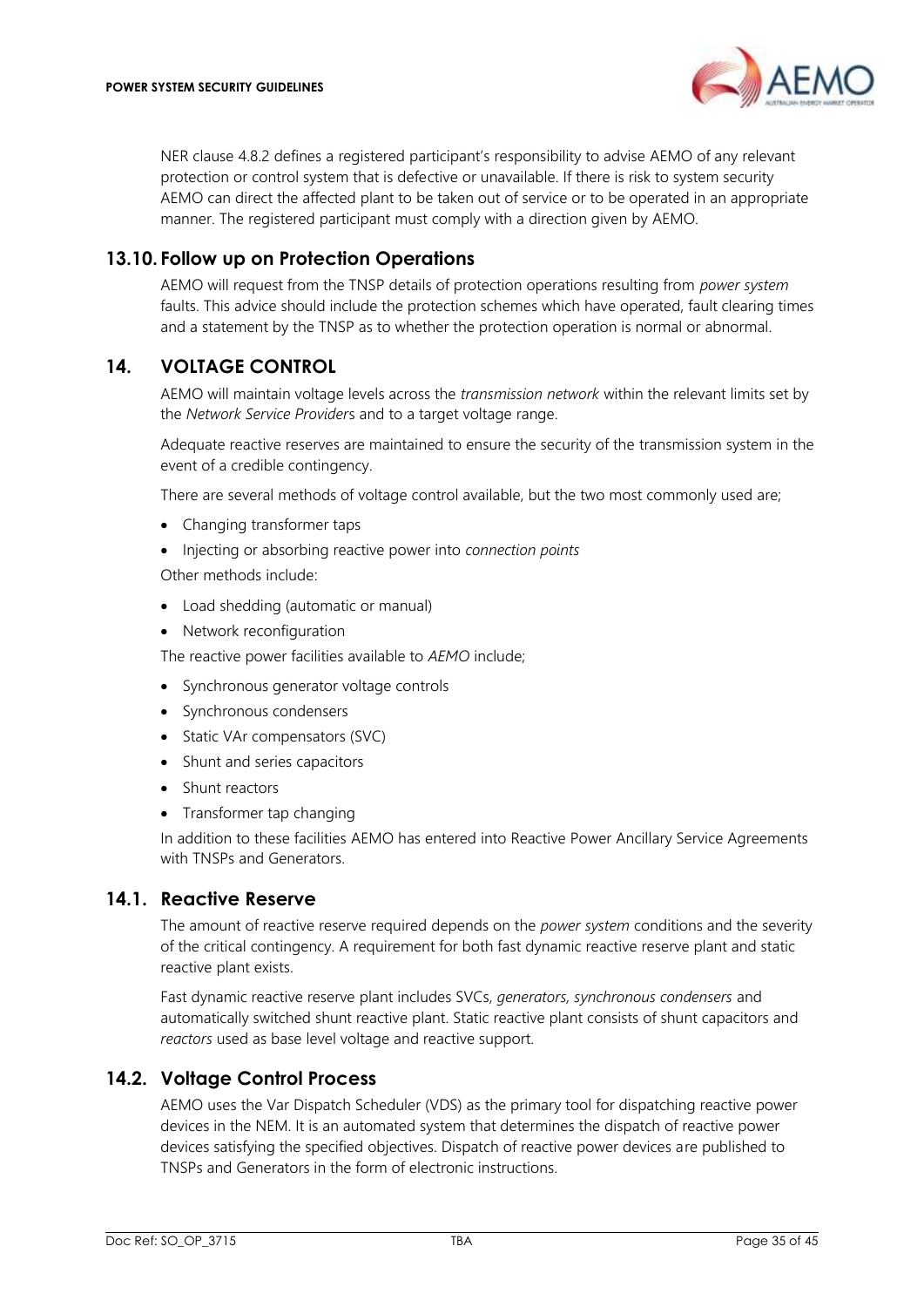

VDS uses the following inputs to determine dispatch of reactive power devices selected for control by VDS:

- Availability of reactive power devices.
- Voltage limits and the desired voltage profiles across the NEM *transmission network*.
- Pre-contingency and post-contingency voltage violations identified in AEMO real time contingency analysis.
- VDS parameters assigning priorities for reactive power devices.

AEMO on-line staff monitor/verify the reactive power dispatch by VDS. AEMO and TNSPs will communicate with each other if adjustments to reactive power dispatch by VDS is required and AEMO will implement agreed changes to the reactive power dispatch.

# <span id="page-35-0"></span>**14.3. System Strength and Inertia**

AEMO will ensure system strength and inertia requirements within each region are met through ensuring adequate synchronous generating units and/or synchronous condensors are in service.

If sufficient levels of system strength or inertia are not being maintained, AEMO will take one or more of the following actions:

- Use the contracted inertia and system strength services available in the region to meet the gap.
- Apply network constraints to dispatch available synchronous generating units.
- Consider options for directing generating units.

### <span id="page-35-1"></span>**15. FAULT LEVEL CONTROL**

Both AEMO and the TNSPs have input to the determination of fault levels and maintaining them within plant capabilities.

The TNSP is responsible for providing to AEMO the Short Circuit current ratings of all assets within AEMO's area of control.

TNSPs have a NER obligation to provide AEMO with network modeling data which would enable AEMO to determine fault levels at all bus bars in the *transmission system*. TNSPs are also required to provide the contributions of any embedded *generation* that may influence the fault levels at those buses.

# <span id="page-35-2"></span>**15.1. AEMO Responsibilities**

AEMO's roles and responsibilities are primarily determined by the NER which incorporates Power system security (Chapter 4) and Network Connection (Chapter 5). Some of these responsibilities include, but are not limited to:

- In consultation with the *Network Service Providers*, determine the short circuit fault current level at all *busbars* of the *power system*.
- Ensuring that there are processes in place, which allow the determination of short circuit fault currents levels in real time.
- Identifying any bus which could potentially be exposed to a short circuit fault current exceeding the fault current ratings of the circuit breakers associated with that *busbar*.
- Provide processes/plans to remove identified or potential short circuit fault current levels in excess of plant ratings.

AEMO's RTNET (state estimator) application snaps the SCADA values in 5 min samples and solves the power flow case; the results of this analysis are used as a base case for the Real Time Short Circuit (RTSCT) application.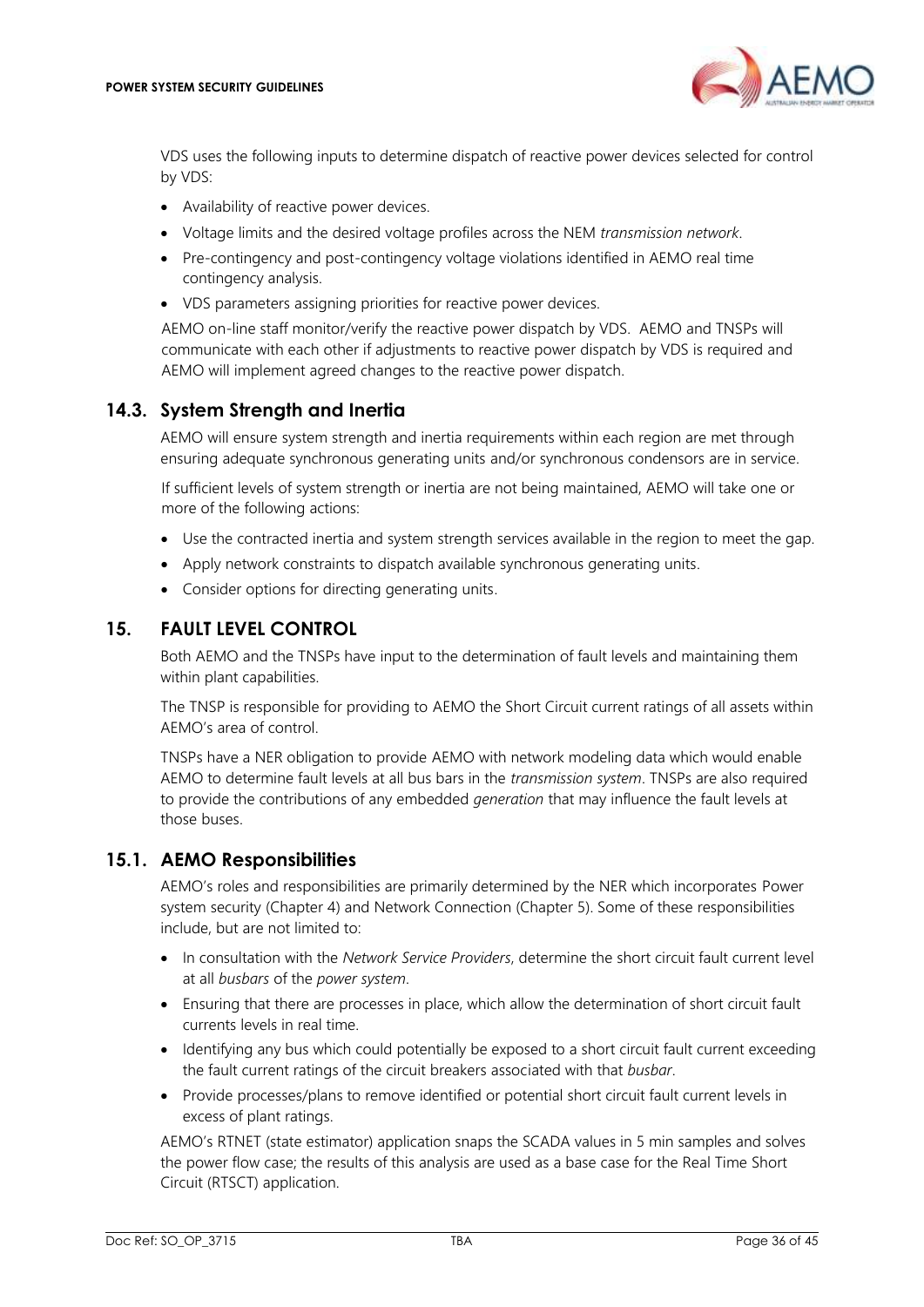

AEMO's RTSCT module calculates three phase and single phase to earth fault current flows. Short circuit faults are defined for all station buses in the *transmission network*, specific faults are defined for other locations, remote from buses were short circuit currents may have the potential to exceed CB ratings.

These defined faults can be included or excluded from the Short Circuit process run as required. Normally all defined faults are included.

#### <span id="page-36-1"></span>**Figure 7 Fault Level Control Process**



The RTSCT module can also be used in study mode to assess the impact of expected system changes or to review options for resolving situations were fault current ratings, may be expected to be exceeded.

### <span id="page-36-0"></span>**15.2. Operational Policy**

AEMO's RTSCT analysis results indicate both the total short circuit current available from a defined fault and the individual current contributions from each of the input circuits to that fault, for both 3 phase and 1 phase short circuit faults.

AEMO will use the total fault current available at a specific bus to assess whether the short circuit breaking capacity of any CB, connected to that location, is exceeded. The assumption being, total fault current available at a bus is required to be broken by any CB attached to that bus.

On occasions where there may be discrepancies between AEMO's RTSCT results and either a TNSP operating policy or TNSP online analysis results. AEMO will discuss options with the TNSP to provide a practical solution.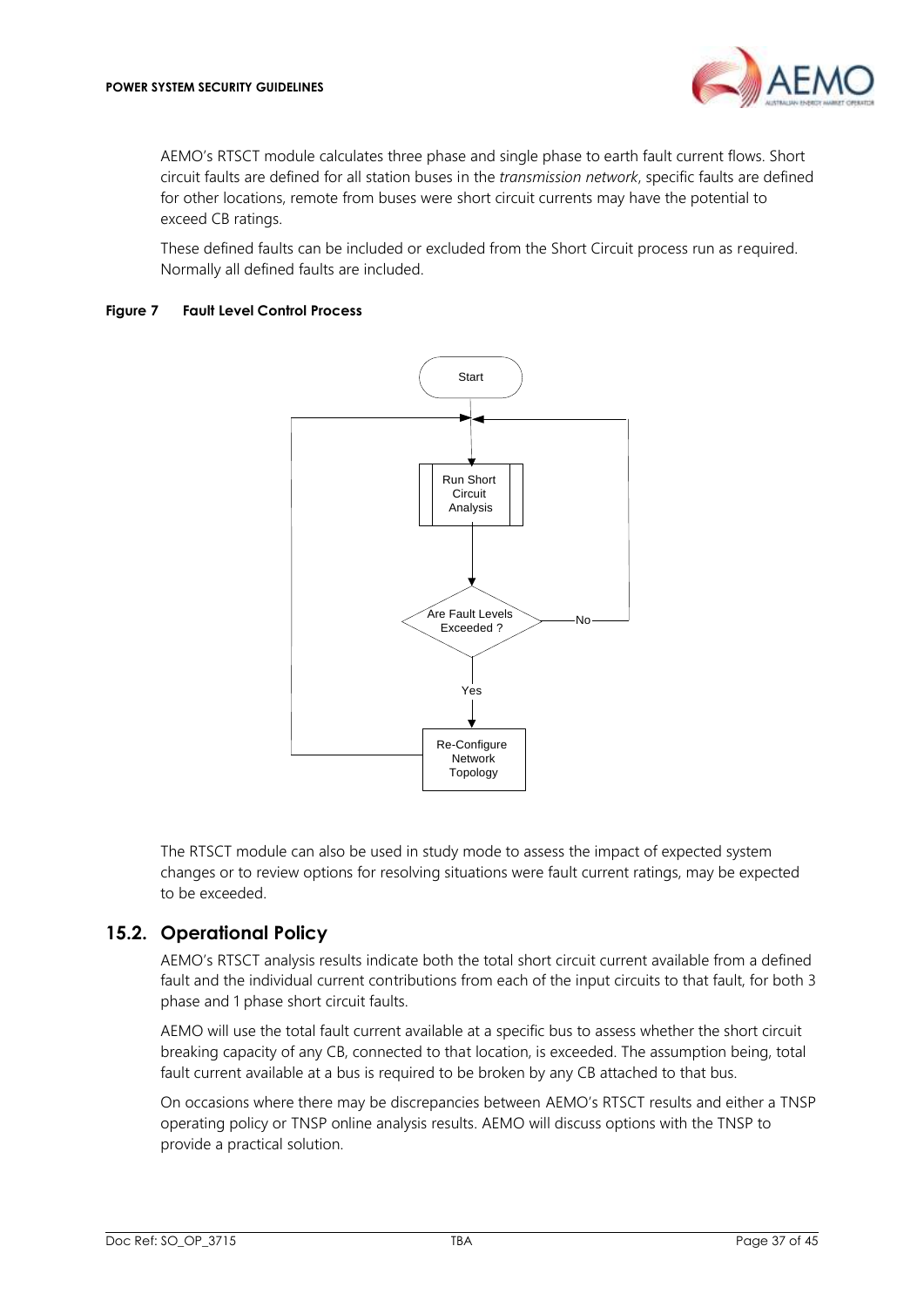

Where discrepancies are shown to be material and reasons for such discrepancies are not obvious AEMO will take the conservative path and revert to the existing TNSP policy, until the variance is resolved.

In the case of a planned outage it may be necessary to exceed fault levels for short periods during a switching sequence in order to avoid *load* interruption, plant overloads or where alternative approaches may impose other risks to the *power system*. The policy under these conditions requires that the next switching step must reduce the fault levels to within the fault current breaking capacity of the CBs.

# <span id="page-37-0"></span>**16. CONTROL OF POWER SYSTEM FREQUENCY AND TIME ERROR**

### <span id="page-37-1"></span>**16.1. Frequency Operating Standards**

AEMO is responsible for controlling the *power system frequency* and time error according to the *Frequency Operating Standard* (FOS). In order to fulfil these obligations AEMO will, when required,

- Source additional FCAS by adjusting the requirement.
- Issue directions to participants to provide FCAS if the available FCAS offers are not sufficient to meet the *power system* requirements.
- Issue directions to participants to control the frequency and the time error according to the FOS
- Issue Clause 4.8.9 Instructions for *load shedding* to control *frequency* according to the FOS.
- AEMO will not shed *load* to meet the time error standard but may direct *generation* if the time error increases beyond the Time Error Standard.

### <span id="page-37-2"></span>**16.2. Frequency Control**

AEMO dispatches Frequency Control *Ancillary Services* in order to:

- Control the minute to minute variations of *power system frequency* as a result of the continuous changes in *load* of the *power system* to within the Normal Frequency Band under steady load. This is known as the regulation duty.
- Ensure *power system frequency* variations resulting from various contingencies are controlled to the requirements of the *frequency operating standard*.

### <span id="page-37-3"></span>**16.3. Regulation and time error control**

Time error control is achieved using *Automatic Generation Control (AGC).*

In the *dispatch* time frame, AEMO will determine the amount of regulation FCAS for Mainland based on the time error. FCAS *constraints* will automatically set regulation FCAS requirement to 220/210 MW (raise/lower) if the time error is within the +/- 1.5 second band. For every 1 second deviation outside this time error band an extra 60 MW of regulation FCAS per 1 second deviation outside the band will be automatically added until an upper limit of 350 MW is reached.

Dispatch raise requirement (Mainland) = Min (350, 220 +  $(-1 \times$  Min  $(-1.5, 1)$  Time Error) - 1.5)  $\times$  60)

Dispatch lower requirement (Mainland) = Min (350,210 + (Max (1.5, Time Error) – 1.5)  $\times$  60)

The time error used is the average value of the QLD and NSW time error values from AEMO's Energy Management System.

Regulation for Tasmania is nominally set to 50 MW.

If the time error reaches +/- 10 seconds for Tasmania and AEMO reasonably believes that the time standard may be exceeded then AEMO may increase the amount of Regulation FCAS.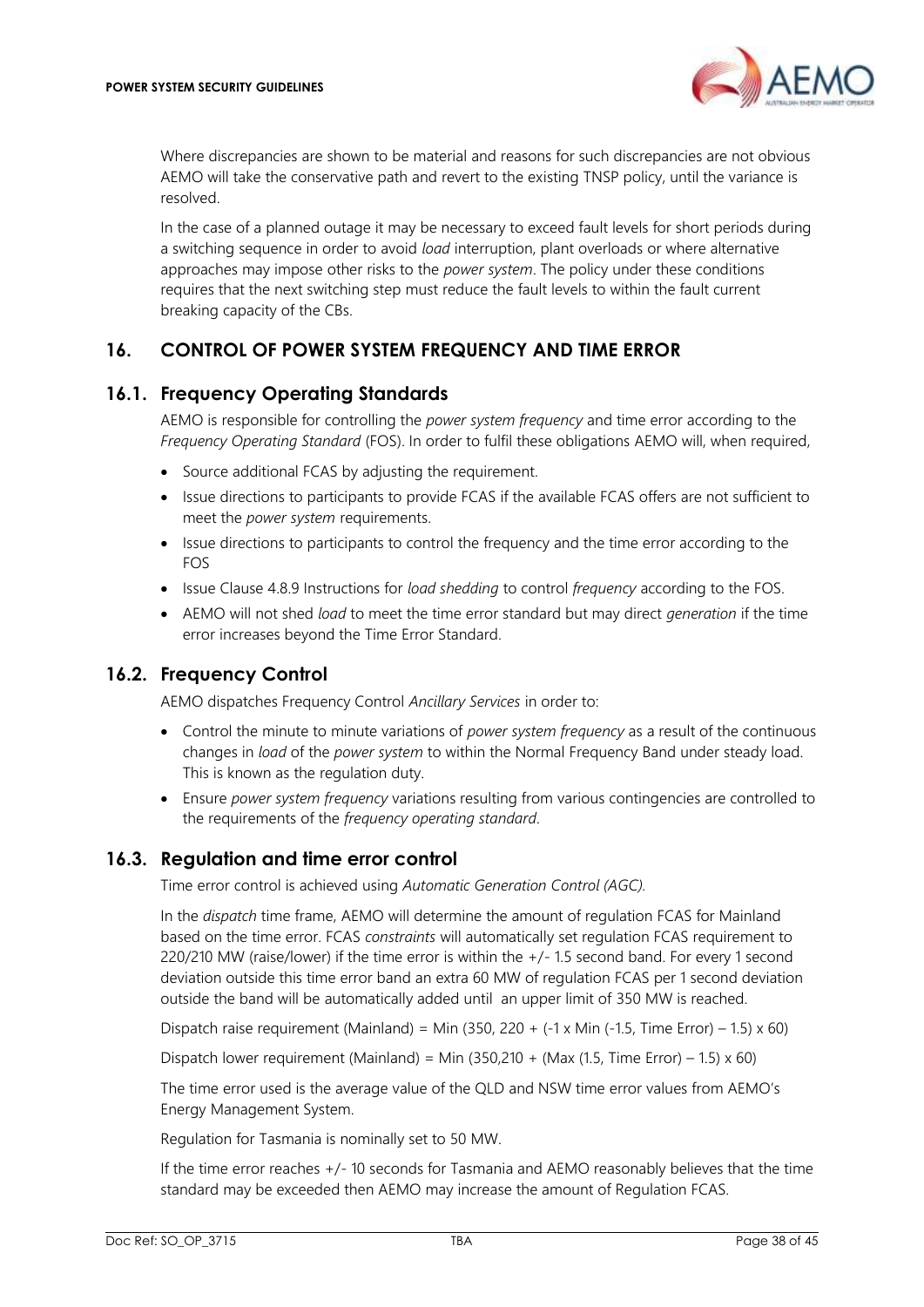

In the event of a regional separation, AEMO will realign the time error of the separated region after it has been synchronised to the rest of the *power system*. If multiple *regions* separate, AEMO will set an appropriate time error based on the event.

AEMO must issue a Market Notice after making adjustments to the time error.

### <span id="page-38-0"></span>**16.4. Control of Frequency following a contingency event**

If following a contingency event there is insufficient FCAS available to cover the loss of a generating unit AEMO will take action according to AEMO's Policy on the Management of Secure and Satisfactory Limits (see Section [2\)](#page-6-1).

AEMO will:

- Issue directions for the provision of FCAS.
- Issue directions for a reduction in the size of the *generation* at risk.

### <span id="page-38-1"></span>**16.5. Control of Frequency during Periods of Supply Scarcity**

The *frequency operating standard*<sup>6</sup> allows for a wider *frequency* range to apply during periods of supply scarcity, as defined within the frequency operating standard.

### <span id="page-38-2"></span>**17. USE OF NETWORK SUPPORT AND CONTROL ANCILLARY SERVICE**

Network support and control *ancillary services* (NSCAS)<sup>7</sup> is a service which provides AEMO with a capability to control the real or reactive power flow into or out of a *transmission network* in order to:

- Maintain the *transmission network* within its current, *voltage* or stability limits following a *credible contingency event*; or
- Enhance the value of *spot market* trading in conjunction with the central dispatch process.

There are three types of NSCAS:

- Network loading ancillary service (NLAS)
- Voltage control ancillary service (VCAS)
- Transient and oscillatory stability ancillary service (TOSAS)

It is to be noted that only a limited number of service providers are available and the geographical locations of these service providers dictates the effectiveness of the service provided.

Network loading ancillary service (NLAS) is the capability of reducing an active power flow from a *transmission network* in order to keep the current loading on *transmission elements* within their respective ratings following a *credible contingency event* in a *transmission network*.

Voltage control ancillary service (VCAS) is the capability to supply reactive power to, or absorb reactive power from, the *transmission network* in order to maintain the *transmission network* within its voltage and stability limits following a *credible contingency event* but excluding such capability provided within a transmission or distribution system or as a condition of connection.

Transient and oscillatory stability ancillary service (TOSAS) is the capability to control power flow into or out of the *transmission network* to maintain the *transmission network* within its transient or

<sup>6</sup> Supply scarcity is defined in AEMC Frequency Operating Standards During Periods of Supply Scarcity dated 1 January 2020, available at: [https://www.aemc.gov.au/australias-energy-market/market-legislation/electricity-guidelines-and](https://www.aemc.gov.au/australias-energy-market/market-legislation/electricity-guidelines-and-standards/frequency-0)[standards/frequency-0](https://www.aemc.gov.au/australias-energy-market/market-legislation/electricity-guidelines-and-standards/frequency-0)

<sup>&</sup>lt;sup>7</sup> NSCAS was previously referred to as Network Control Ancillary Service (NCAS). AEMO has a number of existing NCAS contracts in place. These contracts will be *dispatch*ed as if they were NSCAS contracts until these contracts expire.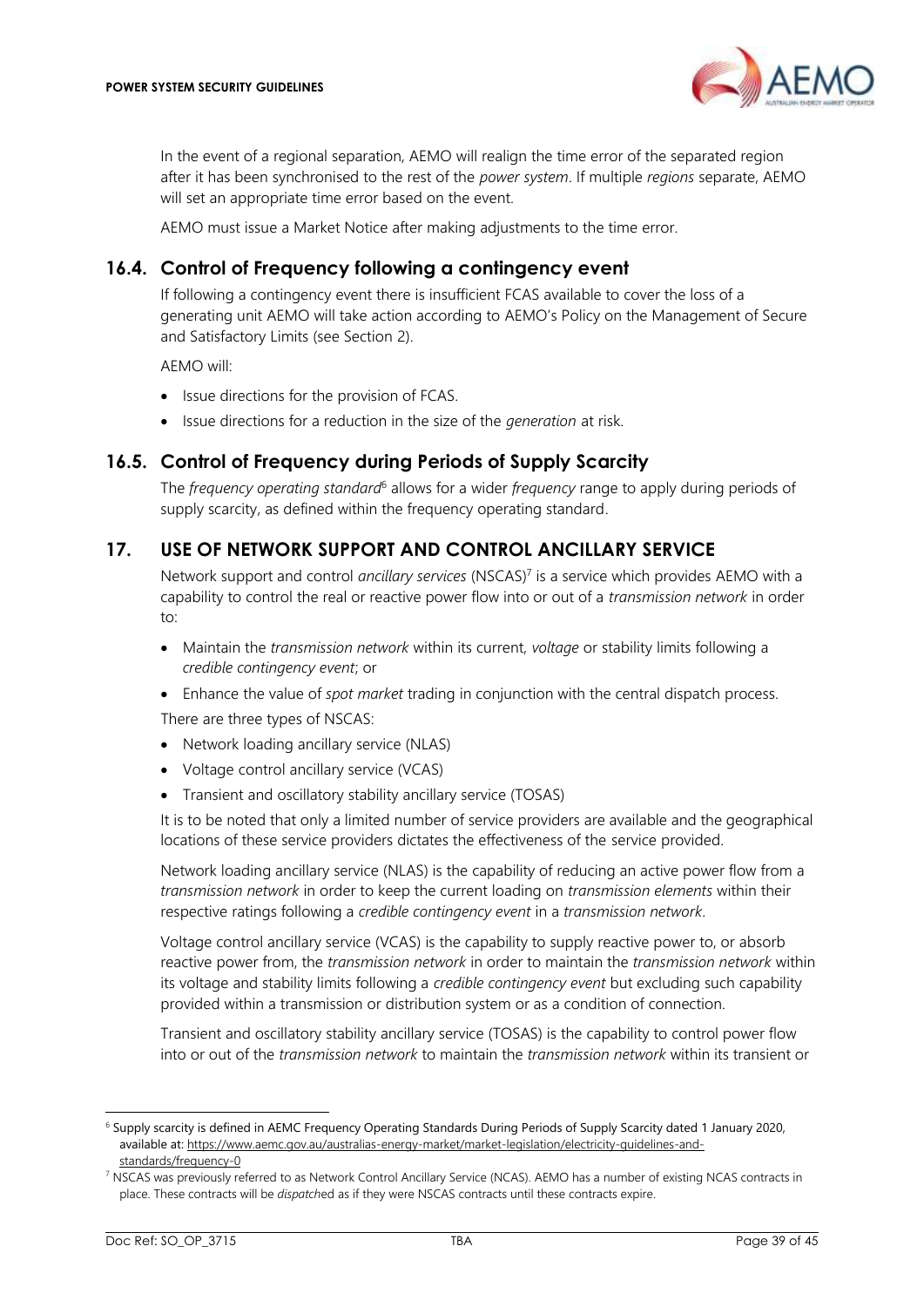

oscillatory limits and to maintain or increase power transfer capability by improving transient or oscillatory stability.

NSCAS may also be dispatched to provide a market benefit providing the benefit gained exceeds the cost of dispatching the service.

Refer to SO\_OP\_3708 *Non Market Ancillary Services* for more information.

# <span id="page-39-0"></span>**18. APPLICATION OF THERMAL RATINGS IN DISPATCH**

The *power system security* Working Group has endorsed the following approach in using thermal ratings in *NEM* dispatch systems.

#### <span id="page-39-3"></span>**Table 8 Application of Thermal Ratings**

| Type of Rating                  | Method of Post-Contingency Management                                                           |
|---------------------------------|-------------------------------------------------------------------------------------------------|
| Other than short term ratings   | No action is required                                                                           |
| 15 min rating **                | Constraint equations in EMMS<br>Automatic post-contingency actions<br>Manual (operator actions) |
| 10 min rating                   | Automatic post-contingency actions<br>Pre-arranged Manual (operator) actions                    |
| 5 minute or shorter term rating | Automatic post-contingency actions<br>"Specific" Manual (operator) actions                      |

"Specific" manual action includes manual *load shedding* or any other pre-arranged specific operator actions that can be completed within 5 minutes. Operators will most probably be on standby to initiate the post contingency action.

\*\* Subjected to meeting requirements specified by TNSPs.

### <span id="page-39-1"></span>**19. ADVICE OF VARIANCE TO INTERCONNECTOR TRANSFER LIMITS**

A Market Notice will be issued for, but not limited to:

- any short notice (less than 1 hour notice) or unplanned outage which requires the invoking of *constraints* with *interconnector* terms on the LHS; or
- Non-physical loss related issues; or
- Interconnector control issues; or
- Other *power system security* related issues (i.e.: transient stability, etc.)

The Market Notice will include the following relevant points:

- The *transmission element* required out of service.
- The *region* in which the *transmission element* is located.
- The *constraint* set name and invoke times.
- The *interconnectors* on the L.H.S. of the *constraint* equations.
- The applicable reason or issue requiring the invoking of *constraint* equations.

# <span id="page-39-2"></span>**20. AEMO'S ADVICE ON POWER EMERGENCY CONDITIONS**

AEMO must publish all relevant details promptly after AEMO becomes aware of any circumstance with respect to the *power system* which, in the reasonable opinion of AEMO, could be expected to materially adversely affect *supply* to or from *registered participants*. NER clause 4.8.3(b) specifies some of these circumstances.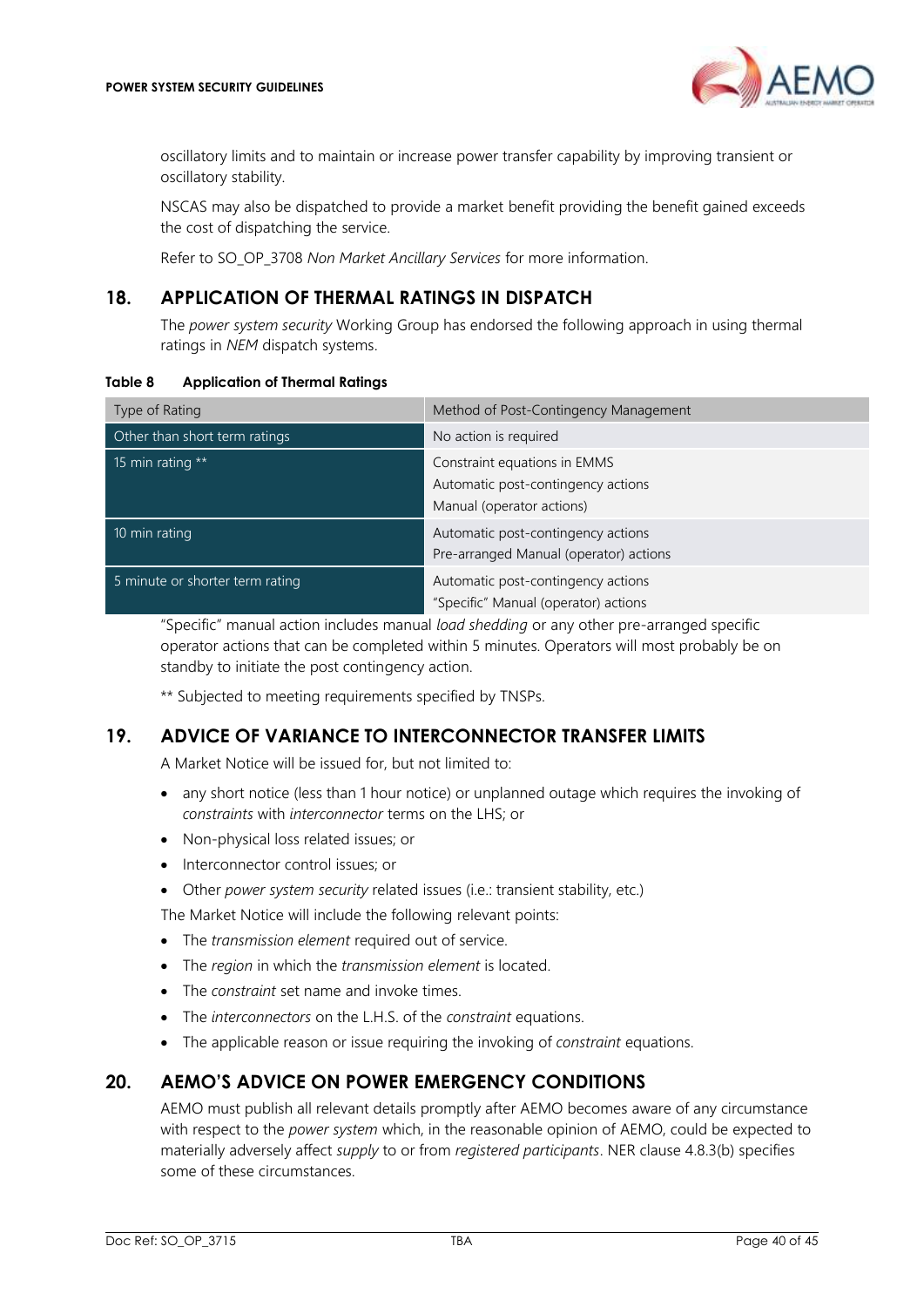

AEMO will advise of any planned action that will be taken in response to these circumstances. AEMO will also advise if the decision is to take no action at the current time or to delay action to a future time in response to an emerging risk of such a situation.

Following the occurrence of a significant event:

Within 15 minutes of having confirmed and verified the event a Market Notice should be issued which includes the following information (if known at that time).

- Time of event
- General description of event
- Identify *Transmission element*(s) involved
- The *Region* in which the *Transmission element*(s) are located
- Identify any islands formed and identify the boundaries of those islands.
- Indication of volume of *load* shed and in which *region*.
- Approximate total amount of *generation* tripped in each *region* (NOT availability but dispatched volume tripped)
- Any further risks identified at that time.

If the Market Notice system is not operational, the AEMO Emergency Communications System (Whispir) will be used until the Market Notice system becomes operational.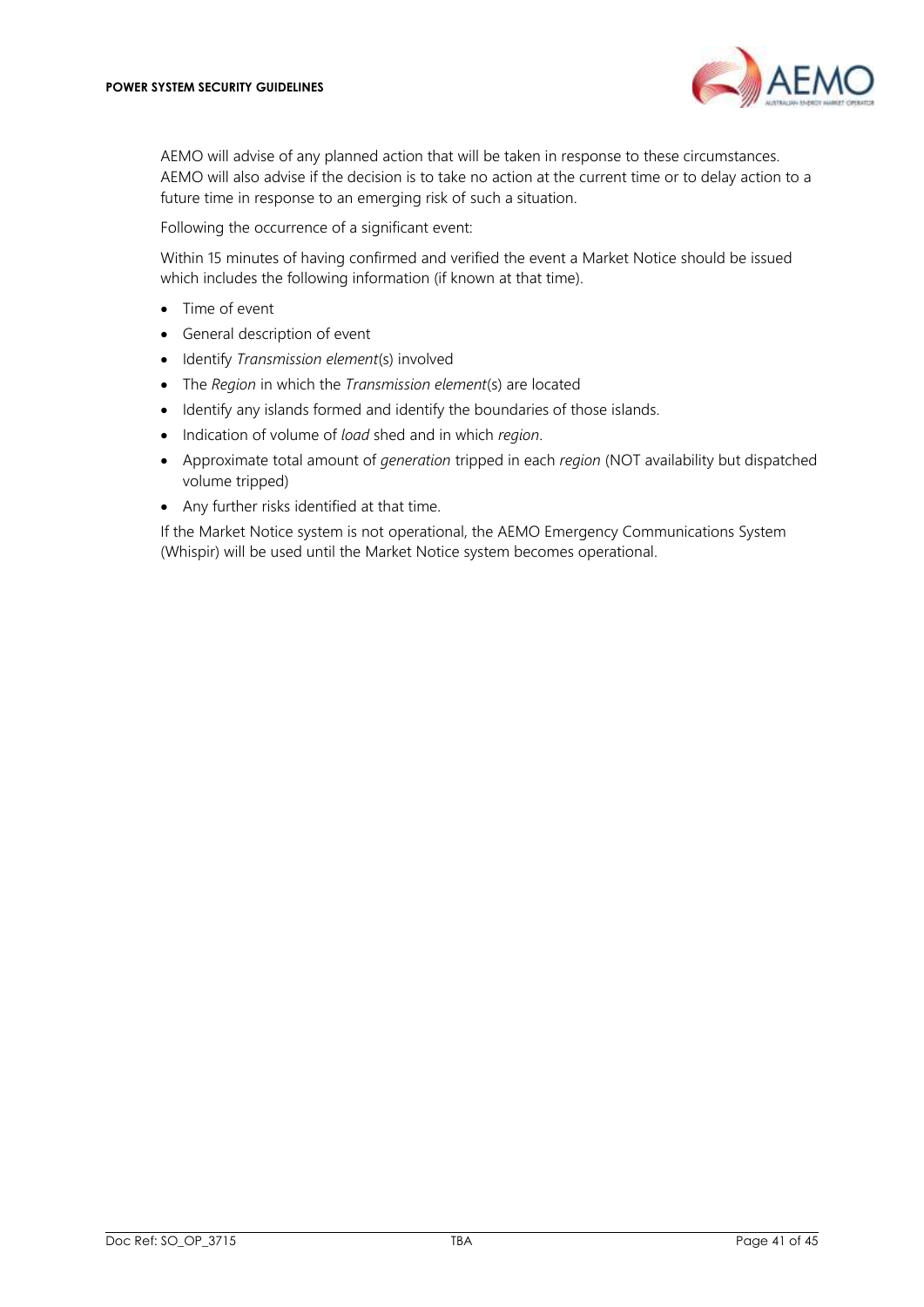

# <span id="page-41-0"></span>**APPENDIX A. HISTORY OF VERSION RELEASE DETAILS**

| Version | Effective Date  | Summary of Changes                                                                                                                                                                                                                                                                                                                                                            |
|---------|-----------------|-------------------------------------------------------------------------------------------------------------------------------------------------------------------------------------------------------------------------------------------------------------------------------------------------------------------------------------------------------------------------------|
| 99      | 21 January 2022 | Vulnerable Transmission Line information for Eildon PS – Mt Beauty No.1 and<br>No.2 220 kV lines in Table No.5 updated.<br>Update to LTTW end date for Collinsville North - Proserpine No.7125 and No.<br>7126 132 kV line.<br>Added Collinsville – Stoney Creek No.7306 and Collinsville – Newlands No.7121<br>132 kV lines to QLD Vulnerable Transmission Lines in Table 5. |
| 98      | 24 October 2021 | Updated for Wholesale Demand Response.<br>Rule changes were made in June 2020 and the relevant schedules commence<br>operation on 24 October 2021.                                                                                                                                                                                                                            |
| 97      | 1 October 2021  | Updated Table 5 Vulnerable Transmission Lines to remove Dumaresq – Bulli<br>Creek 8L & 8M due to expiry of the of LTTW period. Terminology updated for<br>Five Minute Settlements Rule commencing from 1 October 2021.                                                                                                                                                        |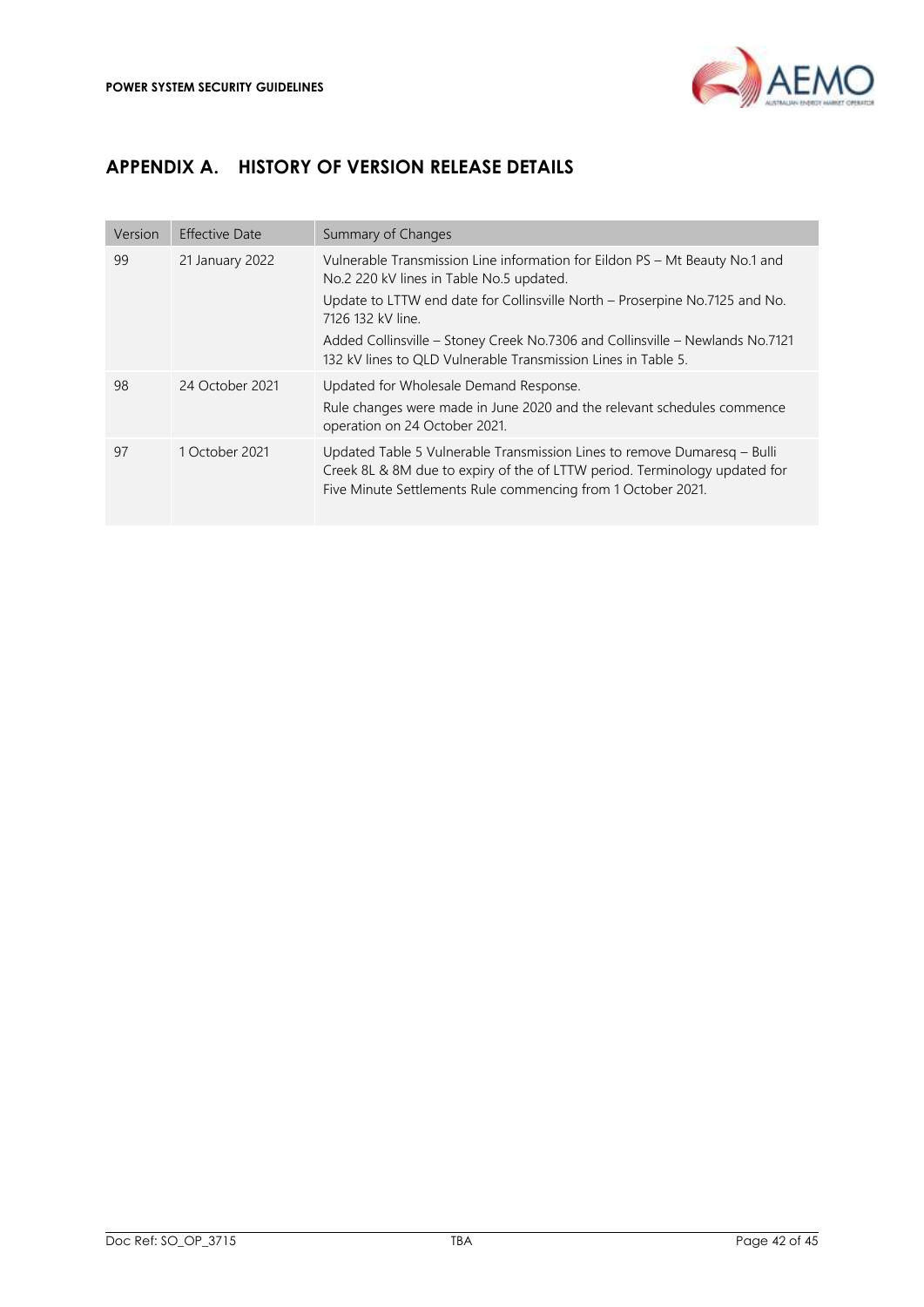

| Version | <b>Effective Date</b> | Summary of Changes                                                                                                                                                                                                                                                                                                                                                                                                                                                                                                                                                                                                                                                                                                                                                                                                                                                                                                                                                                                                                                                                                                                                                                                                                                                                                                                                                                                                                                                                                                                                                                                                                                                                                                                                                                                                                                                                                                                                                                                                                                                                                                                                                                                                                                                                                                                                                                                                                                                                                                                                                                                                                                                                                                                                                              |
|---------|-----------------------|---------------------------------------------------------------------------------------------------------------------------------------------------------------------------------------------------------------------------------------------------------------------------------------------------------------------------------------------------------------------------------------------------------------------------------------------------------------------------------------------------------------------------------------------------------------------------------------------------------------------------------------------------------------------------------------------------------------------------------------------------------------------------------------------------------------------------------------------------------------------------------------------------------------------------------------------------------------------------------------------------------------------------------------------------------------------------------------------------------------------------------------------------------------------------------------------------------------------------------------------------------------------------------------------------------------------------------------------------------------------------------------------------------------------------------------------------------------------------------------------------------------------------------------------------------------------------------------------------------------------------------------------------------------------------------------------------------------------------------------------------------------------------------------------------------------------------------------------------------------------------------------------------------------------------------------------------------------------------------------------------------------------------------------------------------------------------------------------------------------------------------------------------------------------------------------------------------------------------------------------------------------------------------------------------------------------------------------------------------------------------------------------------------------------------------------------------------------------------------------------------------------------------------------------------------------------------------------------------------------------------------------------------------------------------------------------------------------------------------------------------------------------------------|
| 96      | 7 April 2021          | Updated Section 2.5 Reliability and Emergency Reserve Trader<br>Updated Section 5 Manual Load Shedding and Restoration<br>Updated Section 8.3 Reclassification due to Bushfires<br>Updated Section 8.4 Table 4 Lightning Assessment Definitions<br>Updated Section 8.4.1 on the description of "Possible" double circuit transmission<br>line category by removing reference to the availability of shielding.<br>In vulnerable line list in NSW region:<br>Added Bayswater - Mt piper No. 5A3 and Mt Piper - Wollar No. 5A5 500 kV<br>lines.<br>Added Lismore - Mullumbimby tee Dunoon 9U6 and 9U7 132 kV Lines.<br>In vulnerable line list in TAS region:<br>Added Lindisfarne - Sorrell and Lindisfarne - Sorrell - Triabunna_Tee 110 kV<br>lines.<br>Added Lindisfarne - Mornington Tee - Rokeby No 1 and 2 110 kV Lines.<br>$\bullet$<br>Updated the category and relevant information of Tungatinah - New<br>$\bullet$<br>Norfolk tee Meadowbank No. 1 and No. 2 110 kV lines as non-shielded lines<br>are no longer in Proven category by default.<br>Removed Tungatinah - New Norfolk tee Meadowbank No. 1 and No. 2 110<br>$\bullet$<br>kV Lines (end of Lightning Trip Time Window).<br>Removed Goonyella - North Goonyella Tee - Stoney Creek No. 7122 and the<br>$\bullet$<br>Goonyella - Newlands No. 7155 132 kV Lines (end of Lightning Trip Time<br>Window). Updated LTTW End Date of Farrell - Reece No. 1 and No. 2 220 kV<br>lines.<br>Removed Chapel St - Liapootah No. 1 and No. 2 220 kV lines as these lines<br>$\bullet$<br>have not tripped since 16 December 2014 and non-shielded lines are no<br>longer in Proven category by default.<br>Removed Norwood - Scottsdale - Derby and Norwood - Scottsdale 110 kV<br>٠<br>lines (end of Lightning Trip Time Window).<br>In vulnerable line list in QLD region:<br>Removed Chalumbin - Turkinje No. 7165 and No. 7166 132 kV lines as these<br>lines have not tripped in the past five years.<br>Removed Moranbah - Goonyella No. 7369 and No. 7370 132 kV lines as<br>$\bullet$<br>these lines have not tripped in the past three years.<br>Removed Collinsville - Stoney Creek No.7306 and Collinsville - Newlands<br>$\bullet$<br>No.7121 132 kV lines as these lines have not tripped in the past five years.<br>Added Condabri North - Condabri Central No.7400 and No.7401 132 kV<br>$\bullet$<br>lines.<br>Updated LTTW date for Ross - Chalumbin No. 857 and No. 858 275 kV lines.<br>The previous LTTW End Date was 21 January 2020. On 25 January 2020 the<br>lines tripped again due lightning<br>Updated LTTW date for Tarong - Chinchilla No. 7183 and 7168 132 kV lines.<br>The previous LTTW End Date was 20 February 2023. On 28 October 2020<br>the lines tripped again due lightning. |
|         |                       |                                                                                                                                                                                                                                                                                                                                                                                                                                                                                                                                                                                                                                                                                                                                                                                                                                                                                                                                                                                                                                                                                                                                                                                                                                                                                                                                                                                                                                                                                                                                                                                                                                                                                                                                                                                                                                                                                                                                                                                                                                                                                                                                                                                                                                                                                                                                                                                                                                                                                                                                                                                                                                                                                                                                                                                 |
|         |                       |                                                                                                                                                                                                                                                                                                                                                                                                                                                                                                                                                                                                                                                                                                                                                                                                                                                                                                                                                                                                                                                                                                                                                                                                                                                                                                                                                                                                                                                                                                                                                                                                                                                                                                                                                                                                                                                                                                                                                                                                                                                                                                                                                                                                                                                                                                                                                                                                                                                                                                                                                                                                                                                                                                                                                                                 |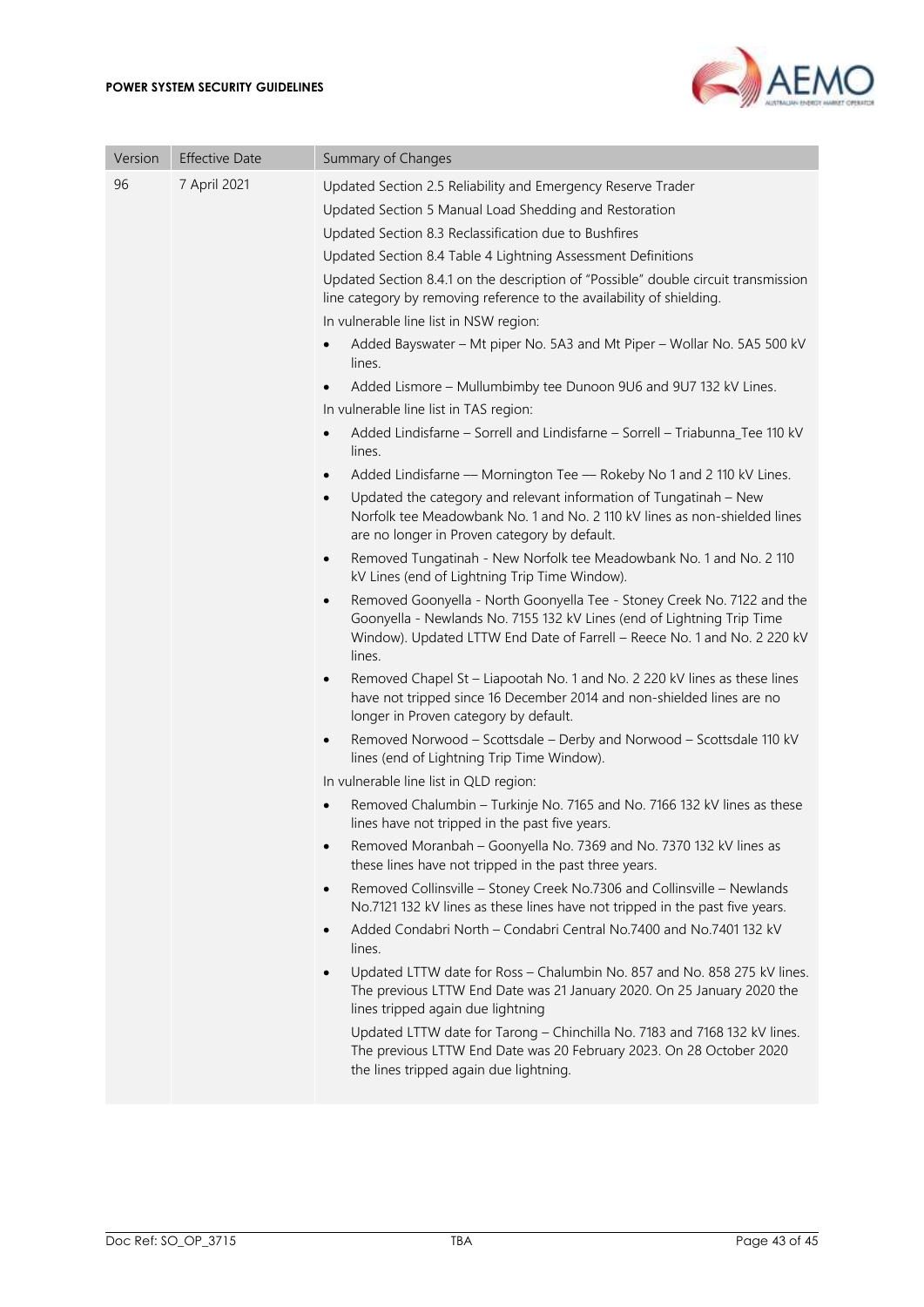#### **POWER SYSTEM SECURITY GUIDELINES**



| Version | <b>Effective Date</b> | Summary of Changes                                                                                                                                                                                                                                                                                                                                                                                                                                                                                                                                           |
|---------|-----------------------|--------------------------------------------------------------------------------------------------------------------------------------------------------------------------------------------------------------------------------------------------------------------------------------------------------------------------------------------------------------------------------------------------------------------------------------------------------------------------------------------------------------------------------------------------------------|
|         |                       | Added Table 6 Special reclassification of transmission lines during lightning.<br>Removed Section 14.3 Transmission line switching for voltage control.<br>Added Section 14.3 System Strength and Inertia.<br>Updated Section 16 Control of Power System Frequency and Time Error.<br>Minor editorial changes.                                                                                                                                                                                                                                               |
| 95      | 23 September 2019     | Multiple changes to Reclassifying Contingency Events section (8)<br>In vulnerable line list:<br>• VIC region: Updated LTTW End Date of Eildon PS - Mt Beauty No.1 and No.2<br>220 kV Lines.<br>• TAS region: Updated LTTW End Date of:<br>- Farrell-John Butters 220 kV line and Farrell-Rosebery-Newton-Queenstown<br>110 kV line.<br>- Farrell - Reece No.1 and No.2 220 kV lines<br>Added section (14.3) for transmission line switching for voltage control<br>Change to regulation FCAS requirement (section 16.3)<br>New template applied              |
| 94      | 23 April 2019         | In vulnerable line list, VIC region:<br>• Updated LTTW End Date of Eildon PS - Mt Beauty No.1 and No.2 220 kV Lines.                                                                                                                                                                                                                                                                                                                                                                                                                                         |
| 93      | 21 March 2019         | In vulnerable line list, QLD region:<br>• Added Strathmore - Clare South 7208 and Collinsville North - Tee King<br>Creek - Clare South 7128 132 kV Lines.<br>• Removed Bouldercombe - Rockhampton No.7108 and Bouldercombe - Egans<br>Hill No.7221 132 kV lines<br>In vulnerable line, TAS region:<br>• Added Sheffield - Wesley Vale and Sheffield - Devonport 110 kV lines<br>In vulnerable line list, VIC region:<br>• Updated LTTW End Date of Eildon PS - Mt Beauty No.1 and No.2 220 kV Lines.<br>Change to regulation FCAS requirement (section 19.3) |
| 92      | 31 December 2018      | In vulnerable line list<br>Queensland region: removed Chinchilla - Columboola No.7349 and No.7350<br>132 kV lines.<br>Victoria region: added Hazelwood PS - Rowville No.1 and No.2 220 kV lines<br>Minor edits.                                                                                                                                                                                                                                                                                                                                              |
| 91      | 04 September 2018     | In vulnerable transmission line list<br>Updated the category of Tungatinah - New Norfolk tee Meadowbank No. 1 and<br>No. 2 110 kV Lines<br>Added Dumaresq - Bulli Creek No. 8L and No. 8M 330 kV lines                                                                                                                                                                                                                                                                                                                                                       |